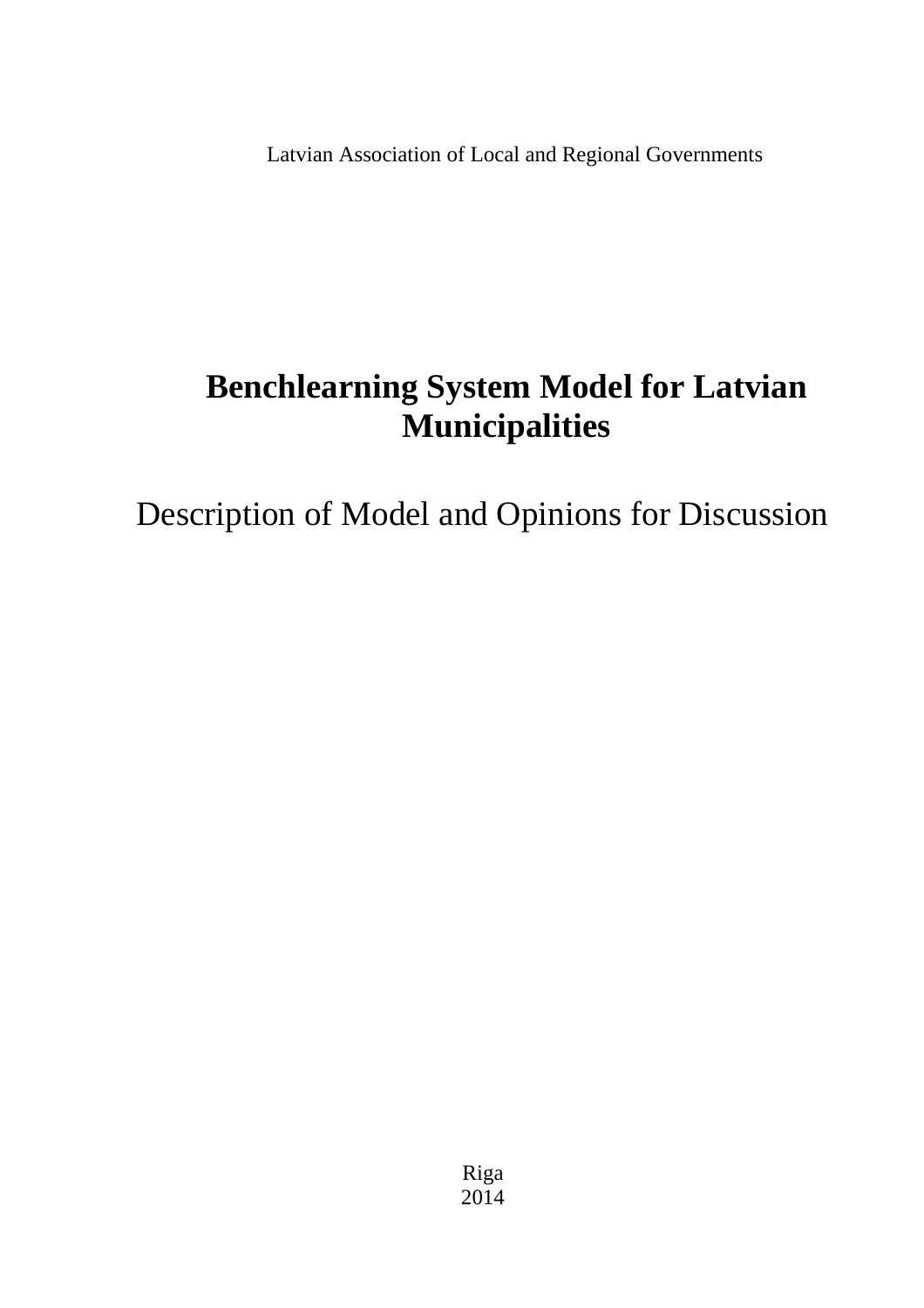| 2.2. Potential role of benchlearning system in development of Latvian municipalities 6                |  |
|-------------------------------------------------------------------------------------------------------|--|
|                                                                                                       |  |
|                                                                                                       |  |
| 3.2. Social work and health care availability network of municipalities (T2) 11                       |  |
| 3.3. Network of public utilities and housing policy of municipalities (T3)  12                        |  |
|                                                                                                       |  |
|                                                                                                       |  |
|                                                                                                       |  |
|                                                                                                       |  |
|                                                                                                       |  |
|                                                                                                       |  |
|                                                                                                       |  |
|                                                                                                       |  |
|                                                                                                       |  |
|                                                                                                       |  |
|                                                                                                       |  |
|                                                                                                       |  |
|                                                                                                       |  |
|                                                                                                       |  |
|                                                                                                       |  |
|                                                                                                       |  |
|                                                                                                       |  |
|                                                                                                       |  |
|                                                                                                       |  |
|                                                                                                       |  |
|                                                                                                       |  |
|                                                                                                       |  |
|                                                                                                       |  |
|                                                                                                       |  |
|                                                                                                       |  |
|                                                                                                       |  |
|                                                                                                       |  |
|                                                                                                       |  |
|                                                                                                       |  |
| 7. Application possibilities of the benchlearning system in strategic management of a municipality 40 |  |
|                                                                                                       |  |
|                                                                                                       |  |
| Annex 1. Multiple-dimension classifier for input and search of data in benchlearning data base  46    |  |
| Annex 2, Table 2. Summary of the potential visions, their achievement factors and goals resulting     |  |
|                                                                                                       |  |

# **Contents**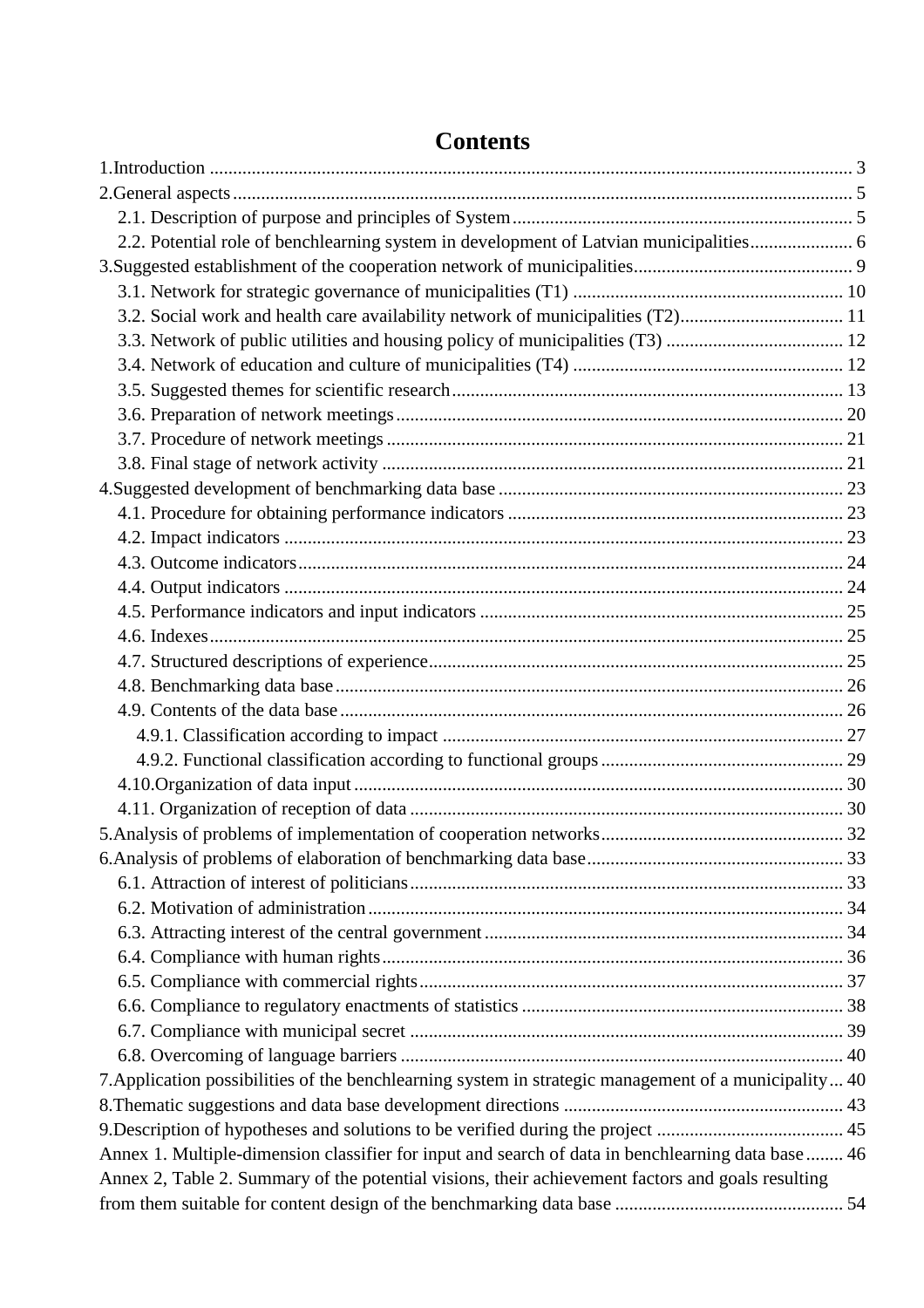# **1.Introduction**

- <span id="page-2-0"></span>1. The overarching goal of the project is to stimulate the managers, politicians and administrative personnel of local municipalities, the employees of municipal institutions and enterprises to become more creative, to look for new approaches to solve existing problems, to ground on the experience of the colleagues and LALRG support in acquisition and analysis of the facts describing operation of the municipalities within the process of introduction of the novelties.
- 2. The proposed model is the final document of the first stage of the project "Smart Governance and Performance Improvement of Latvian Municipalities". On the basis of the experience of the Norwegian Association of Local and Regional Authorities (KS) and the Association of Polish Cities, evaluation of current and forecasted development trends of the Latvian municipalities, as well as public discussion in several forums, the description of the system is proposed offering detailed solutions that can be verified during the implementation of the project. The solutions will be approbated while operating the networks.
- 3. It is envisaged that the product developed within the project will serve for a longer period of time. The estimated lifetime of the product can be 20 years taking into account that the initial approaches of the Latvian model will be preserved and updated. Within the project, the approaches of this model will be approbated, and relevant modifications performed, paying special attention to the opportunities for the development of the project after its implementation.
- 4. During the implementation of the project, a benchmarking data base is elaborated; the data base will enable application of quantitative methods and the best practice of the world in the governance of the municipalities, it further will be used for a range of additional activities with a positive impact on the social and economic development of the municipalities and the State.
- 5. The second main activity establishment of the cooperation networks on the basis of the benchlearning method. In the cooperation networks, the representatives of the municipalities help each other by giving advice, discuss different solutions known in Latvia and in the world. During implementation of the project, the skills of network coordinators to organize and serve the networks are developed.
- 6. Benchlearning system is established and applied successfully in Norway; within this system, the municipalities receive information from the benchmarking data base and establish networks in which they select appropriate solutions for their further development on the basis of the received information and analysis of the experience of other municipalities.
- 7. KS has successfully passed on its experience to several states, Poland being especially successful example among them. To take over the experience of the Norwegian and Polish municipalities and adapt it to the circumstances in Latvia developing further the contribution of the Latvian Association of Local and Regional Governments (LALRG) and the Ministry of Environmental Protection and Regional Development (MEPRD) in improvement of the performance of the municipalities, development of the most appropriate system model is necessary for Latvia.
- 8. Politicians having won the municipal elections are fully entitled to accept or reject performance enhancement activities. Thus, application of benchlearning totally depends on the understanding and attitude of the politicians. Thus a special attention should be paid to involvement of the politicians of the local municipalities.
- 9. According to the public choice theory, the politicians will choose to implement the system only when they will be certain about positive impact of innovations on electorate and reliability of the applied procedures.
- 10. Due to these reasons involvement of the politicians in decision-making regarding the contents of the plan for the benchlearning system is decisive to ensure sustainability of the system. For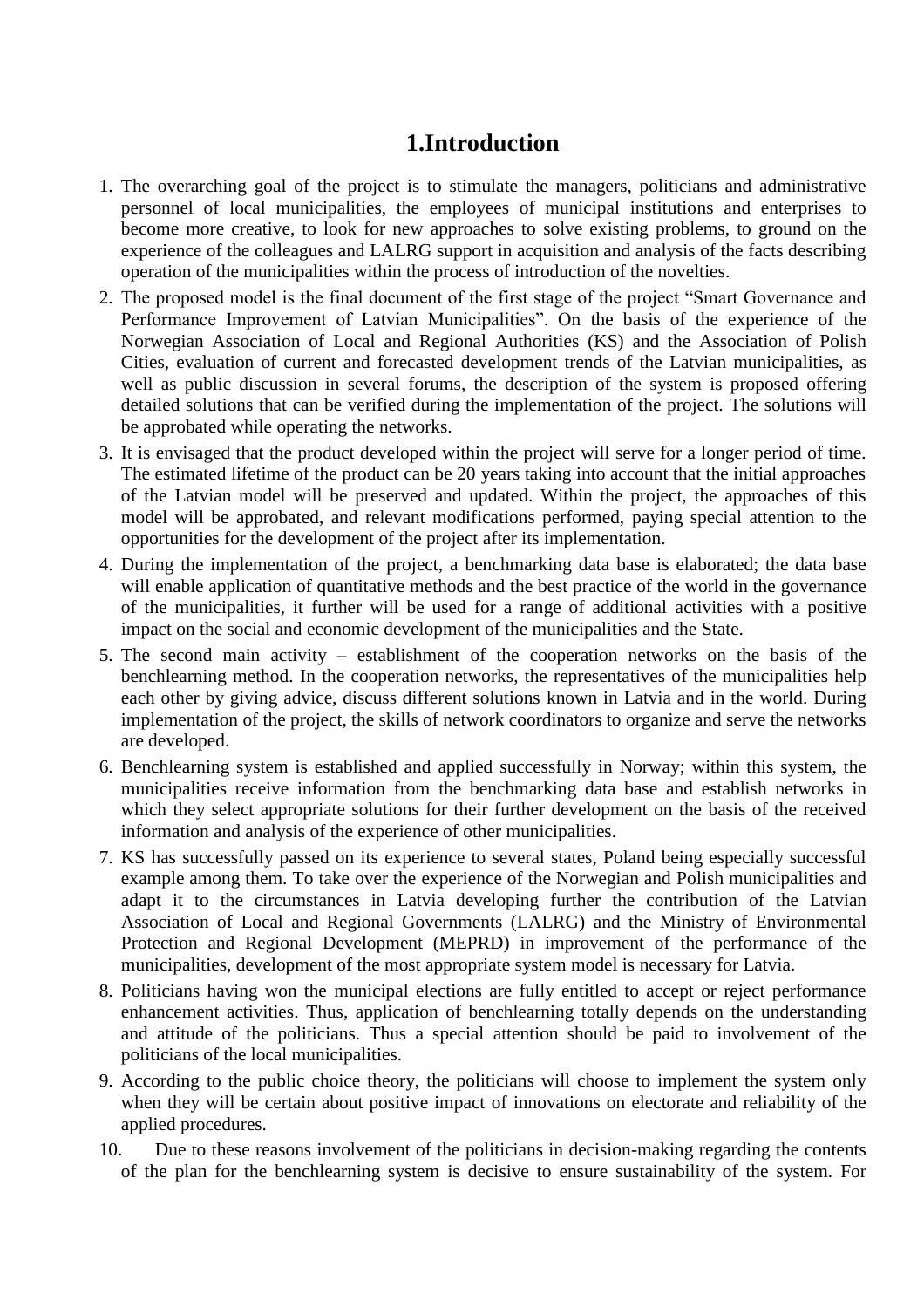making a well-reasoned decision, the politicians have to be informed about all stages of the project – from the beginning to the end.

- 11. The benchmarking idea is borrowed from KS; on transforming the idea to fit the circumstances in Latvia, ongoing consultations with KS experts take place. Visits to the Norwegian state administration institutions and municipalities are ensured; Norwegian and Polish experience is analysed during the visits. The KS experts participate with their reports in the main events of this activity, they warn against possible mistakes and risks.
- <span id="page-3-0"></span>12. The State Regional Development Agency (SRDA) is experienced in development and application of the indicators for regional development; it has experience in maintaining the data bases for storing the indicators and in working with data bases with user access rights of different levels. Ongoing consultations will take place while the model is being elaborated.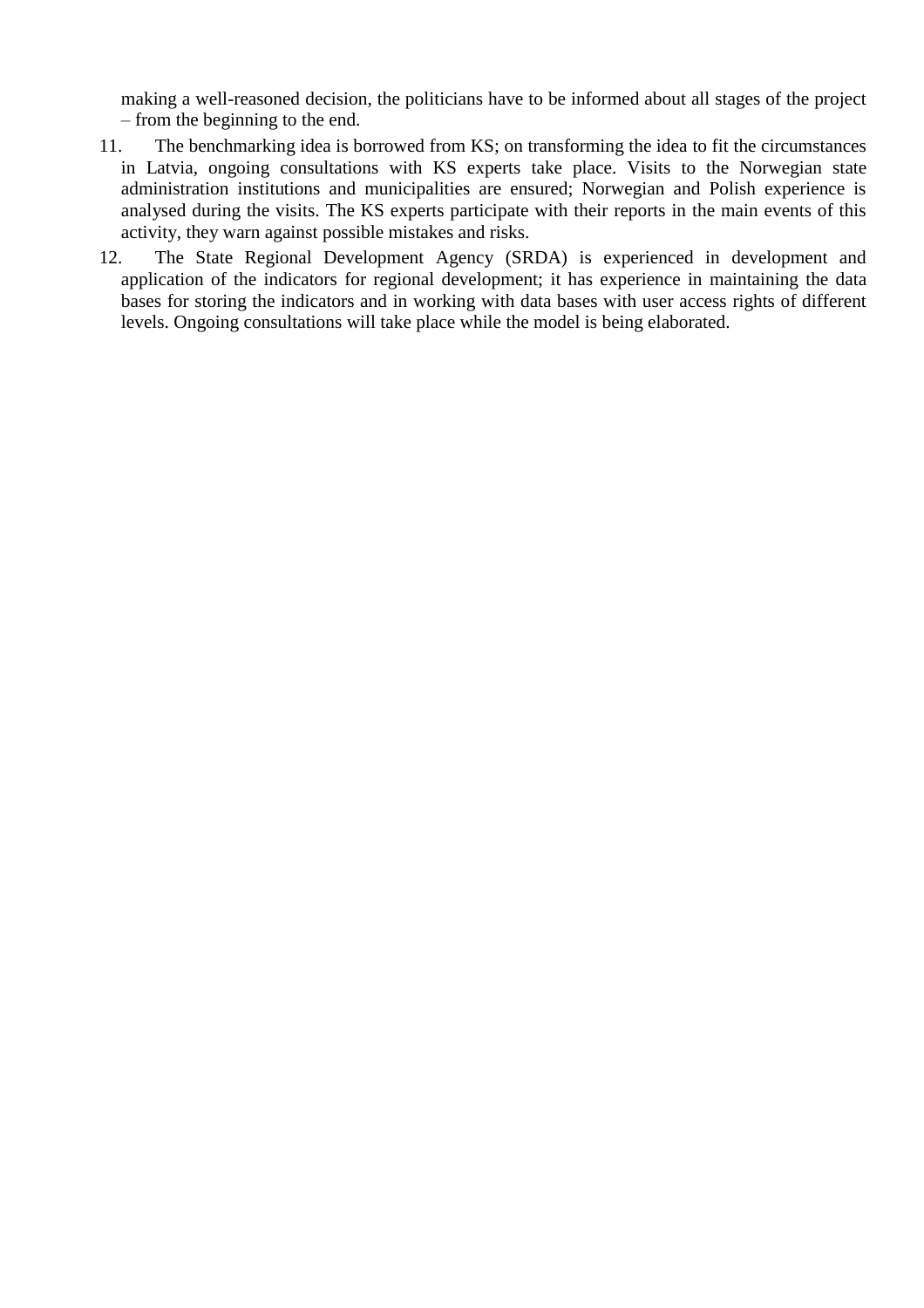# **2.General aspects**

#### <span id="page-4-0"></span>**2.1. Description of purpose and principles of System**

- 13. During the implementation of the project, direct public benefits are expected the municipalities that will undertake pilot activities will improve their performance; this will be verified against the performance indicators envisaged in the project to measure the benefits of inhabitants.
- 14. The optimization of data bases and organization of the cooperation networks is the basis for the sustainability of the project. It is envisaged to approbate and compare different types of acquisition of data, to approbate and compare different network coordination methods. As a result, the most appropriate solution will be chosen in terms of quality, time and costs; the solution will be chosen by the municipalities by evaluating the results and developing the model for further development of the system following the completion of the project.
- 15. The sustainability of the project will be facilitated by the activity "Enhancement of the local government network". The activity is directed at making as qualitative decisions as possible during implementation of the project and maximum publicity, thus gradually rousing interest and involving more and more politicians. The involvement of state administration institutions is of the same importance; during the project it will be proved that the state administration institutions can obtain significant information regarding the status of sectors from the benchmarking data base and get ideas for improvement of the work of the state administration institutions from the descriptions of the experience of the municipalities in the benchmarking data base.
- 16. The cooperation networks to be established will not meet the long-term strategic objectives of LALRG if a stable foundation is not established for sustainable development of the cooperation networks and benchmarking data bases after completion of the project. The main preconditions for sustainability:
	- 1) gradual voluntary involvement of all municipalities;
	- 2) funding sources generated by the municipalities for maintenance and development of the system;
	- 3) voluntary implementation of evidence based strategic governance principles in the municipalities;
	- 4) interest of the Government in use of benchmarking data base, including setting of performance indicators to be achieved by sector policies.
- 17. The direct target groups of the project are the politicians and employees of the municipalities, the indirect target groups are the inhabitants of the municipalities, and the state administration institutions, visitors of the municipalities and business people working within the territories of the municipalities.
- 18. The politicians of the municipalities need political will to implement changes; it will be achieved by evaluating the experience of Norway and Poland, actively participating in the first network (aimed at strategic governance) and other networks according to their interest.
- 19. The employees of the municipalities need understanding of the strategic planning process, as well as the skill to apply the conclusions obtained within benchlearning networks; they should further use benchmarking data base for solution of issues of their sector. The respective skills will be developed by participating in the network meetings and other publicity events, as well as by studying two manuals after completion of the project.
- 20. The employees of the state administration institutions need understanding of benefits of cooperation in acquisition of the data and a skill to use benchmarking database. The skills will be developed both – in mutual cooperation process during the project implementation and by participating in publicity events.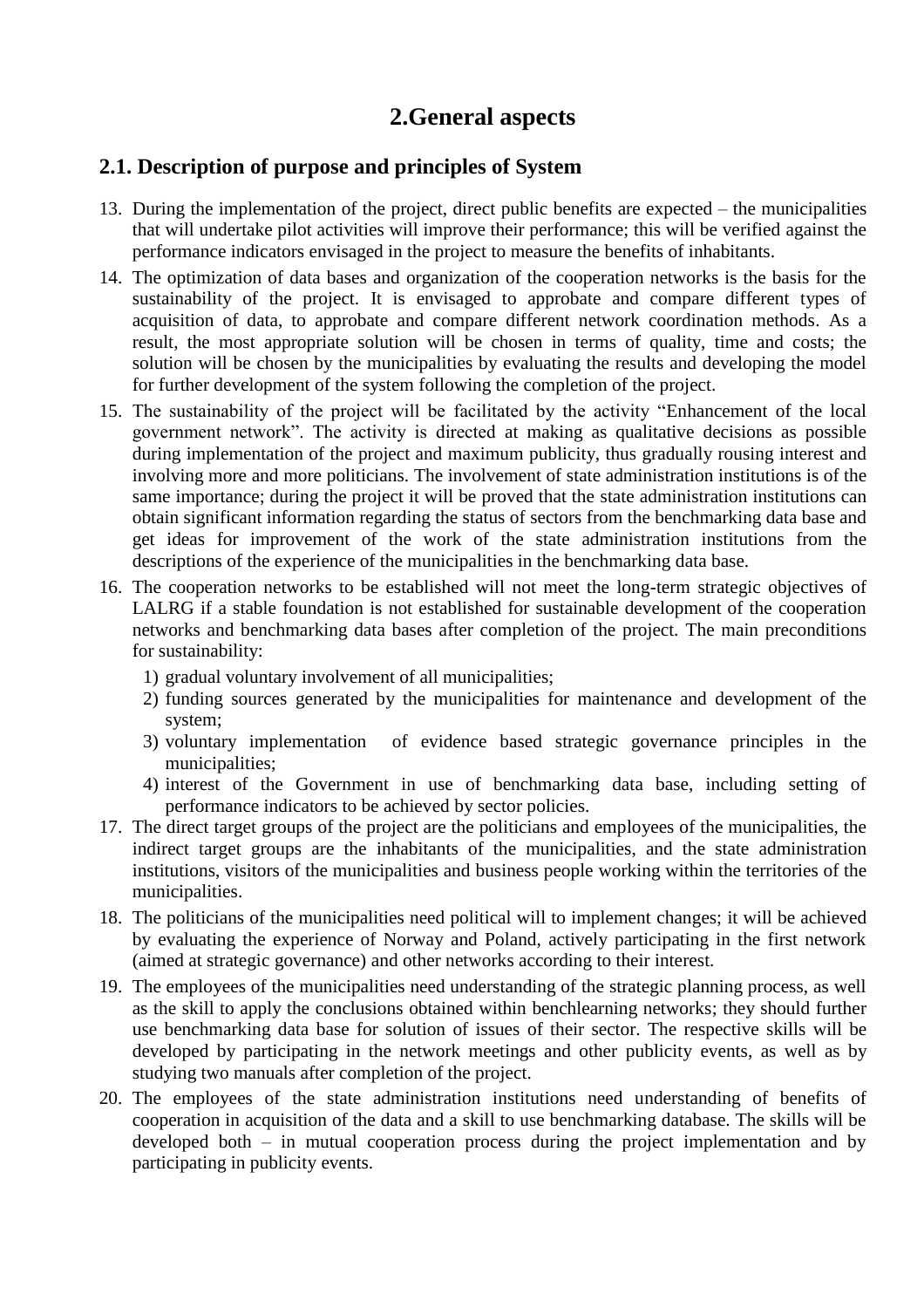- 21. The inhabitants need increasing opportunities to impact decisions of the municipalities, as well as more qualitative services provided by the municipalities. Such opportunities will increase during the project implementation when the municipalities will find innovative solutions for improvement of the work for the benefit of the inhabitants during benchlearning process. As the inhabitants, from the view of marketing strategy of the municipalities, are the most significant and largest segment of the market of the products of the municipalities, the implementation of strategic governance will aim the activities of the municipalities at the priorities of the inhabitants.
- 22. The business people require positive attitude, reduction of administrative burden and cooperation with the municipalities in providing for resources (including human resources and infrastructure). These capacities of the municipalities are included in the thematic networks that will ensure involvement of business people and development of businesses in the territories included in the project.
- 23. Visitors of the territories are people from other territories who work and study in the municipalities, and tourists. Both groups usually are in the centre of the marketing strategies of the municipalities, therefore it is envisaged that these indirect groups will enjoy the positive impact of the project as well. Organized civil society are partners of local governance more and more. Participative democracy and participative administration are important segments for municipal marketing strategies

#### <span id="page-5-0"></span>**2.2. Potential role of benchlearning system in development of Latvian municipalities**

- 24. The use of municipal funding, property and human resources is efficient if a municipality according to its purpose maximally takes into account local peculiarities and skilfully implements human resources policy. In some municipalities, management is based rather on intuition than on evidence and analysis of the evidence, mostly approbated and traditional solutions are used rather than innovative ones. These municipalities do not make full use of fiscal and administrative autonomy options that are not forbidden by law, they frequently copy the practice established by the government institutions.
- 25. As a result, existing human resources are not optimally used, there are territories that fall behind in terms of economic and social development from their neighbouring territories; this is one of the factors that causes depopulation of the territories. A vicious circle develops – insufficiently innovative activity of a municipality is a reason for reduction of human resources in quantity and quality, the latter in its turn does not facilitate efficient development activities. Less developed territories are unable to get out of the vicious circle and fall behind even more.
- 26. To resolve this problem, LALRG will develop a benchlearning system which would facilitate smart governance of municipalities. It will be a tool to improve the performance of municipalities, thus enabling overcoming of negative trends and involving local politicians and staff in innovative governance process.
- 27. On the basis of the experience of the project partner KS the issue will be solved by elaborating benchlearning system. The system stimulates bottom-up initiative, makes local politicians and employees more active to implement their commitments to inhabitants of the territory. This system facilitates evidence based governance and provides information on the experience of the municipalities of the world in terms to solution of different issues.
- 28. Benchlearning is a learning process that helps improve practical performance through comparing and sharing knowledge, information and occasionally resources. It is an active, long-term process that has been found as one of the most efficient tools in organizational change process.
- 29. The main benchlearning instrument is the cooperation networks of the municipalities. The networks thematically are related to the main LALRG activity groups, supplementing the existing political and administrative structure of LALRG. The goal of the benchlearning within each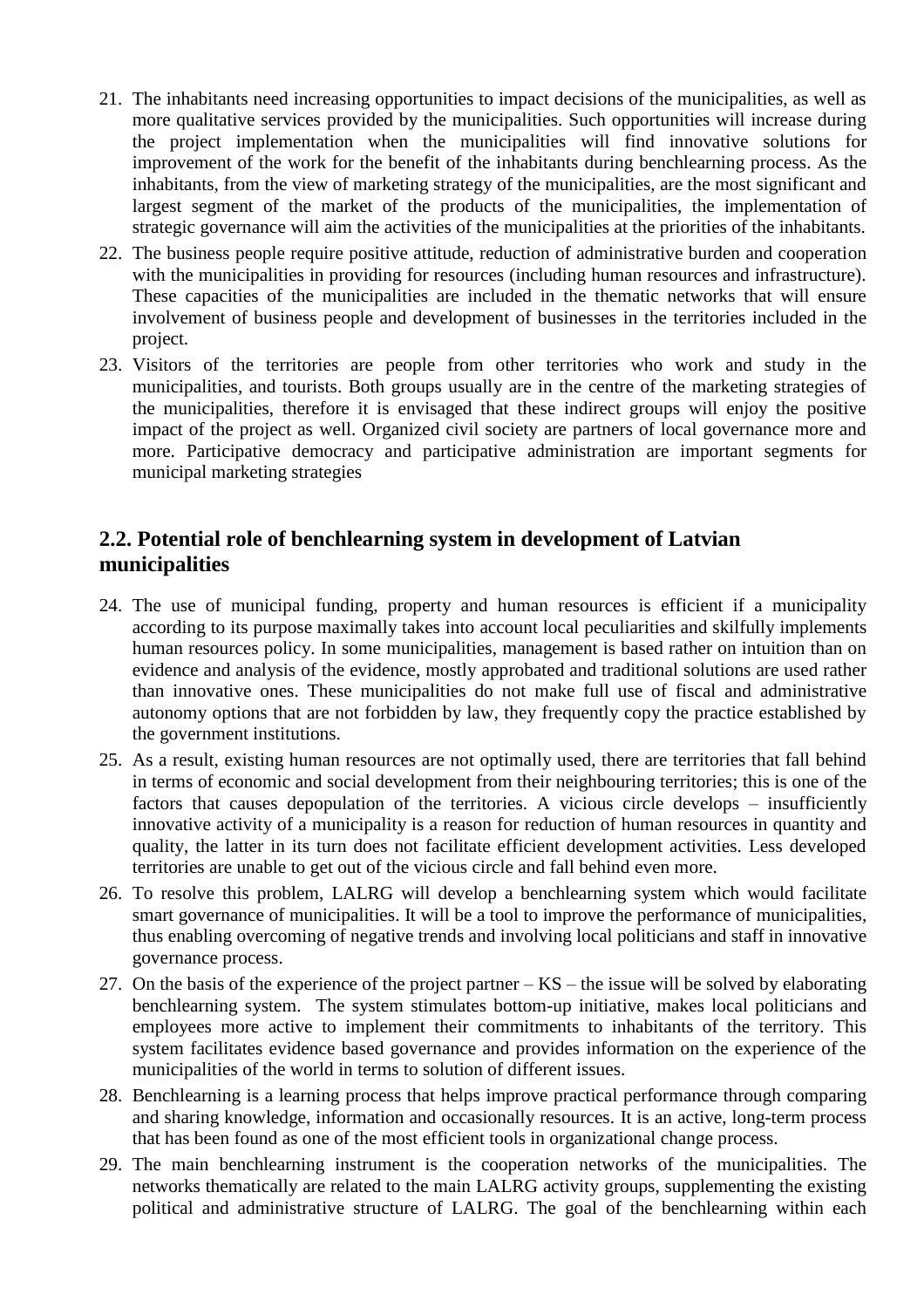network will be taking over of the best practice from other organizations adapting the relevant experience to the specific circumstances of the respective municipality. It is not less important to learn from mistakes made by others and avoid them in the process of the changes of an organization.

- 30. Benchlearning will be based on the evidence provided by the benchmarking data base. The benchmarking method is a governance process in which organizations evaluate their procedures and activities comparing them to the best practice in the organizations of similar type. The benchmarking becomes a point of reference to improve performance of a municipality.
- 31. In Latvia (and also other states), the attempts to govern municipalities or state administration institutions based on evidence encounter a significant problem – it is hard to measure approaching (not approaching) the outcome. The data of statistics or budget hardly describe the goals which the politicians of the municipalities or the State strive to achieve. Mostly, measurable criteria can be applied to the outputs at the best, but the results of policy (outcome) and impact of the policy can be described very rarely.
- 32. Absence of suitable performance indicators to the outcome and impact to great extent is an obstacle for implementation of rational, target-orientated governance in the municipalities. As the approaching to the outcome cannot be measured, it is impossible to establish whether the policy leads to the intended target. As the impact of the policy cannot be measured, it is impossible to establish whether the chosen policy has been a success. In absence of such indicators, efficient personnel motivation methods – dependent on the result of the work - cannot be implemented. Thus, human and material resources are not efficiently used to the benefit of the inhabitants.
- 33. To eliminate this shortcoming, benchmarking data base will be elaborated; the purpose of the data base will be to collect the data of municipal policy outcomes and impact and to develop appropriate performance indicators.
- 34. The benchmarking data base will ensure benchlearning process. Each network will deal with the most topical issues of the municipalities at the relevant moment; the task for data acquisition, calculation of indicators and description of the experience of the municipalities will be prepared. When the task is accomplished, a network moderator will draft the summary of materials to be discussed; it will be available prior to the meeting. After presentation of the analysed materials and data, an analytical discussion will take place; the participants of the discussion will use the ideas of the discussion to improve their work.
- 35. The ideas acquired during the benchlearning process will be further used for the development and improvement of the strategies for the activities of the municipalities. Both – immediate improvement of work (implementing innovative work methods) and purposeful action aimed at implementation of municipality strategies will have a positive impact on the inhabitants, visitors, business people and organized civil society – the indirect target group of the project.
- 36. The ministries are also the indirect target group of the project. The performance indicators will be valid for the ministries of the respective sector; they will obtain additional information on the success and problems of the sector in the administrative territories of Latvia. The benefits of the ministries from the benchmarking data base will be the basis for mutually beneficial exchange of the data.
- 37. The selected means for achieving the goal of the project development of the sustainable benchlearning system during the whole impact period of the project (implementation and further development following the completion of the project when more and more municipalities will start using the system) – will directly strengthen the capacity of the municipal institutions and commercial companies, but planned evidence based human resources management (when performance indicators will be applied for evaluation of the work and motivation) – will directly influence development of human resources.
- 38. The activities of the project will facilitate seeking for innovative solutions and implementation of such solutions in each involved municipality. It complies with one of the three EU 2020 priorities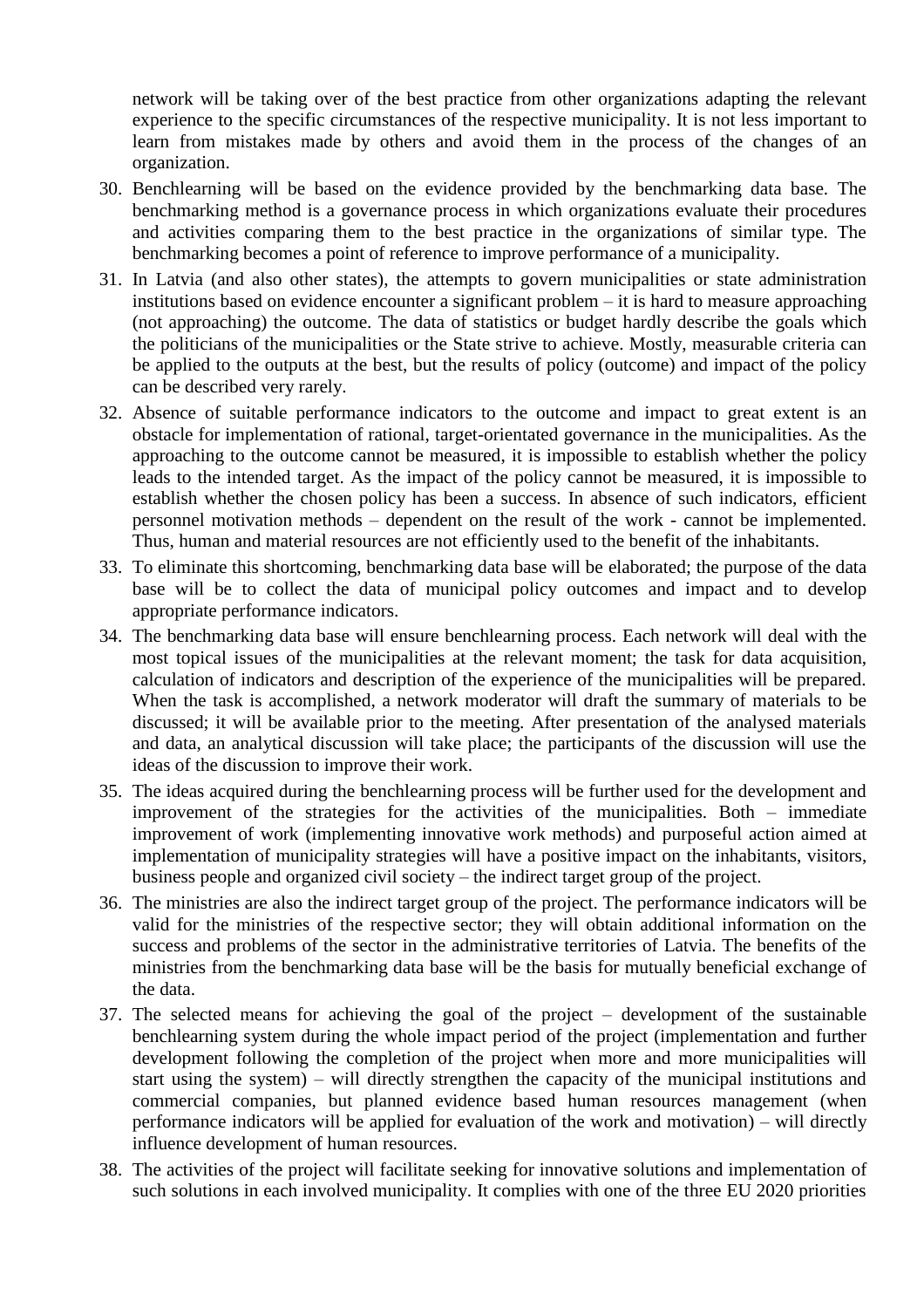– innovative growth – as it is the municipalities that can plan and facilitate local innovations best (provided that there is appropriate information base) thus ensuring innovative variety. The goal of one of the benchlearning networks – promotion of strategic governance and entrepreneurship – will supplement one of the tasks of the National Reform Programme 2020 – "Strengthening of Capacity of Municipalities to Attract Companies and Investments".

- 39. Each of the network (cooperation network) themes of the benchlearning chosen within the project will supplement some of NAP2020 activities. The benchlearning areas after inclusion of the respective themes in the networks will pertain to all three NDP priorities and potentially facilitate accomplishment of the tasks in the following directions of the activities:
	- 1) the priority "Growth of the national economy", the direction of the activity "Outstanding business environment" – tasks [154], [155] and [162], the direction of the activity "Energy efficiency and energy production" - tasks [201],[202],[203] and [206];
	- 2) the priority "Human securitability", the direction of the activity "Decent work" tasks [247], [248], [249], [250], the direction of the activity "Stability of demographic growth" – tasks [269], [272], [273], [274], the direction of the activity "Development of competencies" – tasks [290], [291], [292], [294] and [297], the direction of the activity "Healthy and fit for work" tasks [311] and [313], the direction of the activity "Belonging to Latvia: cooperation and culture" - tasks [338], [339] and [340],
	- 3) the priority "Growth for regions", the direction of the activity "Promotion of economic activity in the regions: unleashing of the potential of territories", - tasks [385], [388], [390] and [393], the direction of the activity "Availability of services for creating more equal work opportunities and living conditions" - tasks [413], [414], [415] and [418].
- 40. The benchlearning system to be developed within the project will stimulate seeking for optimum and innovative solutions for the municipalities in all above mentioned tasks.
- 41. The activities of the project comply with the mission and the third goal established at the Foundation Congress of LALRG in 1991 – to help the municipalities to increase their capacity in provision of services to their inhabitants.
- 42. Since 1995, LALRG passes a strategic program document "Guidelines for Development of Latvian Municipalities" after each of the elections of the municipalities. Currently, version 6 of this document is in force, it was approved at the  $25<sup>th</sup>$  LALRG Congress in 2014. In the guidelines (see [www.lps.lv,](http://www.lps.lv/) as well as the monograph of M.Pukis  $(M.P\bar{u}kis)$ ,  $Pa\check{s}u$  valdība", LPS, 2010, 492-498), the necessity to strengthen the performance capacity of the municipalities in all areas of the benchlearning networks is emphasized.
- 43. Since 1991, the LALRG Congresses constantly pass political resolutions addressed not only to the Government and the Saeima, but also to the municipalities inviting them to introduce different improvements in the direction of the benchlearning networks (see the section of the LALRG documents at website [www.lps.lv](http://www.lps.lv/) ).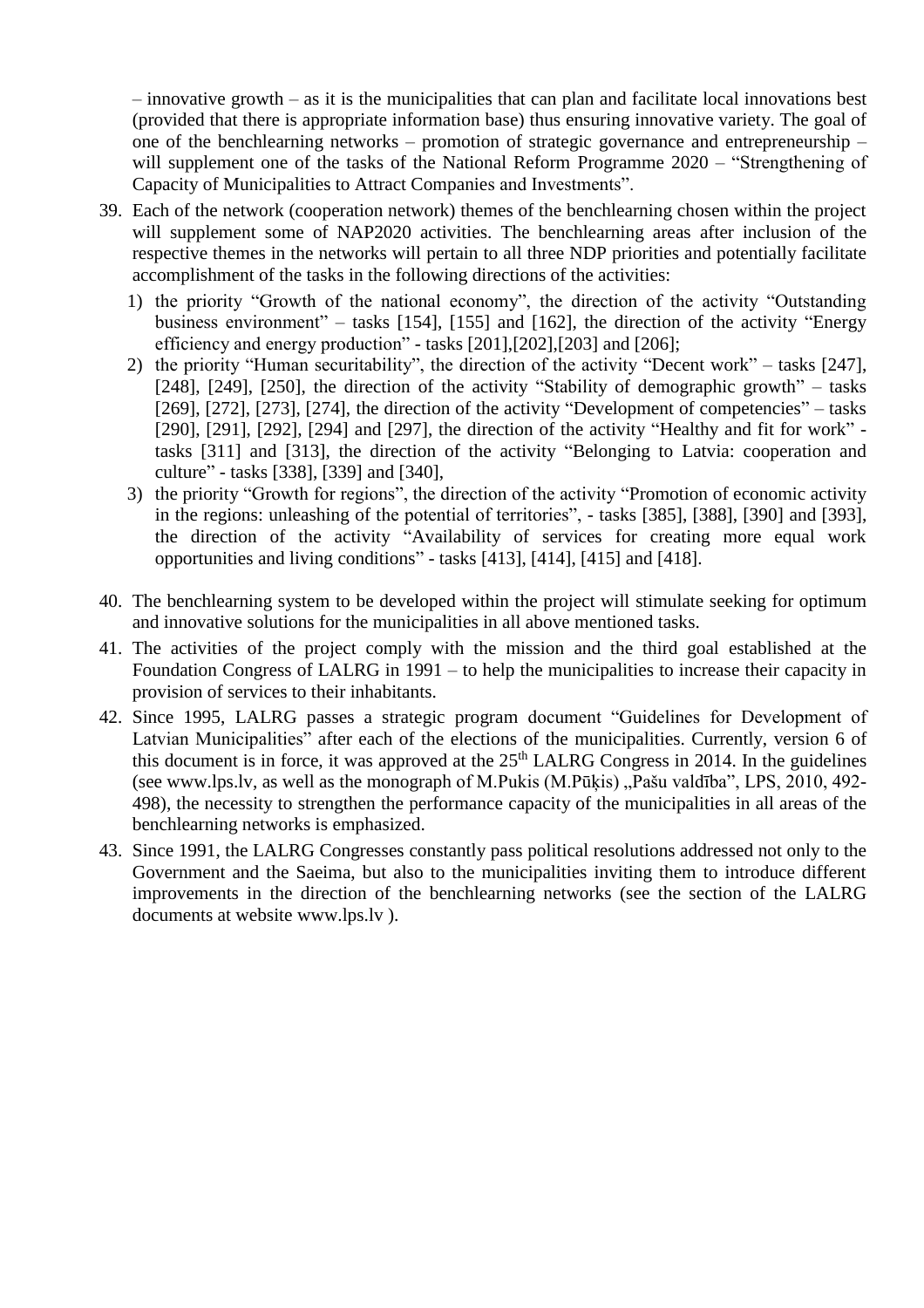### **3.Suggested establishment of the cooperation network of municipalities**

- <span id="page-8-0"></span>44. The cooperation network is established by voluntary involvement of the municipalities in the network activities. In a single network, 7-9 municipalities are involved; they set an aim to improve their work in a certain area of responsibility of the municipality. (In the pilot projects for implementation of the system, a larger number of participants – up to  $13 -$  is approbated). Each network has a network coordinator (a LALRG employee) who serves the participants of the network.
- 45. The system of the cooperation networks is one of the products of the project that shall function at least 20 years. During implementation of the project, discussion of the options proposed by the networks and approbation of different solutions take place in the municipalities taking part into pilot projects; the conclusions will serve as basis for deployed functioning of the networks following the conclusion of the project.
- 46. The structure of the networks is coordinated with the political structure of LALRG that has been stable since the middle of the 1990-ties, and it does not change in terms of guidelines. LALRG positions are prepared in five permanent committees, as well as in temporary work groups the members of which are approved in the meetings of LALRG Council; the core of the groups is composed of the politicians of the municipalities. Unlike many associations of municipalities of other states, LALRG widely involves the administration of municipalities and representatives of the municipal enterprises in the work of political committees, if the representatives wish to actively participate in the process of development of a common policy for the municipalities.
- 47. During the project, 4 thematic networks are developed one for the development of the strategic governance of the municipalities (complies with the theme of the Committee of Finance and Economics) and the other three – in the areas that comply with three of the themes of other three permanent committees:
	- 1) availability of social work and health (complies with the theme of the Committee of the Social and Health Care Issues);
	- 2) public utilities and housing (complies with the theme of the Technical Committee);
	- 3) education and culture (complies with the theme of the Education and Culture Committee).
- 48. The network complying with the theme of the Municipalities and Territory Development Committee is not developed within the project. Such choice is based on the fact that cooperation of this permanent committee with other Norwegian financial instrument project is intended; the project is implemented by MEPRD and it is dedicated to promote regional development. After completion of this project, cooperation networks will be established also in this area.
- 49. Interconnection with the political structure is of fundamental significance. The overall policy of the municipalities directly refers to both - the contents of new legislation and regulations of the Cabinet of Ministers (the Cabinet) and solution of practical issues encountered by some municipalities. It is expected that the discussions within the cooperation networks will promote passing common political resolutions of the municipalities and vice versa.
- 50. Based on the experience of KS and the Association of Polish Cities, the number of participants (municipalities) in the cooperation networks and voluntary participation principle was chosen. The method similar to that used in Norway and Poland will be approbated by implementing nuances pursuant to cooperation traditions among the Latvian municipalities.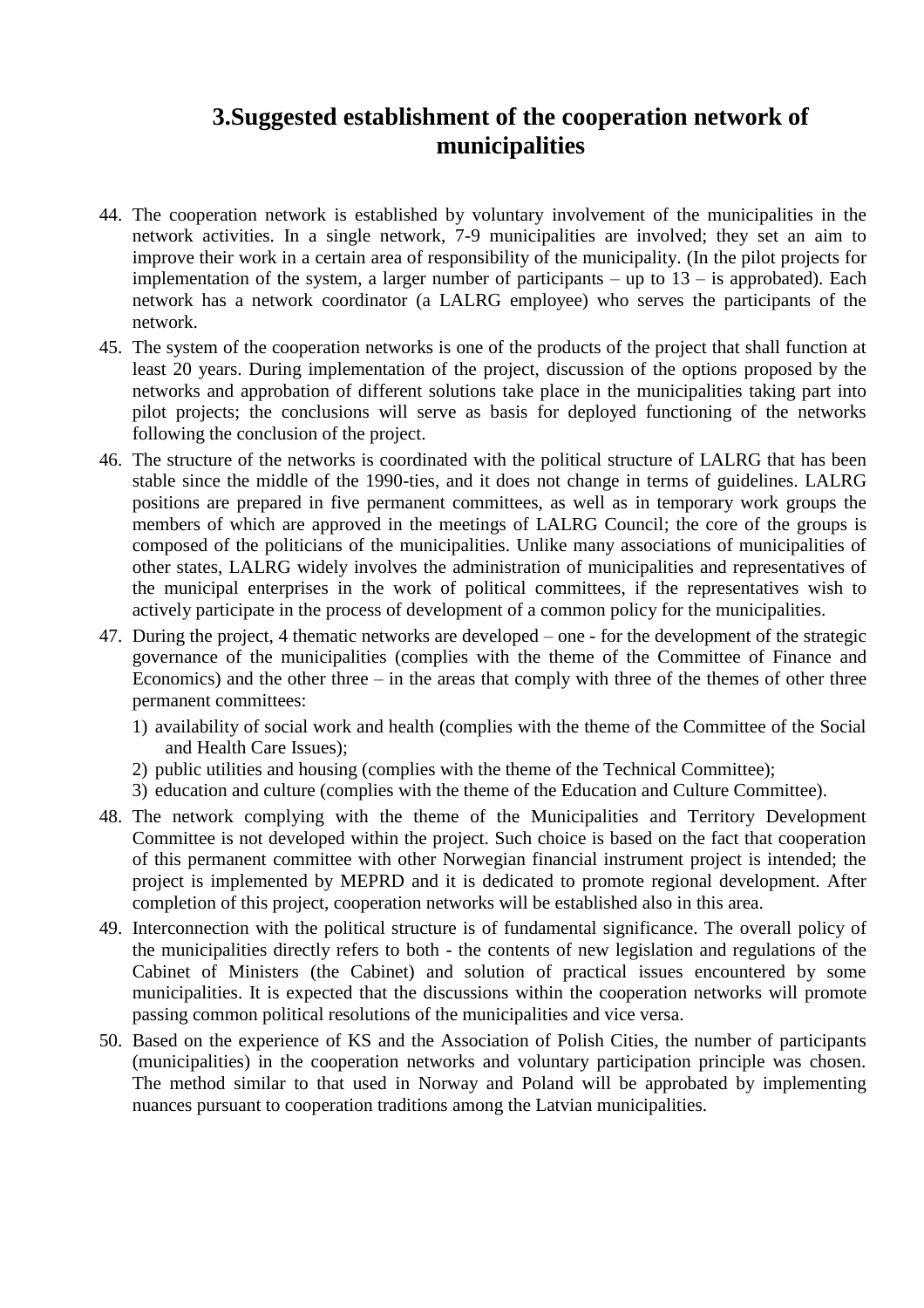#### <span id="page-9-0"></span>**3.1. Network for strategic governance of municipalities (T1)**

- 51. The theme of the first network strategic governance is pre-determined and selected with the aim to promote qualitative changes in the governance of municipalities. With fixed amount of resources, better results will be achieved by a municipality that can better make use of local circumstances and local human resources. The deputies representing interests of collective (territorial) communities need resources for implementation of their specific ideas and concepts. This is the only way to reach desired variety and make better use of opportunities.
- 52. Such resource is the strategic governance method. To implement the method, it is necessary to take over experience and develop forum for creation of innovations. The cooperation networks are intended the role of the forum for this purpose. By distributing the experience and knowledge regarding strategic governance it is intended to gradually convince all municipalities of Latvia about the opportunity to seek for their own specific advantages and select own methods to improve life standard in their territories. Insofar the strategy of a municipality is dedicated to implementation of autonomous competencies, a large variety of goals and approximation methods to be selected is expected even within a single network.
- 53. The basic task of the first network: to develop a medium-term strategy for each involved pilot municipality. At the end of the project, each of the pilot municipalities drafts the text of the strategy, as well as develops and launches strategy governance system.
- 54. On fulfilling the basic task, the pilot municipalities will be offered to facilitate development and implementation of several significant additional products; upon consent the following would take place:
	- 1) discussion regarding marketing network sector of the municipality: inhabitants, visitors and business persons; division into subsectors, comparison of the interests of different municipalities regarding the priorities of the subsectors and focus on the sectors in medium term and long term;
	- 2) overview of competitors and partners of the municipalities, significance of competition and cooperation for achieving the goals of the municipality;
	- 3) evaluation of different missions, goals and objectives of municipalities (cities, large and small municipalities, rural and urban municipalities) and definition of tasks for development of appropriate performance indicators;
	- 4) discussion of marketing management cycle for the municipality and comparison of different options how to ensure efficient governance in planning, implementation, assessment and change stages;
	- 5) evaluation of different options to implement medium term budget in a municipality and use the budget as means for implementation of medium term strategy and motivation of the employees of the municipality;
	- 6) discussion on legal means (not forbidden by law and Cabinet regulations) for facilitating business activities in the territory of the municipality, including attraction and preparation of human resources for innovative and research-intensive business activities;
	- 7) evaluation of performance indicators acquired in the benchmarking data base and options for use of such data;
	- 8) assessment of different approaches for lobby of municipality interests and approbation of such methods for achieving of the strategic objectives of the municipality;
	- 9) discussion regarding interim results of at least two research themes that will help in development of marketing strategy method in Latvian municipalities.
- 55. It is expected that as a result of the above discussions, the pilot municipalities will voluntary develop and implement innovative municipality governance methods that will serve as positive models for other municipalities that are not involved in the pilot projects.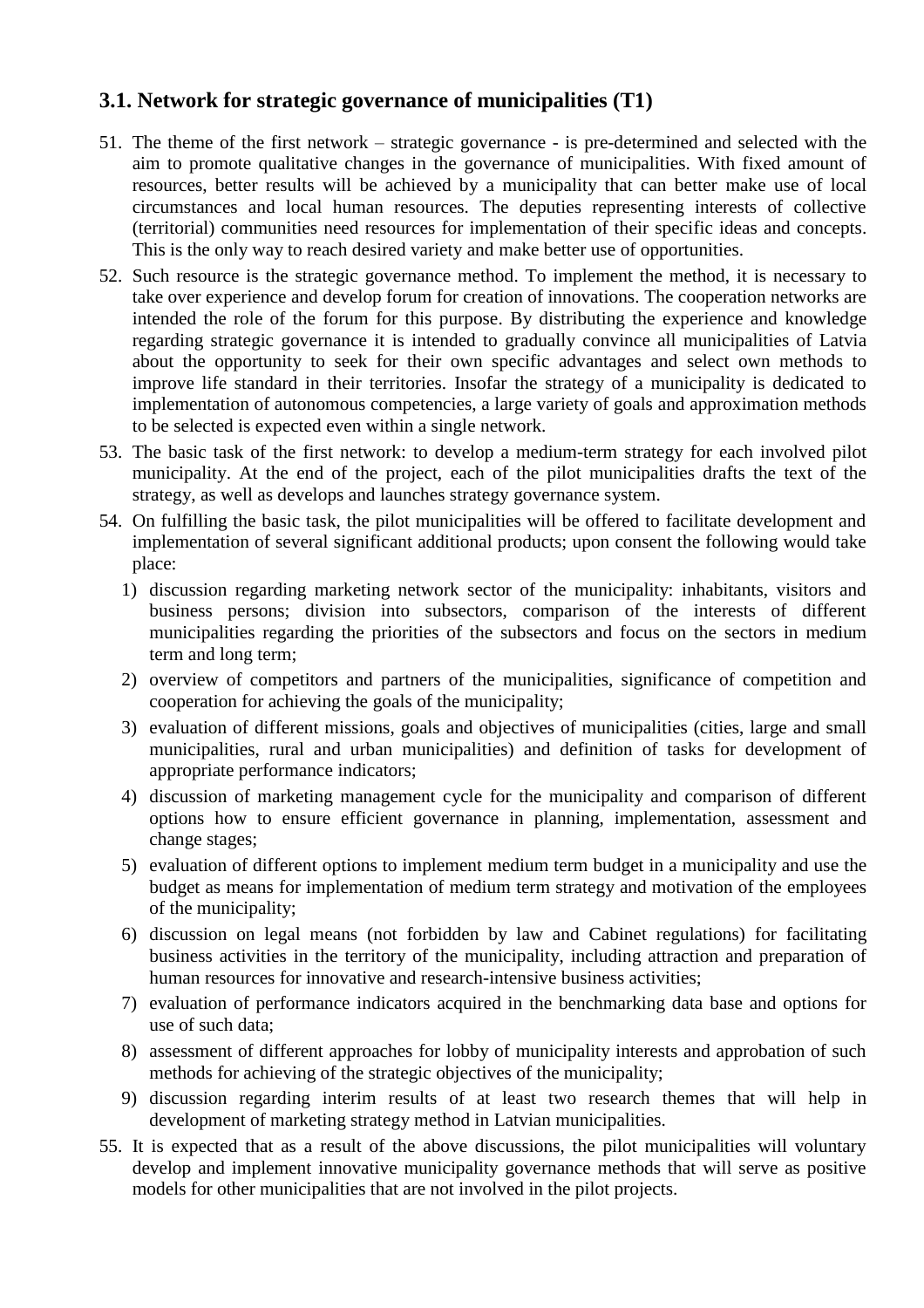56. The impact of the relevant innovative solutions on the success of the municipalities will be measured by use of measurements available in the benchmarking data base.

#### <span id="page-10-0"></span>**3.2. Social work and health care availability network of municipalities (T2)**

- 57. There was an opportunity for at least 18 municipalities to apply for participation in the second network. Two sub-themes were selected, and all of the municipalities grouped in accordance with the sub-themes.
- 58. Several groups of issues which are topical for different municipalities are offered for the initial discussion:
	- 1) Improvement of territorial organization for social work;
	- 2) Professional burnout of social workers and their motivation problems;
	- 3) Team-work enhancement methods for working with different age groups;
	- 4) Non-institutional social work solutions;
	- 5) Beneficiary involvement in problem solving;
	- 6) Innovative methods for working with disadvantageous families;
	- 7) Effective management problems of municipal hospitals;
	- 8) Support for health care availability in the municipality;
	- 9) Collaboration between the municipality and NGOs within the area of social services and health care;
	- 10) Support forms for social businesses in the municipality;
	- 11) Employment enhancement as a social policy element;
	- 12) Adoption of state social functions, their opportunities and perspectives;
	- 13) Orphanage problems;
	- 14) Working with homeless people;
	- 15) Organization of inter-institutional cooperation within the territory of the municipality.
- 59. Like in the case previously described, the same principles and similar requirements should be complied with when representing the pilot municipalities in the network meetings. It is not allowed to have a one-sided approach, stating the quality of social work or health care as the only criterion, failing to take into account general socio-economic impact.
- 60. After the analysis of the initial discussion, two sub-themes were selected:
	- 1) Is social entrepreneurship necessary for a municipality and how to improve it;
	- 2) Innovation in the social work, social services, health care enhancement for improvement of the competitiveness of a municipality.
- 61. Considering options of social entrepreneurship, this type of economic activity is widely interpreted as it is done in the documents of the European Commission and the Economic Committee. It embraces all types of activities in which the overarching goal of the performer of the economic activity is not profit making. A municipality for this purpose can have several roles – engage in social entrepreneurship itself, procure services from social enterprises or cooperate with performers of social entrepreneurship for the purpose of implementation of its social policy.
- 62. Considering innovations in the social and health sector, extensive exchange of experience is possible, and adoption of the innovations of different countries of the world (including Latvia) to the peculiarities of a certain municipality is possible.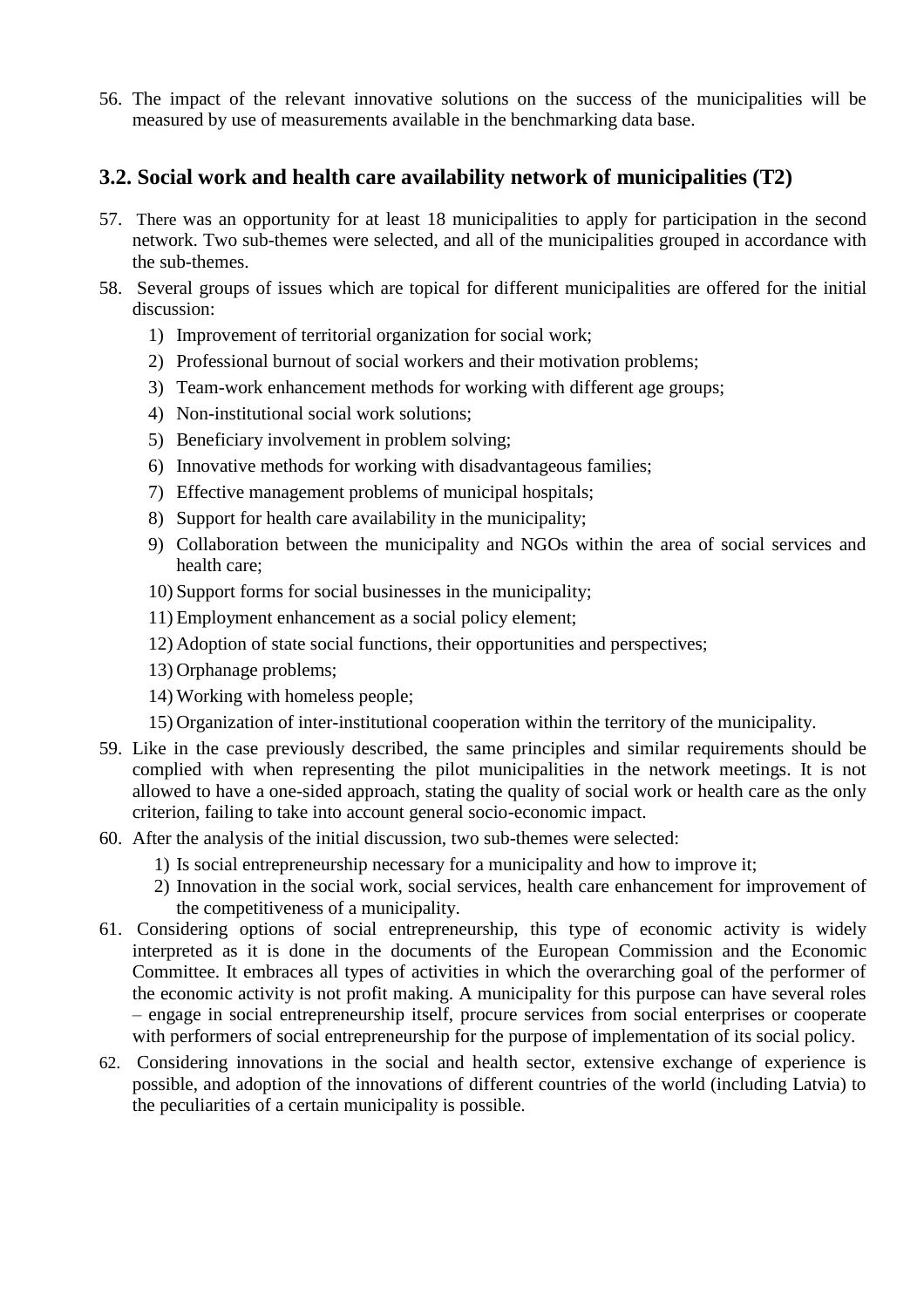### <span id="page-11-0"></span>**3.3. Network of public utilities and housing policy of municipalities (T3)**

- 63. There was an opportunity for at least 18 municipalities to apply for participation in the third network. Two sub-themes were selected for the initial discussion, and all of those 18 municipalities were grouped in accordance with the sub-themes.
- 64. In the municipalities, several groups of questions proposed for initial discussion are topical:
	- 1) Economic and social effect of energy performance enhancement measures;
	- 2) Economic, social and environmental effect of waste collection and recycling;
	- 3) Municipal housing policy synergy of social policy and infrastructure policy;
	- 4) Municipal housing policy as a tool for attracting qualitative human resources;
	- 5) Public transport improvement problems;
	- 6) Business forms for optimal heat supply, and selection of heat supply technological solution;
	- 7) Solutions for water management optimization;
	- 8) Efficiency of municipal investment policy for public utilities and housing;
	- 9) Development opportunities of municipal companies in the utilities sector.
- 65. In all cases, it was offered to consider sectoral issues taking into account the following principles:
	- 1) Selected sub-theme is related to the strategic objectives of the municipality, and is focused on certain market sectors of municipal products;
	- 2) Solutions should be considered in the context of the medium-term projects or programmes;
	- 3) Effect of solutions on municipal budget, assets, debts and municipal business efficiency should be assessed;
	- 4) Solutions should be considered taking into account their effect on available resources and restructuring possibilities of the local economy.
- 66. In order to ensure compliance with the above principles, the pilot municipalities should be represented not only by the administration members or the heads of the municipal companies, but also by politicians, preferably by municipal council chairmen or their deputies. It is therefore recommended to have a number of municipal representatives in each meeting (for example, a chairman of the council, a manager of the respective department or head of the company, a local expert).
- 67. As a result, there should be an improvements plan which implementation will help the municipality approximate some of its strategic goals.
- 68. After the analysis of the initial discussion, two sub-themes were selected:
	- 1) Municipal investment policy for public utilities and construction and maintenance of motorways
	- 2) Municipal housing policy synergy of social and infrastructure policies.
- 69. An investment policy embraces both "attraction" of the EU funds and all other opportunities for purposeful enhancement of social and economic development including strategic resources and their development opportunities, granting advantages for certain groups of business people depending on the potential benefit to the development using not only financial instruments but also administrative, natural and human resources.
- 70. A housing policy embraces both interests and obligations, it should not be viewed apart from social policy and human resources development policy; thus it allows to flexibly address a wide range of problems in a municipality and propose complex solutions.

### <span id="page-11-1"></span>**3.4. Network of education and culture of municipalities (T4)**

- 71. There was an opportunity for at least 18 municipalities to apply for participation in the fourth network. There will be two sub-themes selected, and all of those 18 municipalities will be grouped in accordance with the sub-themes.
- 72. There are several groups of issues which are topical for different municipalities offered for the initial discussion: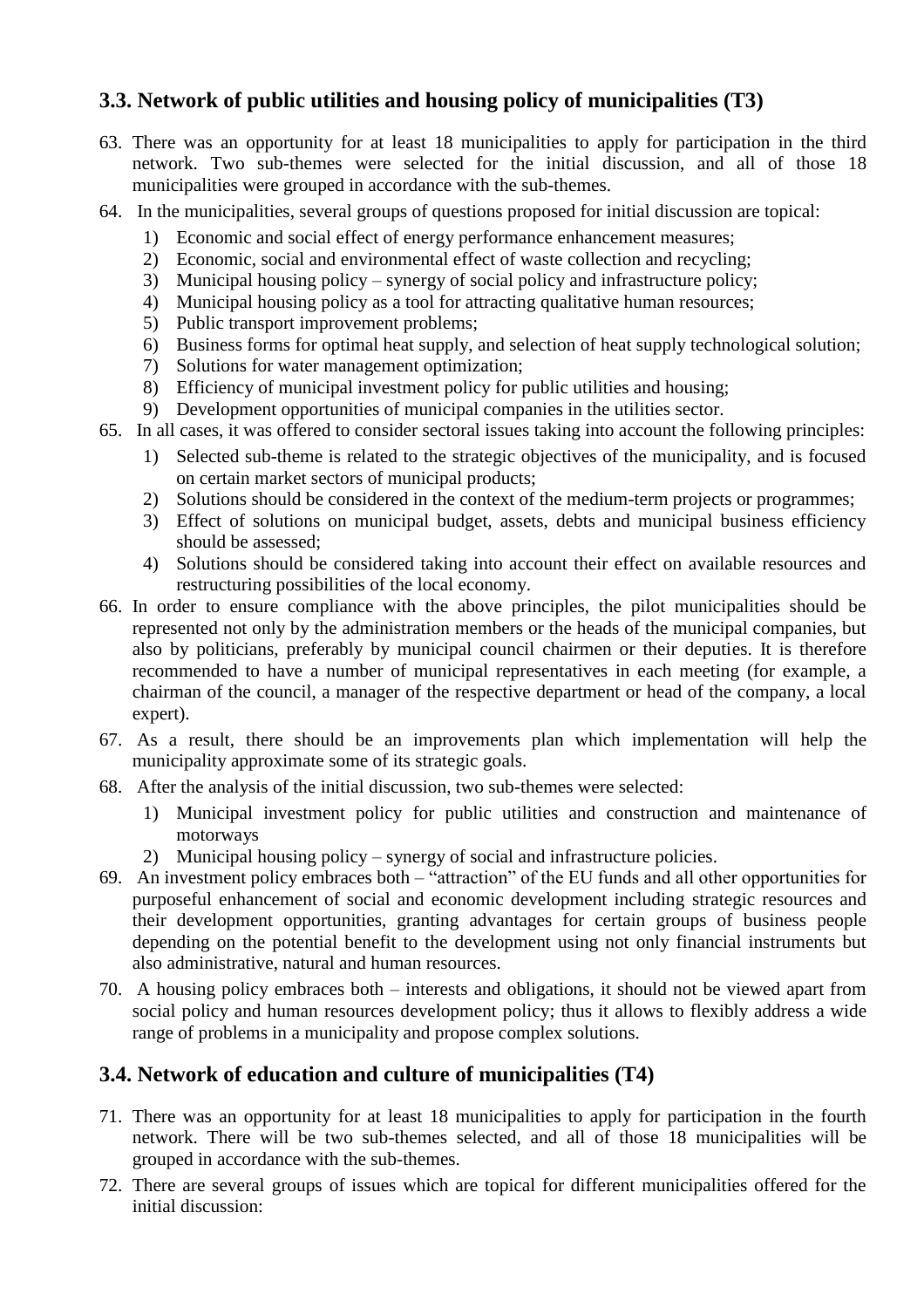- 1) Education as a source of human resources in the municipality.
- 2) A complex coordination of the activities to provide necessary human resources for structural changes;
- 3) Transposition problems of vocational education in the municipality;
- 4) Student involvement in dealing with economic issues of the school;
- 5) Innovative solutions for preserving small schools;
- 6) School economic issue optimization problems;
- 7) Teaching staff motivation problems;
- 8) Development of school self-government;
- 9) Support terms for private and municipal kindergartens;
- 10) Cooperation with the higher educational institutions as an element for territorial development;
- 11) Cooperation with the private sector;
- 12) Teaching staff motivation methods.
- 73. Like in the case previously described, the same principles and similar requirements should be complied with when representing the pilot municipalities in the network meetings. It is not allowed to have a one-sided approach, stating the quality of education or culture as the only criterion, failing to take into account general socio-economic impact.
- 74. After the analysis of the initial discussion, two sub-themes were selected:
	- 1) Problems of small schools
	- 2) Economic management of schools and motivation of teachers.
- 75. The issues regarding small schools embrace a wide range of questions; there are different approaches for solution of these issues, and they are related to different areas of responsibility of the municipalities. The discussions and searching for innovative solutions will help each municipality to find a most suitable solution for local circumstances.
- 76. The economic management of schools is the most important element of responsibility of a municipality in the area of education. Funding of these activities is one of the largest (sometimes – the largest) items of the budget of a municipality. The motivation of the teachers is one of the most significant elements in approximation of the targets of the educational policy.
- 77. During implementation of the project, the government delegated the responsibility to the Ministry of Education to develop a new model for remuneration of teachers that would be based on the structural reforms in the organization of the work in schools. Thus, the discussion of the proposals regarding implementation of the reforms plays an important role in the meetings of the educational sub-networks.

#### <span id="page-12-0"></span>**3.5. Suggested themes for scientific research**

- 78. It is expected that benchlearning method will bring forward issues solution of which requires scientific approach. This approach is necessary for theoretical substantiation of innovations, as well as for development of the methodologies for collection and aggregation of information in the event when none of the State information systems provides an answer.
- 79. The technical specifications of the themes will be prepared by the key expert of the LALRG project in cooperation with the network coordinators (LALRG experts), taking into account the following conditions:
	- 1) Specifications define the scope, time and criteria of research, and are used for work acceptance (economically the most advantageous proposal).
	- 2) Specifications define requirements for scientific work experience of the researcher on the selected theme, as well as the minimal knowledge on the European Charter of Local Self-Government and municipal work organization in Latvia.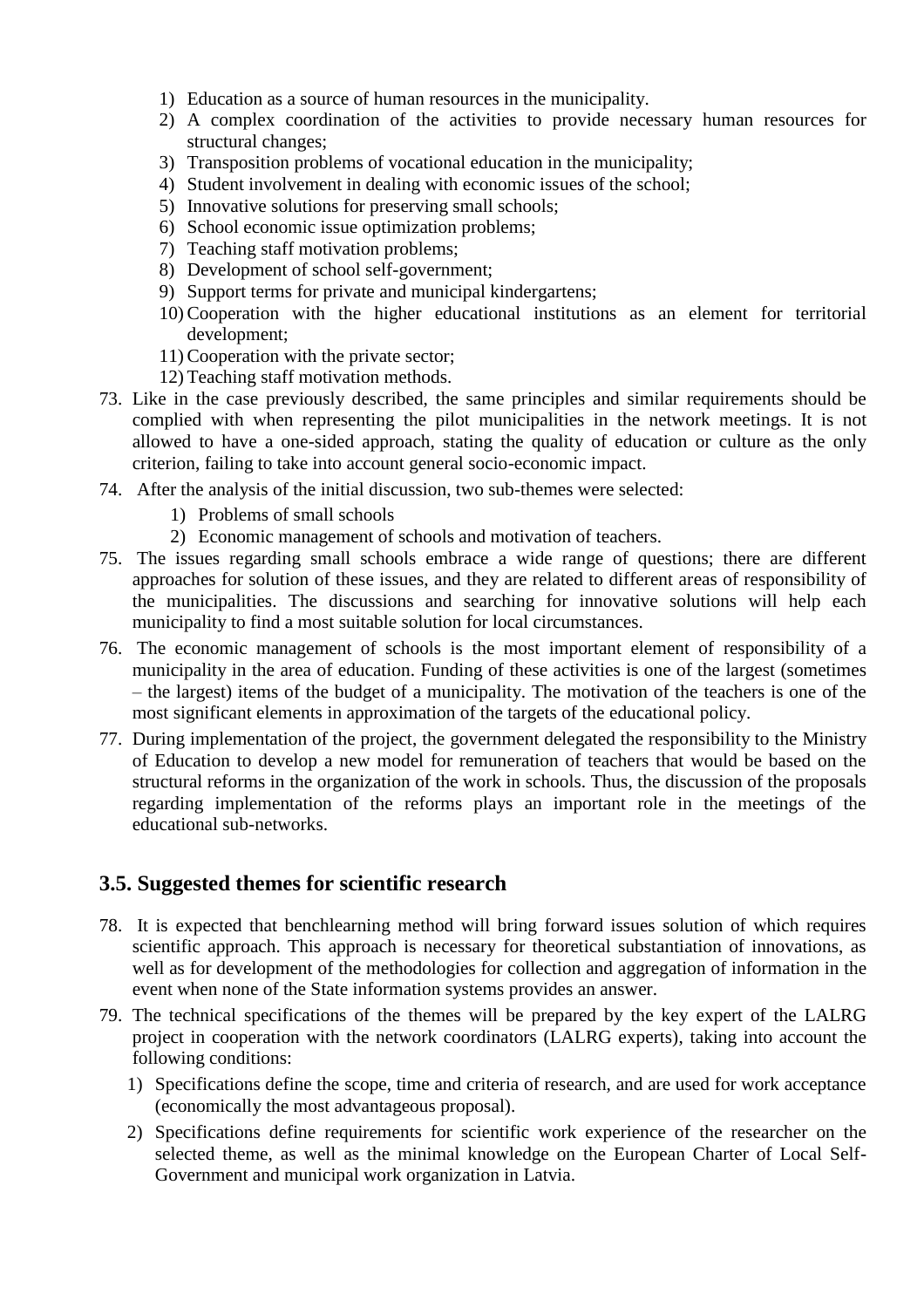- 3) Specifications include a detailed range of issues to be studied providing a description of municipal achievements in the sub-sectors of the sector "residents", sub-sectors of the sector "visitors", and sub-sectors of the sector "entrepreneurs".
- 4) Each applicant can win the competition for acquisition of the right to carry out only one research – this allows better evaluation of the external procurement by carrying out the research for the purpose of the benchlearning system.
- 5) These requirements apply to the competition with pre-selection. Applicants which failed to make research of the respective profile, and applicants which failed a test on the knowledge of municipalities are excluded during initial selection.
- 80. The most essential challenges during the initial stage of developing the benchlearning system are characterized by the following complex of research themes:
	- 1. The statistic data necessary for the local government management.
	- 2. Options for development and application of local municipality's medium-term budget.
	- 3. Opportunity of the municipality to exert influence upon development of local economics.
	- 4. Option to carry out social entrepreneurship by the municipality and opportunity to use private social entrepreneurship to reach the goals of the municipality.
	- 5. Options to acquire success indicators using budget information of the municipalities.
- 81. The choice of the theme 80.1. is substantiated by the following:
	- 1) The decrease of the capacity of the Central Statistical Bureau of Latvia to collect and analyse data have led to loss of succession of the data and loss of an option to judge about the economic and social situation of the administrative territories and residential areas using facts.
	- 2) With insignificant exceptions, the Central Statistical Bureau of Latvia aggregates the data at the national level (NUTS 1 and NUTS 2) or at 6 statistical regions (NUTS 3). Such aggregation of the data is sufficient for the government of the EU, but insufficient  $-$  for the government of a State, planning regions or municipalities. Regarding Latvia, branch and generalized data about the State in general and 6 regions can be acquired (for the purpose of management of the EU budget). These data are not appropriate even for the management of the regional development of a branch as they do not provide an insight into the processes within the administrative territories.
	- 3) The data base RAIM that is under supervision of MEPRD partly accumulates data about administrative territories. To great extent, this task is complicated due to restrictions to publish information about the state secret, commercial secret and personal data of natural persons. However, there is an opportunity to make some conclusions regarding the success of a municipality in general without going into the details of branches or territories within the municipality.
	- 4) Basically the contents of RAIM is appropriate for measuring the regional politics of the State, as well as indirect measuring of the success of an individual municipality (the data poorly and indirectly describe the socio-economic situation of a municipality). However, the data found in the system are insufficient for well-reasoned management of a municipality.
	- 5) In order to manage a municipality, the data on socio-economic changes are necessary at the scale of internal territorial divisions of the municipality (towns and rural territories) as well as at the scale of villages and residential areas. The results of such scale have a significant impact on decisions of households regarding staying or leaving their place of residence. The problem of depopulation cannot be solved if the measurements of such scale are unavailable.
- 82. The guidelines of the technical specifications of the theme 80.1.
	- 1) To examine the system of restrictions for carrying out and publishing measurements of the management of the municipality.
	- 2) To examine what indicators are allowed to publish without breaching the regulation of State, municipal and private secrets in the following local socio-economic areas: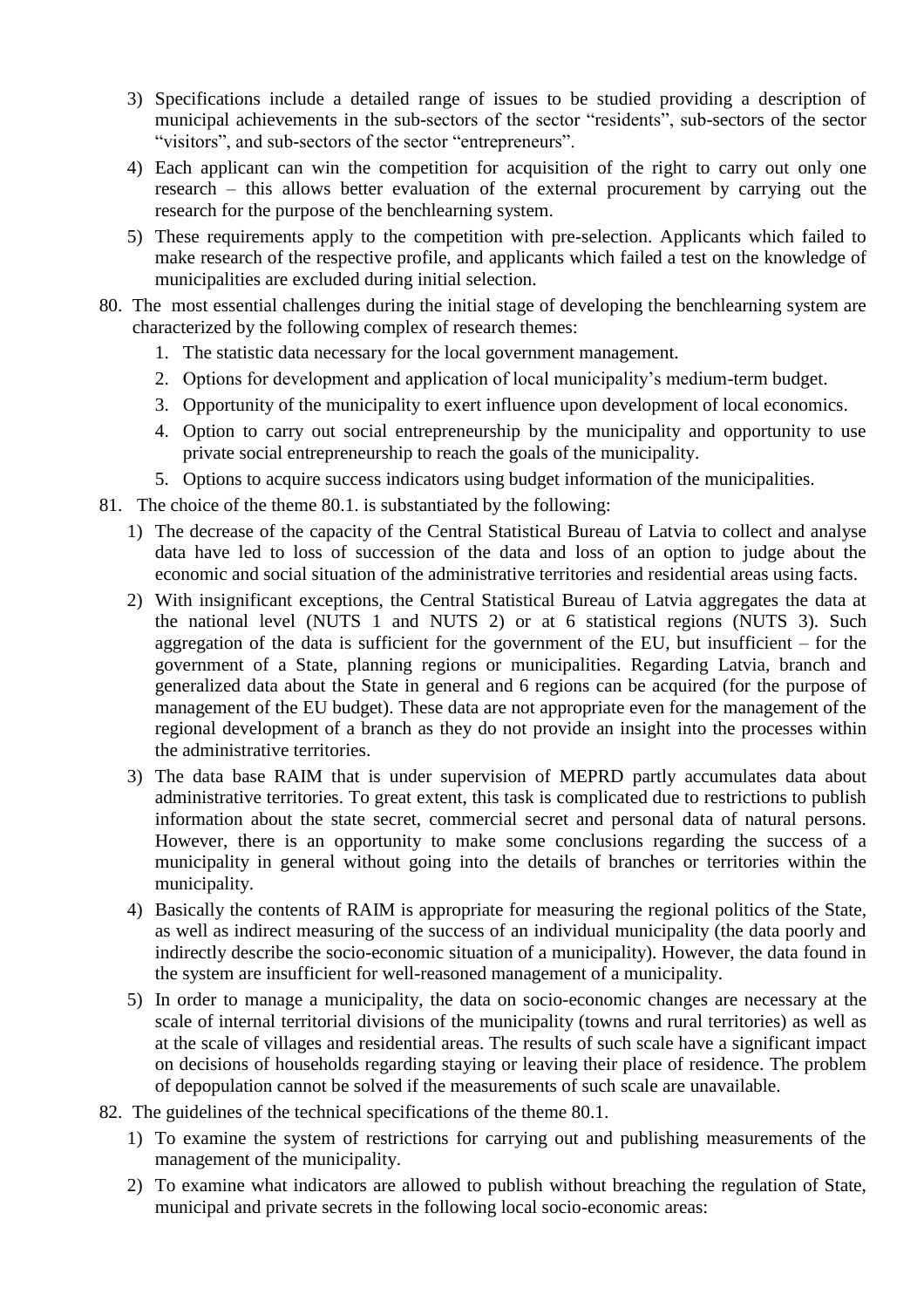- labour force and immovable property taxes, exemptions and tax arrears;
- salaries and their comparison to average salaries in the EU;
- allowances, pensions and received social care;
- description of the commercial activities according to the stages of the economic development;
- description of migration from and to the territory of a municipality;
- condition of roads:
- availability of the public transport;
- availability of the public utilities;
- availability of consumer services (including culture and leisure);
- healthcare availability;
- residents' satisfaction;
- entrepreneurs' satisfaction;
- visitors' satisfaction;
- organised civil society's satisfaction.
- 3) To examine what primary data of the indicators to be published are aggregated in the state information systems
- 4) To make proposals for necessary changes in the laws and regulations of the Cabinet.
- 5) To make proposals for the data to be acquired and aggregated from the municipalities, the indicators to be developed for the benchmarking data base.
- 83. The substantiation for the selection of the theme 80.2. is determined by several reasons:
	- 1) The strategic management is difficult if the planning and financing cycles of the management are different. The cycle of the political responsibility of a local or regional government is four years, the preselection commitments are implemented during that period of time. In order to implement those commitments, a long-term strategy, medium term programmes and projects are developed, incremental improvement of the management processes takes place.
	- 2) A significant hindrance is a short-term (annual) budget that is appropriate for flexible implementation of the State functions in the municipalities (central decisions are used for operative corrections of the rules for action of a municipality) but that is not appropriate for implementation of the medium term autonomous responsibility and autonomous rights of the municipal policy.
	- 3) Before the economic crisis in the world, there was a motion towards introduction of a medium term budget. Program budgets were implemented in the State, they were supplemented by prospective plans for the budgets of the following 2 years (including intended development trends). This initiative was interrupted by austerity measures and financial discipline, thus the main management tool was the intention to regulate overheating of the economics. An opposite instrument to the medium term budget was introduced – a medium term framework for the planned budget year and following three years.
	- 4) Implementing the idea of the project, it is necessary to evaluate several scenarios for implementation of different medium term budgets related to strategic management process in the municipalities.
- 84. The guidelines of the technical specifications of the theme 80.2.:
	- 1) To prepare an overview of the experience in development of medium term budget in different countries, including medium term budgets for municipalities.
	- 2) To develop proposals for medium term project budget procedures.
	- 3) To develop proposals for medium term program budget procedures.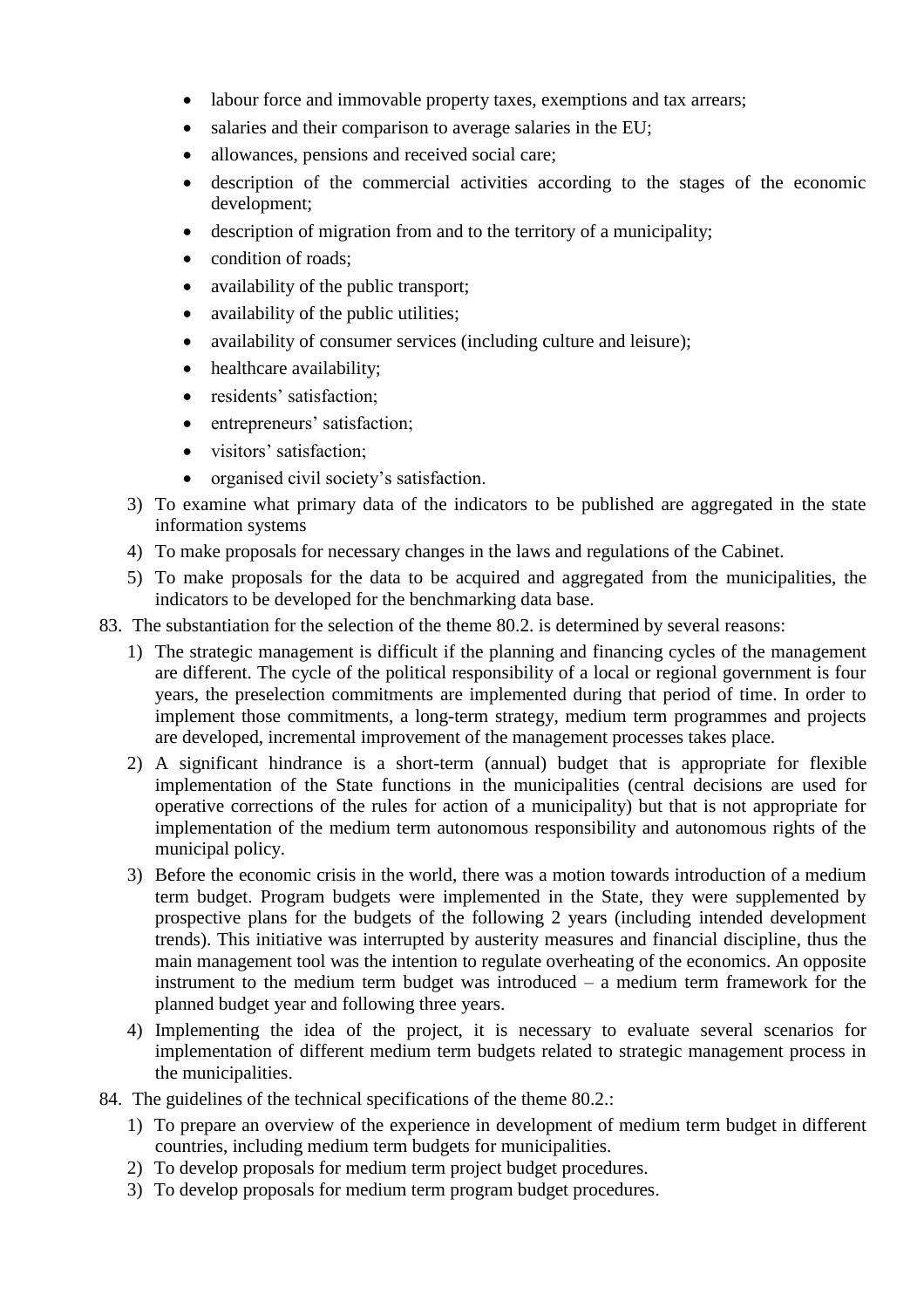- 4) To develop proposals for medium term impact budget procedures.
- 5) To develop proposals for budget organization within an annual operational budget and medium term development budget.
- 6) To develop proposals for amendments to the Law On Budget and Financial Management, envisaging the necessary interaction between annual and medium term budget management.
- 85. The substantiation for the selection of the theme 80.3. is determined by several reasons:
	- 1) Promotion of local economics is a statutory obligation of a municipality that has been preserved in the laws regarding municipalities since 1990. At the same time, politicization of the EU and national laws takes place, a range of social and economic doctrines, group interests implement prohibitions to promote economics with the help of the law and regulations of the Cabinet.
	- 2) Several restricting norms arise from the EU policy that is aimed at the development of unified economic space using the means chosen for Europe for other goals and at other scale. Quite frequently, unfair circumstances are created for local business people if compared to that of the business people in other EU member states.
	- 3) Some of the restrictions arise when any of economic or legal doctrines (that impartially reflect group interests or have been useful in other countries with completely different circumstances) are declared binding in whole Latvia.
	- 4) Promotion of entrepreneurship at the level of a municipality can never be fair for the whole community or all groups of business people. They are basically agreements on certain priorities, support of such priorities by unsymmetrical approach.
	- 5) A research is necessary on the opportunity to remain on the right (legal) side, at the same time implementing support for certain groups of business people or workforce. Simple attempts to follow support strategies used in other countries without additional research may be punished.
- 86. The guidelines of the technical specifications of the theme 80.3:
	- 1) To evaluate the differences of the market failures in the global market, European market, national market and local market.
	- 2) To develop an algorithm for selection of the method for elimination of the market failure municipal entrepreneurship, municipal procurements, promotion of entrepreneurship or other solution.
	- 3) To evaluate the main local market failure types that substantiate involvement of a municipality in entrepreneurship also if the market failure is not established at the national or EU level, assessing how the following aspects influence the municipalities:
		- negative externalities,
		- positive externalities,
		- asymmetric information or lack of information,
		- public benefit or quasi-public benefit,
		- dominance of monopolies in the market,
		- mobility of factors,
		- incompliance with the public opinion regarding justice.
	- 4) To evaluate main central government failures that substantiate active participation of a municipality in support of local economics
	- 5) To evaluate if there are any options for a municipality:
		- to provide state support
		- to enhance attraction of human resources that changes the structure of the workforce according to the chosen trend
		- to facilitate use of natural resources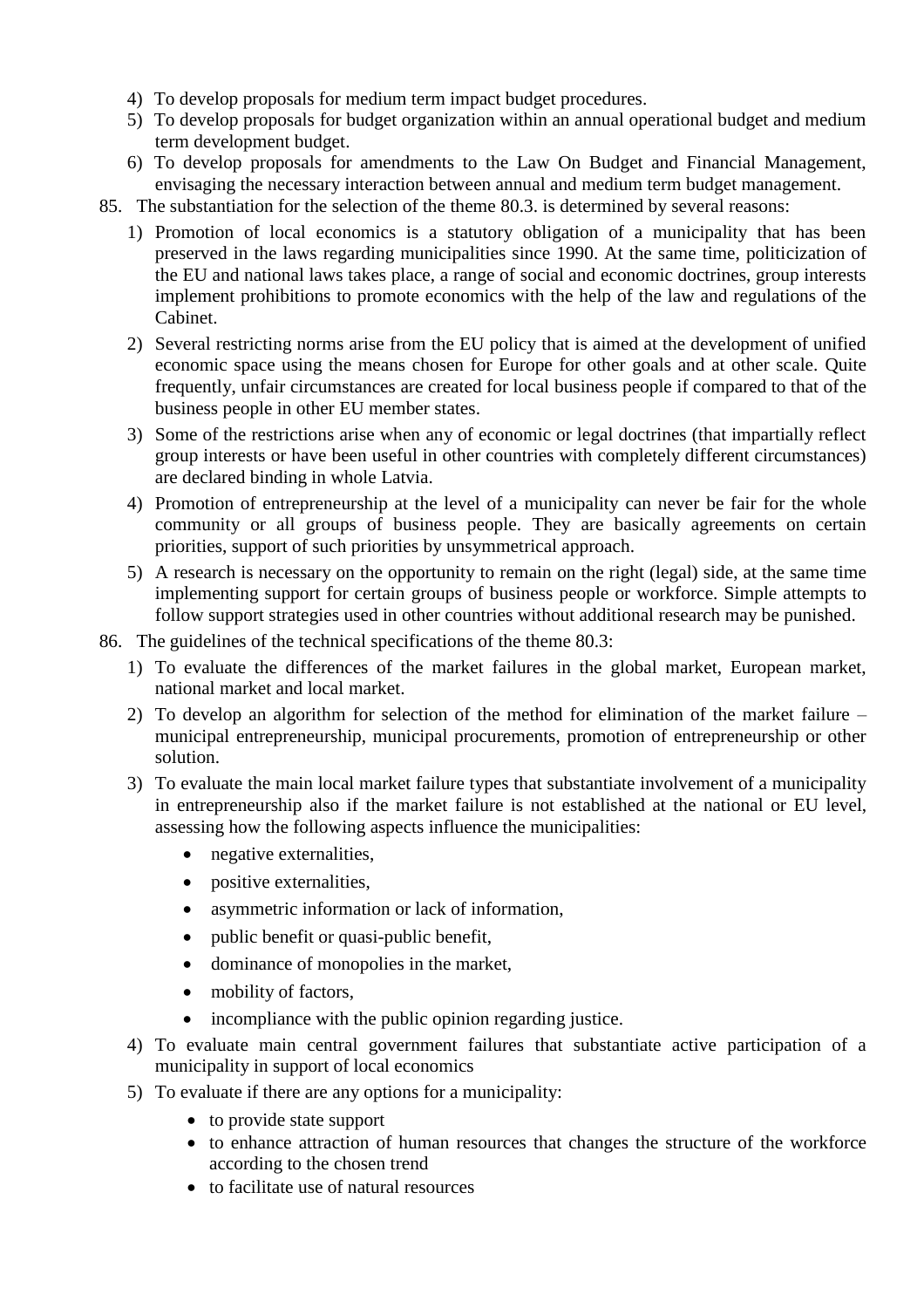- to facilitate changes of local infrastructure in the direction favourable to business people
- to conclude concession agreements
- to participate in public and private partnership
- to establish commercial entities to decrease market failure
- 6) To develop a methodology for evaluation of economic benefits for the measures for enhancement of local economics under item 85.5.
- 7) To classify municipalities according to their peculiarities in terms of market or government failures and propose possible solutions.
- 87. The substantiation for the selection of the theme 80.4. is determined by several reasons:
	- 1) Latvian municipalities are in unfavourable circumstances if compared to municipalities of other EU member states. Due to implementation of the Commercial law. Upon adopting the Commercial law, the economic activity type – state or local government non-profit companies – was eliminated, and nothing appropriate was created instead in this area.
	- 2) At the time, there are legal organization types that are appropriate for economic activity of a municipality in the areas where profit is not the dominating aspect in other EU member states; in Latvia such legal form does not exist.
	- 3) In other countries, the economic activity in which social goals dominate is referred to as the social entrepreneurship. If gaining of profit is as important, then such a company is referred to as a hybrid company. If entrepreneurship of the state and a local government is regulated separately, the term social entrepreneurship is used only in the private sector (nongovernmental organizations or commercial entities having a significant proportion of activities of social rather than commercial character).
	- 4) Local governments are interested in social entrepreneurship (according to the EU understanding) in two ways:
		- in cooperation with private sector in solving of social issues,
		- participating in entrepreneurship the goal of which has a social rather than profit gaining character.
	- 5) Examination of the options for municipalities in both directions is topical in terms of efficient solution of social issues, problems related to enhancement of education, human resources development, health care and entrepreneurship.
- 88. The guidelines of the technical specifications of the theme 80.4.:
	- 1) To describe experience in social entrepreneurship in the municipalities of other countries
	- 2) To describe the experience of social benefit organizations in the area of social entrepreneurship
	- 3) To evaluate the opportunities of social entrepreneurship to solve the following:
		- the problems related to inclusion of recipients of benefits:
		- the problems related to inclusion of socially disadvantaged;
		- $\bullet$  the problems related to delegation of social functions of a municipality;
		- the problems related to the development of human resources;
		- the problems related to amenities.
	- 4) To substantiate the opportunities for the municipalities to participate in entrepreneurship (commercial activity) with social mission rather than the mission to gain profit in the following areas of market failures
		- the problems related to inclusion of recipients of benefits;
		- the problems related to inclusion of socially disadvantaged;
		- the problems related to delegation of social functions of a municipality;
		- the problems related to the development of human resources;
		- the problems related to amenities.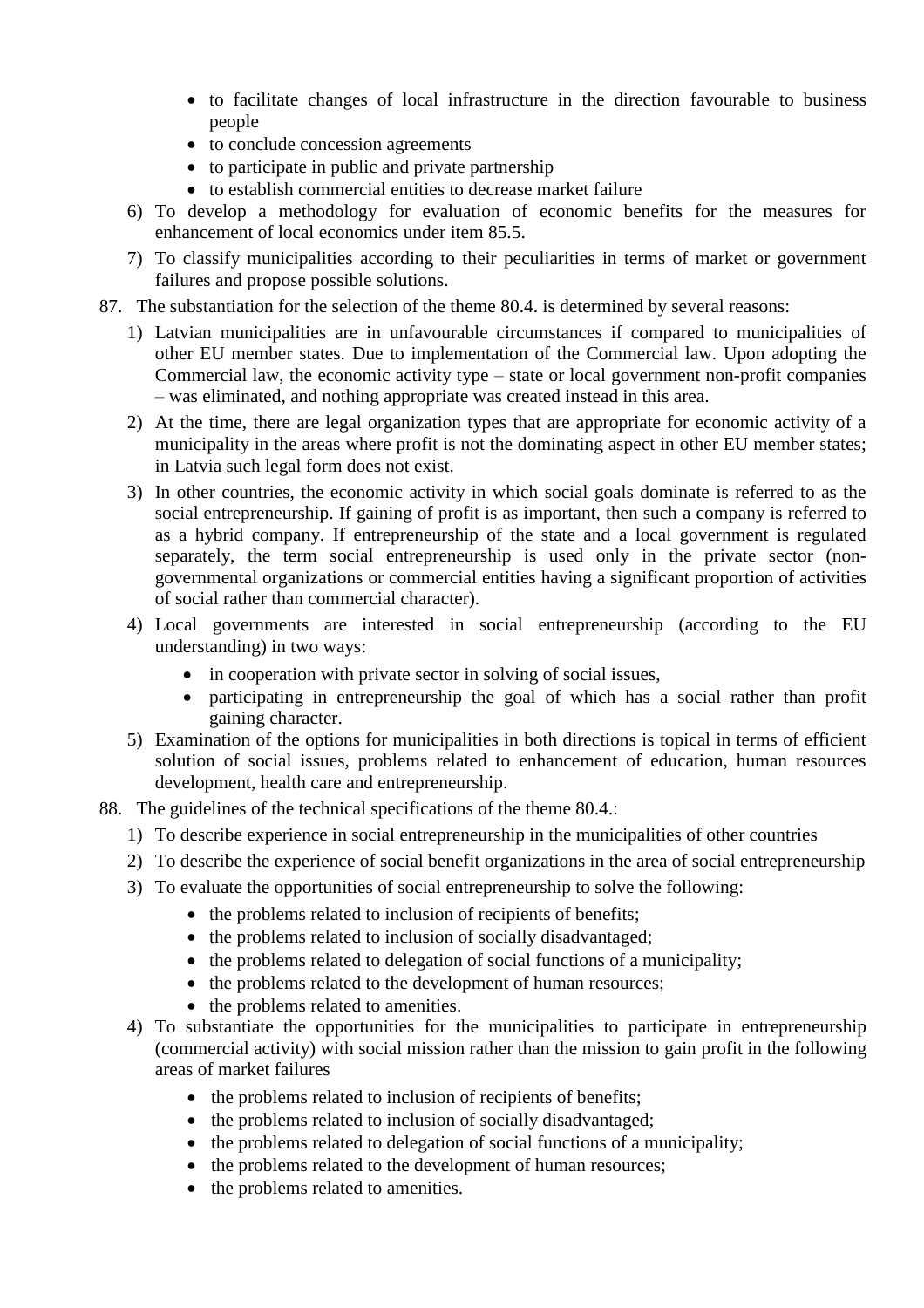- 89. The substantiation for the selection of the theme 80.5. is determined by several reasons:
	- 1) The budget of a municipality is an instrument for implementation of municipal policy (in the area of autonomous competency) and state policy appropriate for the circumstances of the relevant municipality (in the area of the competency delegated by the State). In order to optimally implement the municipal policy, it is necessary to know what resources are used for attainment of the goals, as well as the extent to which the goals are approximated.
	- 2) Unfortunately, the classification of the budget is intended for other purposes that have almost nothing to do with the governance of a municipality. In order to aggregate data from several existing budget items, as well as obtain evaluation of expenditure for the interests of different focus groups of the municipality, it is necessary to establish peculiar economic models with clearly defined systems of assumptions and data use restrictions.
- 90. The guidelines of the technical specifications of the theme 80.5.:
	- 1) To prepare an overview of available theoretical models when budget data are used for evaluation of expenditure for certain focus groups or performance of certain functions.
	- 2) To develop a methodology for evaluation of expenditure for the following focus groups:
		- groups by age: children, school-children, retired persons, population of working age;
		- groups by professions, especially indicating farmers (agriculturists); engineers and managers; educators; social workers; policemen; medical professions; other professions;
		- groups by sex and sexual orientation;
		- socially disadvantaged groups (disabled, needy persons, unemployed, homeless, former criminal convicts)
	- 3) To develop a methodology for evaluation of income expenditure for the following functions:
		- organization of policy and development of its contents;
			- services:
			- administration:
			- maintenance;
			- entrepreneurship;
			- provision of support functions;
	- 4) To develop a methodology for evaluation of income expenditure for the following activities of a municipality:
		- Education and science:
		- Culture and leisure time:
		- Social security;
		- Health protection;
		- Public order and justice;
		- Emergencies and critical situations;
		- Spatial planning and supervision of construction;
		- Fundamental infrastructure (roads, streets, ports and airports)
		- Monuments and social infrastructure:
		- Gardens, parks and cemeteries;
		- Public transport;
		- Manufacture and trade of goods;
		- Provision of full-charge services;
		- Acquisition and sales of natural resources
	- 5) To identify the opportunities for a municipality:
		- to provide state support
		- to facilitate attraction of human resources that changes the structure of the workforce according to the chosen trend
		- to facilitate use of natural resources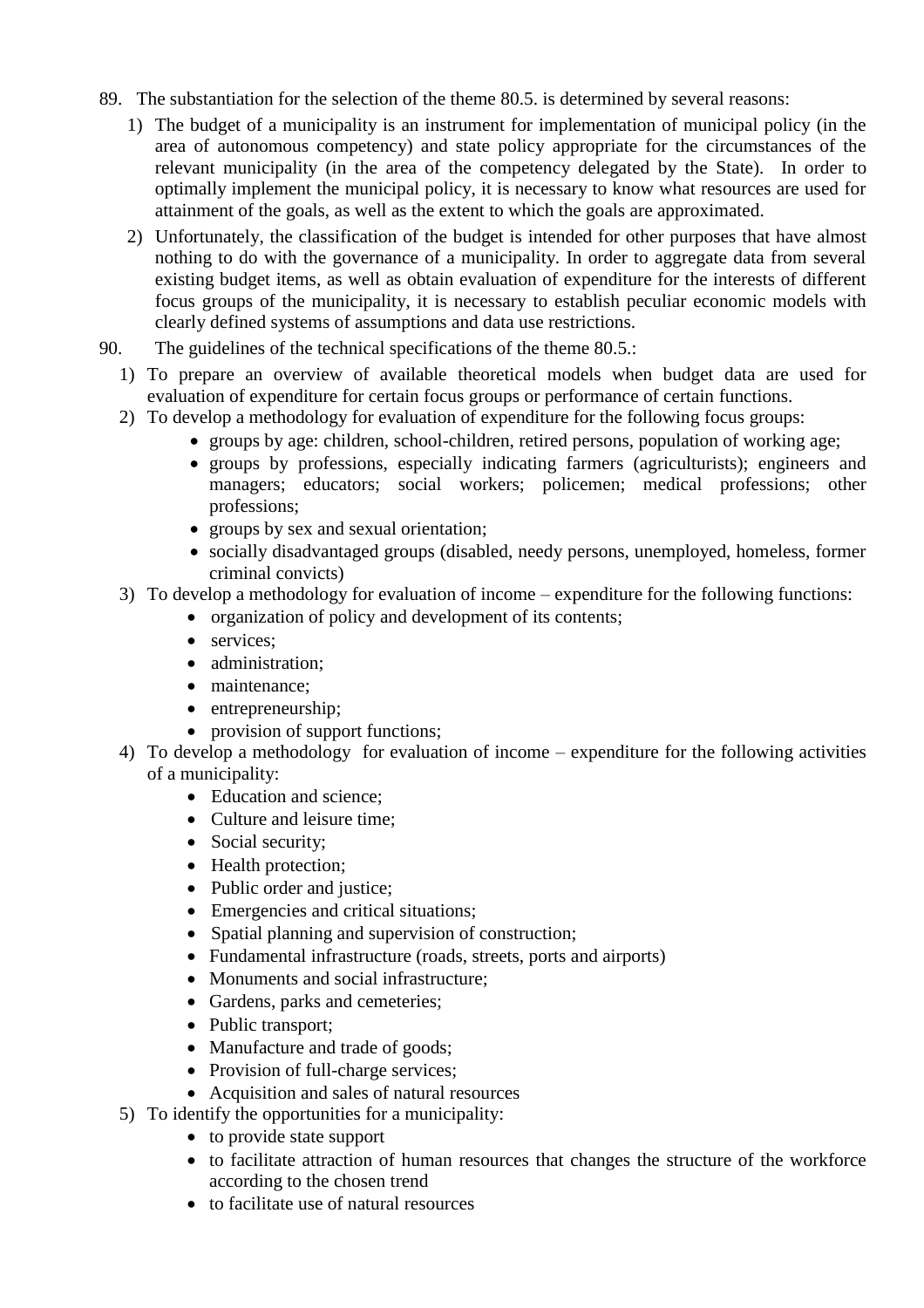- to facilitate changes of local infrastructure in the direction favourable to business people
- to conclude concession agreements
- to participate in public and private partnership
- to establish commercial entities to decrease market failure
- 6) To develop a methodology for evaluation of economic benefits for the measures for facilitation of local economics under item b.
- 7) To classify municipalities according to their peculiarities in terms of market or government failures and propose possible solutions.
- 91. In order to ensure the necessary level of applied research, procurements shall be evaluated on the basis of the method of the economically most advantageous proposal. Therefore, economically most advantageous proposal is found based on three criteria according to the model of the Latvian Council of Science: scientific and practical qualification, previously demonstrated skills and the lowest price.
- 92. Evaluating a proposal in terms of the scientific and practical qualification of each applicant, an applicant to each research shall ensure experts with at least the following qualifications and research skills to get the highest possible score (the applicants with less scores will be admitted but they will be awarded less points):
	- 1) In all researches, at least one expert with a doctorate degree shall pass a test on fundamental issues related to municipal law and organization
	- 2) In individual researches:
		- additional requirement for the theme 80.1 "The statistic data necessary for the local government management" – at least one expert shall have a doctorate degree in economics;
		- two additional requirements for the theme 80.2. "Options for development and application of local municipality's medium-term budget" – at least one expert shall have a doctorate degree in economics;
		- two additional requirements for the theme 80.3. "Opportunity of the municipality to exert influence upon development of local economics" - at least one expert shall have a doctorate degree in economics and experience in research on enhancement of entrepreneurship, as well as at least one expert shall have a doctorate degree in law and experience in research on problems related to restrictions of State support.
		- additional requirement for the theme 80.4. "Possibility to carry out social entrepreneurship by the municipality and opportunity to use private social entrepreneurship for the aims of the municipality": at least one expert shall have a doctorate degree in law and experience in research on non-profit economic activity or social entrepreneurship.
		- additional requirement for the theme 80.5. "Options to acquire success indices using budget information of the municipalities" at least one expert shall have a doctorate degree in economics or management and experience in research on development of success indicators and their use in economics and public administration.
- 93. The previous experience to be demonstrated for the purpose of evaluation shall be:
	- for the theme 80.1 "The statistic data necessary for the local government management" research on the territorial statistics performed by the experts;
	- for the theme 80.2. "Options for development and application of local municipality's medium-term budget" – drafting municipal budget or scientific research on medium-term budget performed by the experts;
	- for the theme 80.3. "Opportunity of the municipality to exert influence upon development of local economics" - experience of the expert in research on enhancement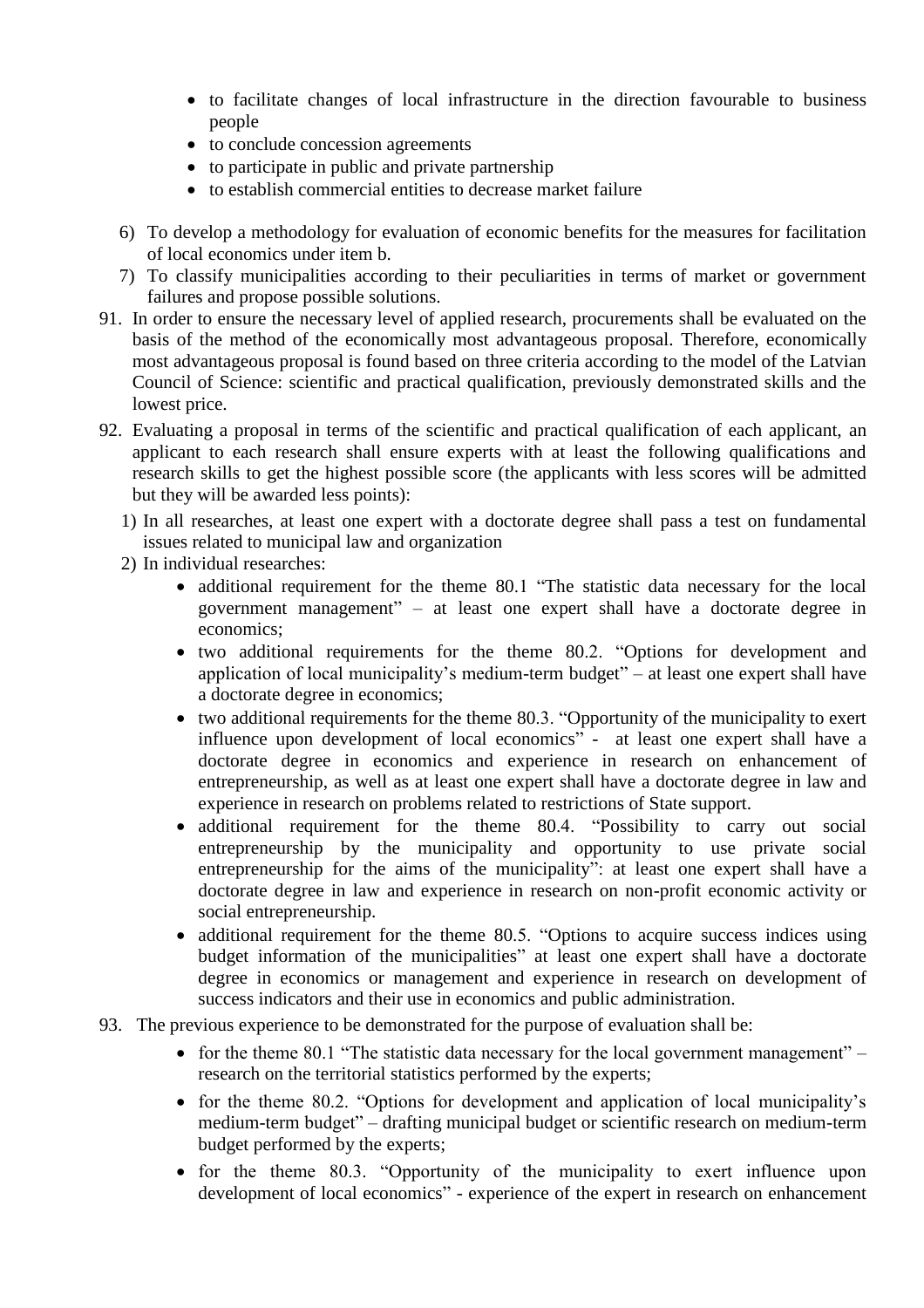of entrepreneurship and experience of the law-expert in research on problems related to restrictions of State support.

- for the theme 80.4. "Possibility to carry out social entrepreneurship by the municipality and opportunity to use private social entrepreneurship for the aims of the municipality" experience of the experts in research on non-profit economic activity or social entrepreneurship.
- for the theme 80.5. "Options to acquire success indices using budget information of the municipalities" experience of the experts in research on development of success indicators and their use in economics and public administration.

#### <span id="page-19-0"></span>**3.6. Preparation of network meetings**

- 94. LALRG experts-network coordinators are responsible for thematic benchlearning network development and organization process, for preparation of informative and study materials of the network meeting, for data to be accumulated and analysed in the benchmarking data base compliance with the project goals, and for decisions made by municipal politicians involved in the work of the network.
- 95. Network coordinators prepare informative materials for all thematic meetings, act as discussion moderators in the meetings, prepare decision drafts for the network meetings, int.al., define the themes to be discussed and resulting tasks. Within the framework of this activity, they perform indepth research of their theme during their second trip to Poland and Norway.
- 96. The agenda of the network meeting should be planned in advance. As for the first network, it is made with a goal to approbate marketing methods used in strategic management of the municipality. Regarding the rest of the networks, participants of the network select the goal and the range of issues to be discussed.
- 97. The tasks for the next network are specified in each network meeting. After the meeting, a network coordinator together with the LALRG key expert and benchmarking data base analyst defines the scope of information to be collected and analysed:
	- 1) primary information of the data base is used to calculate required indexes,
	- 2) possibilities to supplement the existing information with that one obtained from municipalities, public authorities, statistics, or by means of independently organized surveys are analysed.
- 98. On the basis of the analysis, the network coordinator shall conduct consultations with the relevant ministries (other public authorities) on possibilities to get information at their disposal. If necessary, LALRG political leadership should be involved in negotiations. Mainly, data exchange is organized on the basis of mutual benefit - ministries and other relevant authorities receive access to information useful for achieving the goals of the central government.
- 99. Information that cannot be obtained from public authorities is collected from the municipalities involved in all co-operation networks. The chairmen of the pilot municipality councils are responsible for preparation of the relevant information, and a local expert working within the framework of the project provides for data collection and transmission to the benchmarking data base. Other municipalities are asked to collect and send data to the data base on a voluntary basis.
- 100.Consulting the benchmarking data base administrator, appropriate information request forms are developed, and information collection for the benchmarking data base is organized.
- 101.In between the network meetings, it is a duty of the network coordinator to collect good and bad Latvian and foreign municipality experience on dealing with the current issues. The pilot municipalities should summarize the structured experience descriptions, this is done by the local experts working within the framework of the project. Other municipalities are asked to collect and send experience descriptions to the benchmarking data base on a voluntary basis.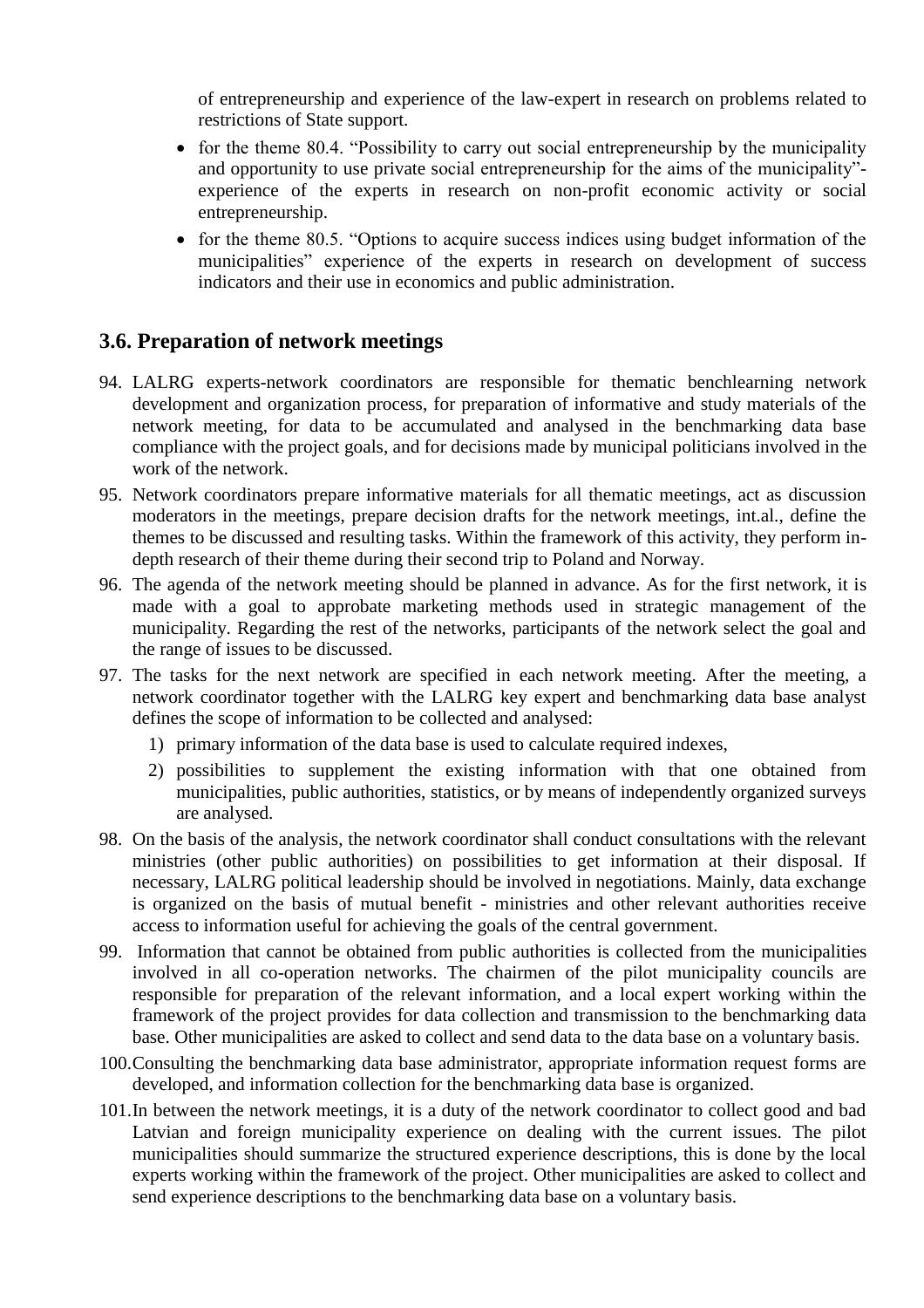- 102.Responsibilities of the network coordinator include collection of the respective experience descriptions also from municipalities and their associations outside Latvia, as well as from the Internet resources. Non-structured information is structured and entered into the benchmarking data base.
- 103.Unstructured information is aggregated in Latvian, English and Russian. Basically, collection of this information is a duty of the network coordinator.
- 104.Before the regular network meeting, the network coordinator should prepare:
	- 1) a summary of the materials and the theme data presentation to be published in the open part of the meeting;
	- 2) a summary of the experience descriptions and a presentation on various solutions of the respective problem to be published in the open part of the meeting;
	- 3) a summary of the materials which are used for internal network use and are not to be published;
	- 4) Before the meeting, materials to be published together with the meeting agenda should be published at the project website.
- 105.Before the regular network meeting, participants prepare a short report on their previous experience in dealing with the issues under consideration.

#### <span id="page-20-0"></span>**3.7. Procedure of network meetings**

- 106.Network meetings may be held in the LALRG hall, as it is possible for employees and other interested persons (representatives of the ministries, journalists, scientists, students) to join the meeting online and ask their questions. In this case the open part of the network meeting is held online.
- 107.Experience of the Polish and Norwegian municipalities has shown that the network members may want to use each time the facilities of different municipalities-participants. In this case, the municipality can demonstrate to its colleagues its experience by showing operation of the competent authorities and demonstrating rendering of real services. In this case, the open part of the network meeting should be recorded and published in the project website.
- 108.Publication of the open part of the network meetings is intended so that other municipalities, which do not participate directly in the discussion, could use the innovative ideas generated during the discussions. Publication of the open part makes it possible for journalists provide objective information on the municipal problems and their possible solutions.
- 109.The open part of the meeting consists of the presentation made by the network coordinator, speeches of the invited experts, and discussion on the issues brought forward in this part.
- 110.The closed part of the meeting is intended for discussing sensitive information. This part consists of network coordinator's presentation, network participants' presentations about the experience and future ideas of the municipalities they represent, as well as of discussion on how to apply considered information.
- 111.At the end of the meeting participants specify the issues to be discussed in the next meetings, and conclusions drawn during the discussion, the tasks for municipalities-network participants for the next meeting or following meetings according to the schedule of the issues to be considered.

#### <span id="page-20-1"></span>**3.8. Final stage of network activity**

112.At the final stage of the first network, each pilot municipality submits in written and presents its version of municipal strategy developed by the inner workgroups under the influence of the network activity.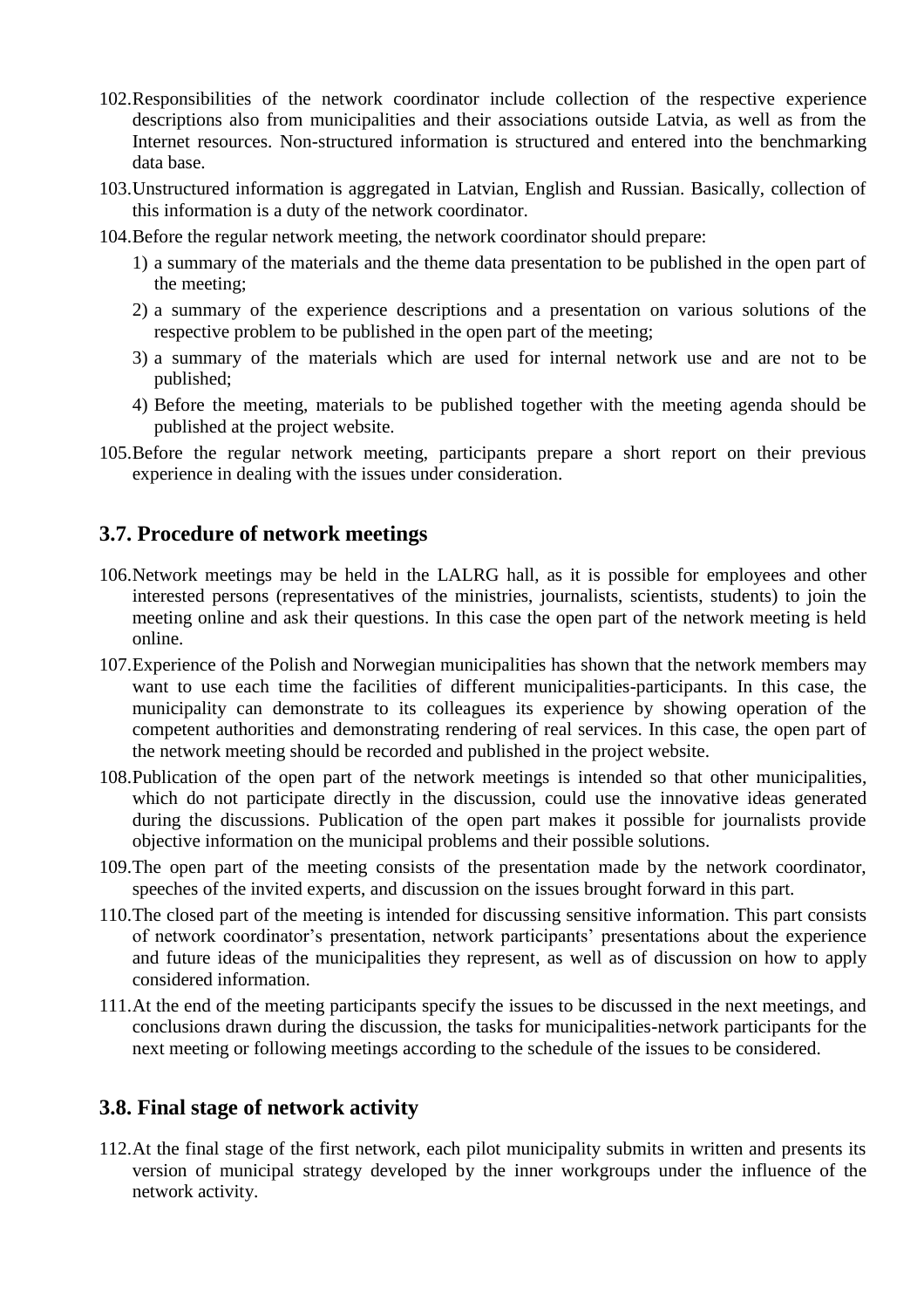- 113.The pilot municipalities of the first network should develop a strategic management procedure that ensures permanent management process within which the following takes place on a regular basis:
	- 1) The competitiveness and demand of the products of the municipalities is evaluated. The municipality has to be able to react flexibly to external changes, to compare its product with that of other municipalities and in the event of necessity to implement changes in strategy and action plans without delay.
	- 2) Fulfilment of the tasks and approximation of goals is evaluated. The municipality develops its motivation policy in which it takes into account contribution of its employees in approximation of the strategic goals.
	- 3) If a pilot municipality elects to develop a medium-term budget, the budget projects and budget programs are closely interrelated with the marketing strategy.
	- 4) If a pilot municipality elects to actively exert its influence upon the circumstances for local entrepreneurship, those activities are closely interrelated with the marketing strategy.
- 114.Each municipality of the first network submits in writing the text of the municipality's strategy including description of a process. Municipality's secret is not included in the strategy.
- 115.Ventspils municipality may submit proposals for modifications and amendments that have appeared under the influence of the network meetings and use of the benchlearning data base.
- 116.There are two themes discussed in other networks during the course of the project. At the final stage of the theme, each pilot municipality submits in written and presents a plan for improving its activity developed in the inner workgroups under the influence of the respective network activity.
- 117.Plans for improving activity include proposals that arise from the themes reviewed in the network meetings. If a municipality elects not to undertake any changes in the theme considered, the main reasons are given to substantiate why the existing system is acknowledged successful.
- 118.Network coordinators in collaboration with the municipalities involved ensure result measuring of the plan during the next years followed by the end of the network theme.
- 119.Results of the network activity are reported on a regular basis to the LALRG board and council encouraging also other municipalities to use both positive and negative experience.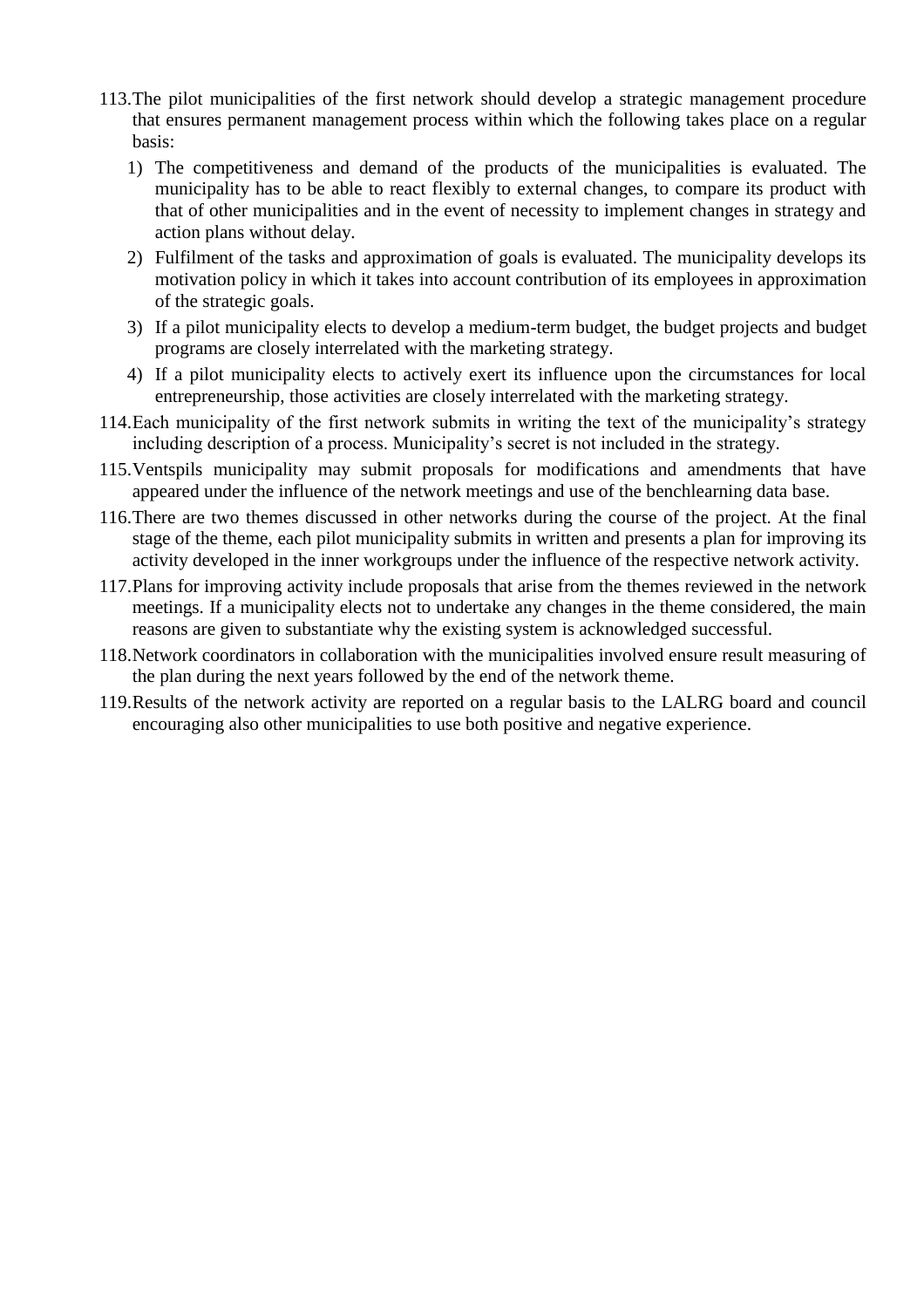### **4.Suggested development of benchmarking data base**

<span id="page-22-0"></span>120.A benchmarking data base is a centralized tool for measuring success and failures of the municipalities. Within the project, several solutions for the development of a data base are approbated. At the end of the project, the conclusions are made to minimize further costs and to ensure a forecasted demand of the municipalities in terms of data at the same time (it will depend on the wish of the politicians of the municipalities to use the strategic management methods, as well as the future model of financing of the benchlearning system).

#### <span id="page-22-1"></span>**4.1. Procedure for obtaining performance indicators**

- 121.In order to describe performance indicators, methods should be specified for obtaining such performance indicators.
- 122.A common method recommended by the development planners:
	- 1) analysis of strengths and weaknesses, including existing and missing resources,
	- 2) analysis of opportunities and threats,
	- 3) development of a vision to describe intended achievable state within a specific period of time,
	- 4) defining of a mission a selected "assignment" of the organization a way to get from the existing state to the intended one,
	- 5) analysis of the factors which contribute to or prevent mission performance,
	- 6) selection of some of the most important factors with the greatest impact,
	- 7) formulation of the goals which contribute the most to the mission performance,
	- 8) analysis of the factors contributing to or preventing goal achievement,
	- 9) selection of some of the most important factors with the largest impact on the goals,
	- 10)development of an action program for achieving the goals consisting of specific actions to be taken to change the most important factors selected,
	- 11)development of organizational structure for work performance and result measuring.

#### <span id="page-22-2"></span>**4.2. Impact indicators**

- 123. The impact indicators describe the indicators of the preferable state to be achieved compared to the existing ones.
- 124.To simplify the measurements, it is easier if the vision is defined in quantitative, measurable categories characterized by available parameters. For example, the vision may consist of three main indicators:
	- 1) remuneration rate compared to the average one in the EU;
	- 2) lifespan compared to the average one in the EU;
	- 3) a ratio of young people in the work capacity age compared to all population in the work capacity age.
- 125.In this case, it is easy to measure all indicators since there is primary information in the state data bases on each resident registered in the territory of the municipality. At the same time it is likely that those data will not be obtained without a special agreement as a local municipality is such a small unit for statisticians.
- 126.Impact indicators describe the preferable state. To achieve the preferable state, the goals that approximate the preferable state should be set. The municipality, therefore, should answer the question which factors contribute to the preferable impact and which ones prevent it. Both internal and external factors should be considered.
- 127.One of the external factors is the state policy. For instance, if the State policy is focused on closing the external border of the EU, and reducing movement of the goods, services, people and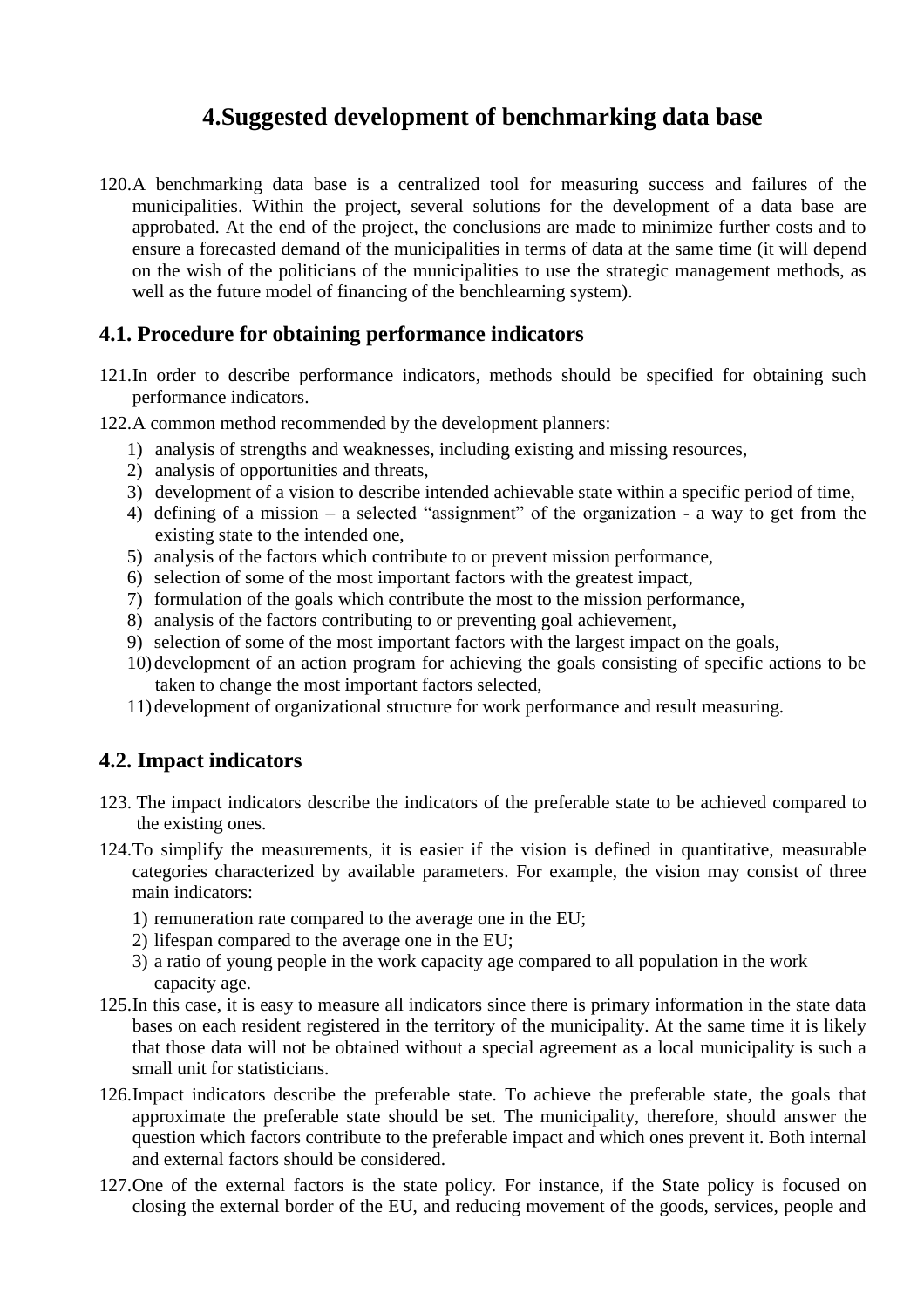capital across the border, it is difficult for the municipality of Latgale to develop its economics. In this case, an external factor should be affected by a lawful method - lobbying changes of the policy; the municipality together with LALRG should introduce central government and ruling political parties with Finnish experience where the existence of the border with Russia was turned from a drawback to a benchmarking advantage. Another solution – to lobby support measures compensating the negative impact of the external factor. If a municipality fails to find ways how to address the external factor, the vision shall be adjusted according to a more realistic scenario.

128. Usually the municipality cannot independently change all factors affecting vision implementation possibilities. Impact increasing or decreasing factors essentially contributing to or preventing achievement of the preferable state are set as the goals. As priority goals shall be set only those ones that a municipality is able to significantly impact on its own or together with other municipalities.

#### <span id="page-23-0"></span>**4.3. Outcome indicators**

- 129.Outcome indicators describe approximation of the goals set by the municipality. When selecting the result indicators, two important aspects shall be taken into account.
- 130.Firstly, goals often prevent the preferable state instead of enhancing it. This is due to decisionmaking in circumstances of incomplete information. Politicians often incorrectly assess the facts due to influence of false economic and social theories, they are subjected to misinformation in media, etc. It is important, therefore, to measure both impact and approximation of the goal.
- 131.Sometimes politicians think that preferable effect is not achieved due to the fact that there are no results from achieving the set goal. For example, municipal politicians sometimes do not take into account that the increase of the educational attainment facilitates depopulation and/or decrease in birth; good roads facilitate that people look for jobs in other municipalities.
- 132.However, for effective, evidence-based management of the municipality, result indicators are absolutely necessary.
- 133.Secondly, it should be taken into account a principle of 20/80 which is named after an Italian economist Vilfredo Pareto. In accordance with the Pareto principle, mostly 20% of the factors affect 80% of the result and vice versa regarding natural and public events.
- 134.As the municipality usually does not have resources to change all factors, it should choose the most essential fifth of all factors, and they should be related to the goals of the municipality.
- 135.Often a situation can be observed when the state or a municipality tries to change exactly those 80% of the factors which affect 20% of the result, however, it does not do anything to make changes in the most essential factors. This indicates either inability or unwillingness to deal with the problem. If the municipality wants to achieve real results, it is absolutely necessary to range the factors according to their importance and to select the most important ones.

#### <span id="page-23-1"></span>**4.4.Output indicators**

- 136.The output indicators describe performance of the implemented activities for goal approximation.
- 137.A part of the activities is carried out by implementing projects, another part by operations of the permanent institution. Institutions in this case are both municipal authorities and capital companies owned by the municipality, as well as societies and foundations where the municipality participates. The project may be implemented both on one's own (making a team from the municipal employees of various sectors for the project period), and as an outsourcing service.
- 138.Each project usually has a certain goal and intended implementation time. It is easier to measure the project goal than the programme goal, as the project content is previously known, and the project is intended for implementing the particular content within the specified period of time.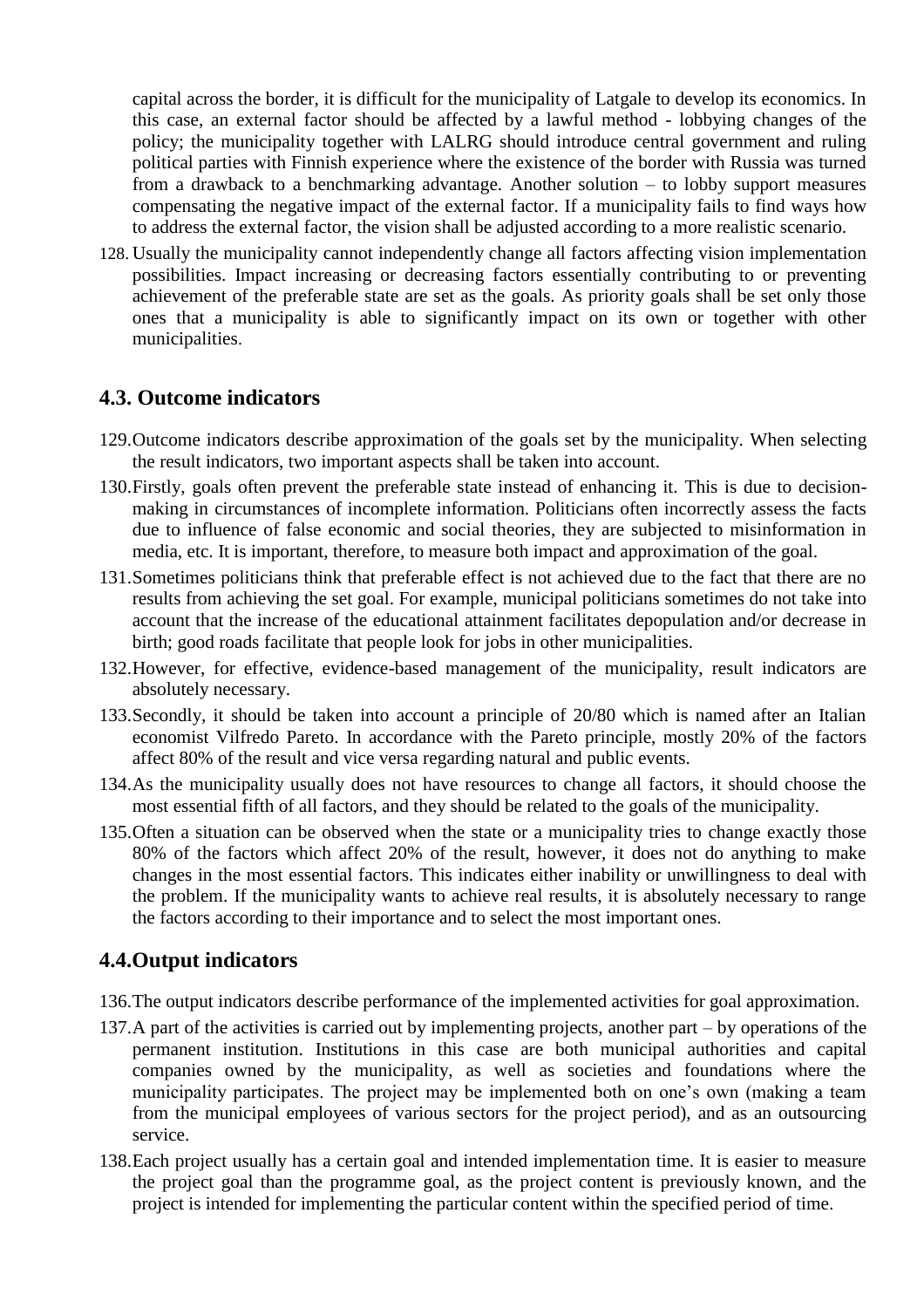- 139.Project implementation often prevents achieving the goal if mistakes are made in the planning stage or if it is not convenient for politicians to show their voters their true intentions. Nevertheless, information on implementation is absolutely necessary for evidence-based municipality management.
- 140.If an activity is performed each year without significant changes, it is not a project. In this case, the activity is not a unique, unprecedented event in accordance with the project definition. It does not mean, however, that the results of such activities should not be measured. Institutions should do such tasks that repeat each year (for example, to ensure satisfaction of students' parents). However, institutions should do the tasks resulting from the municipal priorities within a certain period (for example, to improve results in the exact subjects or to prepare qualified labour force for certain sectors.)
- 141. Also in this case, evidence-based information is critical for successful operation of the municipality.

#### <span id="page-24-0"></span>**4.5. Performance indicators and input indicators**

- 142.A common term "performance indicators" is used to describe is used to describe output indicators, outcome indicators or impact indicators, or to describe the entire set of the indicators.
- 143.Depending on the scale of the organization and its nature, these indicators may change the status. An indicator reflecting performance of a larger organization may have a status of a result indicator for a smaller specific organization.
- 144. In contrary to performance indicators, a concept "input ratio" is used to describe resources invested in the job, goal or mission. Mainly, these indicators describe the amount of the budget allotments spent, however, they can also describe human resources and other materials or mental resources.

#### <span id="page-24-1"></span>**4.6. Indexes**

145.Indexes are calculated using primary information on input, output, outcome and impact.

146.Mainly, there are three types of common indicators:

- 1) efficiency (input indicator/performance indicator):
- 2) productivity (performance indicator/input indicator )
- 3) comparison (indicator to be described/base indicator)
- 147. Efficiency should be minimized as there should be lower expenses and the same result. Productivity should be increased as a higher result should be achieved at the same expenses.
- 148.The comparison indicator should be approximated to one as the benchmarking base usually is selected as a pattern.
- 149. Complex indicators are obtained when applying mathematical calculations to the common indicators. Goals and missions are usually described by using complex indicators.

#### <span id="page-24-2"></span>**4.7. Structured descriptions of experience**

- 150.Collection of unstructured descriptions of experience and input into the database is a duty of the network coordinators. In order to use the descriptions for organizing the network meetings, as well as for other research purposes, the descriptions shall have a standard structure.
- 151.The structured descriptions of experience contain several mandatory elements:
	- 1) The description of the problem to be solved
	- 2) The description of the selected solution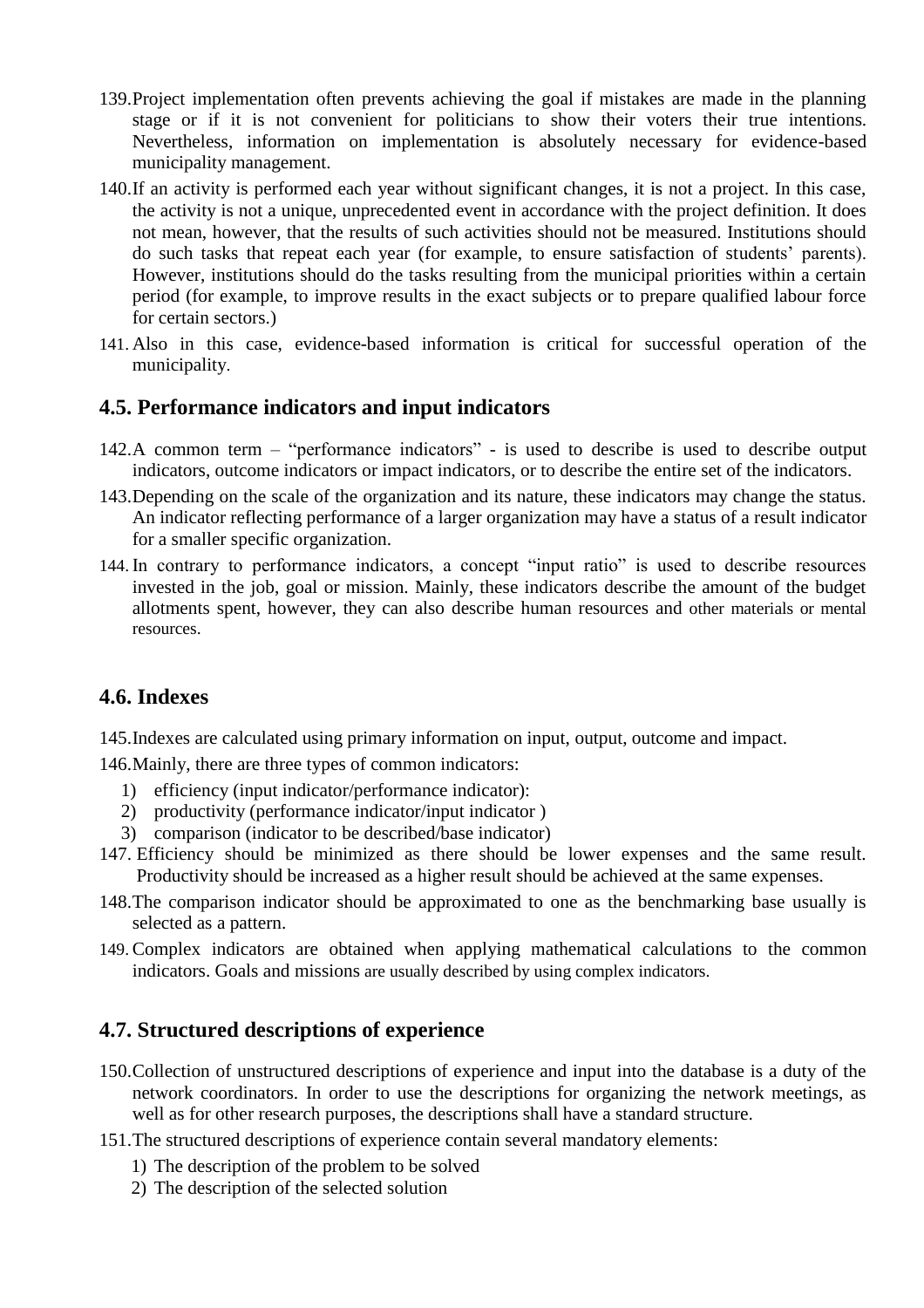- 3) The assessment of the risks of the solution used
- 4) The description of the history of use of the solution
- 5) The description of result measurement and achieved indicators
- 6) The recommendations for the persons who will adopt the experience
- 152. When instructing to develop a description or when making agreement on development of descriptions, the description input forms are prepared according to the provisions of items 151.1-151.6.

#### <span id="page-25-0"></span>**4.8. Benchmarking data base**

- 153.The benchmarking data base is intended as a tool for improving operation, for better implementation of the goals and mission by providing such facts which the municipality could hardly obtain on its own.
- 154.Either to use the data or not it will be up to politicians of the municipality. The data base is designed in such a way to update the accumulated data each week in accordance with the decisions made in the collaboration networks; as of their content, the data are processed by the respective network coordinator in collaboration with the data base analyst;
- 155. Data are accumulated in four ways:
	- 1) a table (primary data);
	- 2) indicators (data calculated using primary data which are arranged also in the tables);
	- 3) experience descriptions (primary texts intended for further processing);
	- 4) structured experience descriptions (obtained by structuring information of primary experience descriptions).
- 156. Data are arranged in such a way so one could find them by
	- 1) selecting municipal function group which is subdivided into eight types in accordance with the nature of the activity;
	- 2) selecting 7 types of data (acquisition) sources;
	- 3) selecting functional units and sub-functions arranged there.
- 157. There are three levels of accessibility applied to the data, depending on the level of accessibility granted by the data base administrator, one can obtain primary and secondary data of various levels.

#### <span id="page-25-1"></span>**4.9. Contents of the data base**

- 158. To conveniently use the data base, it shall have a well-considered table of contents to find the necessary entries (see Annex 1). The table of contents embraces 8 classifiers; each of them describes its dimension. In a single dimension, several indicators are possible as this is not a budget classification; this classification does not have to ensure registration of data only in one class and sub-class.
- 159. The index of each record of data belongs to mandatory metadata in compliance with the respective classifier. No records can be made without the relevant index.
- 160. The data are characterised by several dimensions:
	- 1) according to the data source (provider) that may be a public or natural person, as well as an institution or an official (Annex 1, Classifier 1);
	- 2) according to the type of the data a table of primary or secondary indicators, a structured or unstructured description of experience or research, a presentation (Annex 1, Classifier 2);
	- 3) according to the main functional groups that have a certain type of activity both within an organization and outside it – policy, services, administration, enhancement, management, entrepreneurship (commercial activity) or support function (Annex 1, Classifier 3);
	- 4) according to the type of the area to be governed, identifying the areas characteristic for the municipality at the given time and in future including voluntary initiatives and State-delegated tasks (Annex 1, Classifier 4);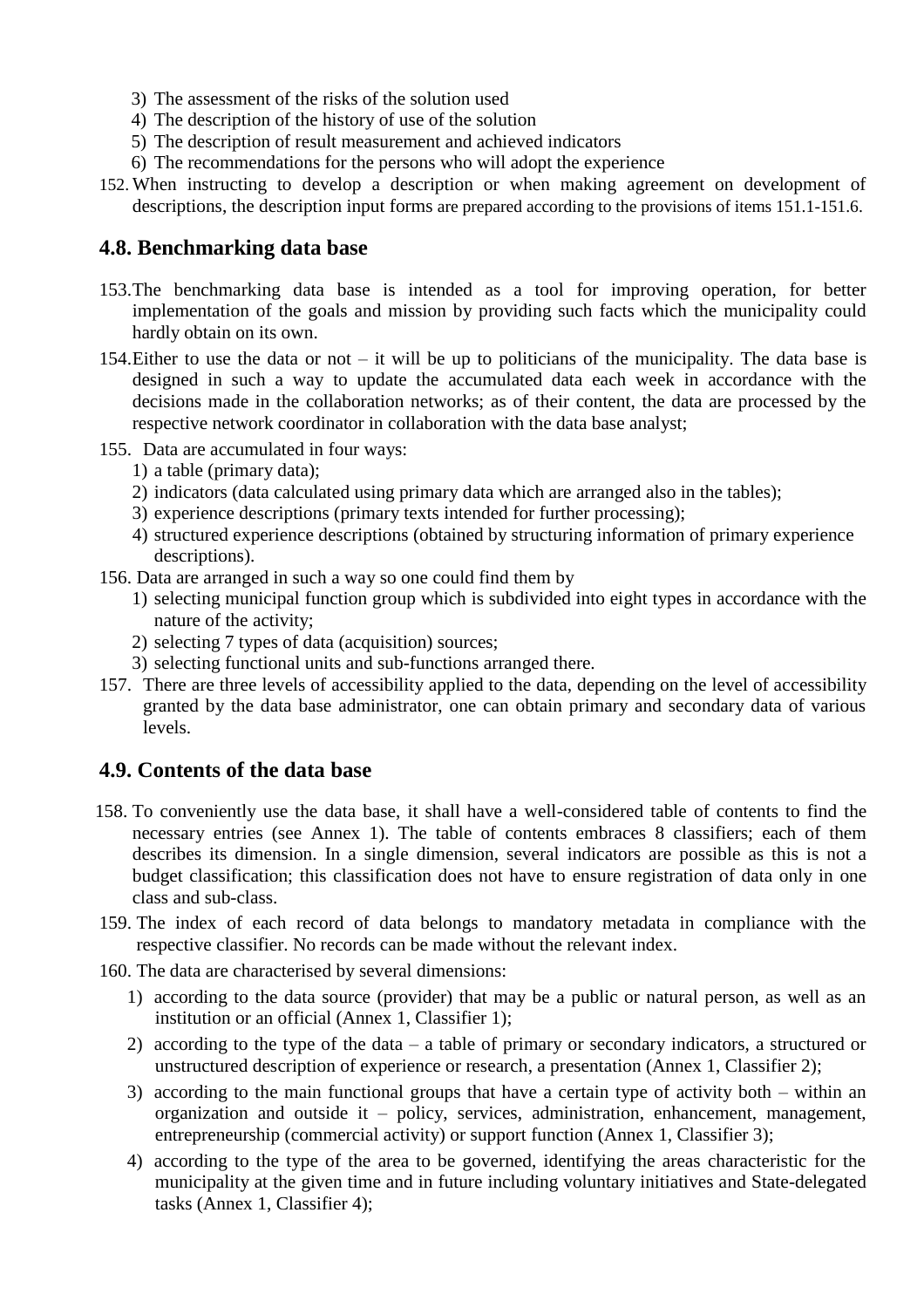- 5) according to a focus group direct beneficiaries, identifying four sub-classes of beneficiaries residents, visitors, business people and representatives of organized civil society (Annex 1, Classifier 5);
- 6) according to the territory to be referred to starting with the EU and OECD and down to a populated area (Annex 1, Classifier 6);
- 7) according to the data acquisition period (Annex 1, Classifier 7);
- 8) according to availability of the data starting from public data and up to the data that are available only for an administrator of the benchlearning data base.
- 161. This classification will enable users (network coordinators, representatives of the municipalities and ministries) to find the relevant entries easy and use them for solution of practical and theoretical issues.
- 162. It shall be taken into account that the selected type of classification can impact the organization of the municipalities in future, insofar the performance indicators are used in governance of a municipality. An example is management of EU budget that is impacted by regional statistics of EUROSTAT to great extent.

#### <span id="page-26-0"></span>**4.9.1. Classification according to impact** (Annex 1, Classifier 5)

- 163. According to marketing concept of the municipalities, three large sectors and relevant subsectors are used. The success of a municipality in these sectors has impact on the opportunity to obtain and maintain power. The power in its turn enables implementation of administrative, economic and social intents of a political party or an association of electors.
- 164. Within the project, the division into the following sectors and subsectors is used:
	- 1) Inhabitants
		- Divided into age groups:
			- $-$  children up to age of 7 years
			- young people from age of 7 to 18
			- population of working age
			- at retirement age
		- Divided according to gender:
			- males
			- $-$  females
		- Divided according to internal administrative territories, taking into account territories about which a municipality passes resolutions regarding regional development of a municipal or republic city.
		- Divided according to the level of education:
			- primary education
			- secondary education
			- higher education
		- Divided according to specific occupations:
			- students, lecturers in higher education establishments and scientists;
			- farmers;
			- engineers and managers;
			- educators;
			- social workers;
			- policemen;
			- doctors and senior medical personnel
		- Divided according to the status of the person to be supported or fought against: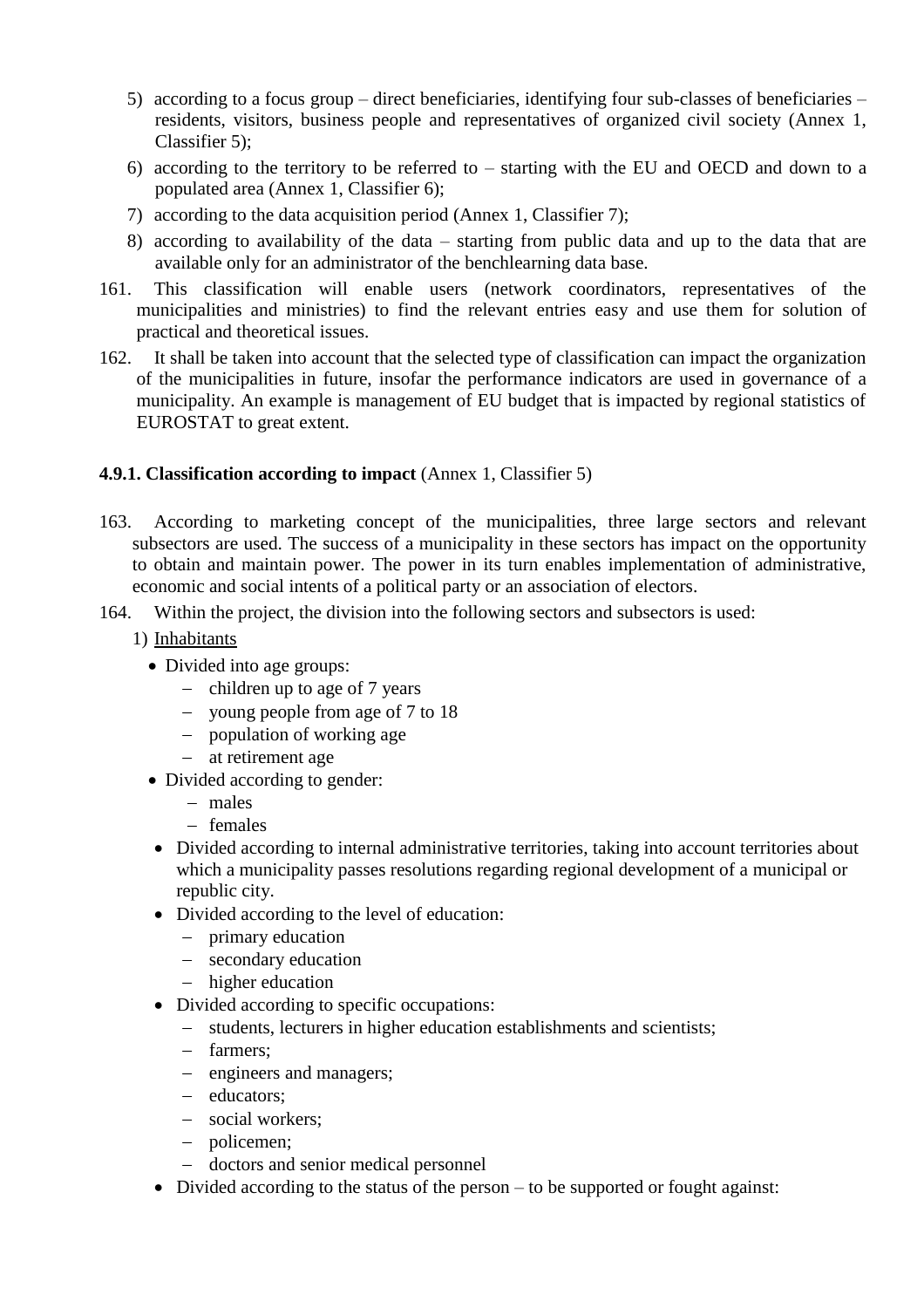- needy;
- unemployed;
- homeless;
- former criminal convicts;
- addicts.

#### 2) Visitors

- Division of tourists
	- Foreign tourists
	- Tourists from Latvia
	- Culture tourists
	- Nature tourists
	- Division of permanent visitors of the territory
		- People working in the territory of the municipality
		- People attending educational establishments of the municipality
		- People acquiring secondary and primary education
		- Children attending pre-school establishments
		- Visitors of cultural, sports and recreational events

#### 3) Entrepreneurs

- Division according to the place of registration:
	- Registered in the territory of the municipality
	- Registered in another territory of Latvia
	- Registered abroad
- Division according to the taxes to be paid to the municipality:
	- Residential income tax payers to the municipality
	- Real estate tax payers to the municipality
- Division according to the owner owned by private or public sector:
	- Owned by natural persons
	- Private capital less than 50%
	- $-$  Private capital more than 50%
- Division according to the character of the entrepreneurship:
	- Low productivity workforce dominates in the company
	- The company mainly is orientated towards participation in public procurement
	- The company mainly represents the interests of foreign capital in Latvia
	- The company mainly produces goods that can compete in the world's market
	- The company performs social entrepreneurship functions
- Division by the size:
	- Micro enterprise
	- Small enterprise
	- Medium enterprise
- Division by historic development stage
	- Core business area in agriculture, farming or acquisition of resources
	- Core business in industry
	- A company of post-industrial sector
	- A company of knowledge sector

#### 4) Persons of organized civil society

- Association
- Professional organization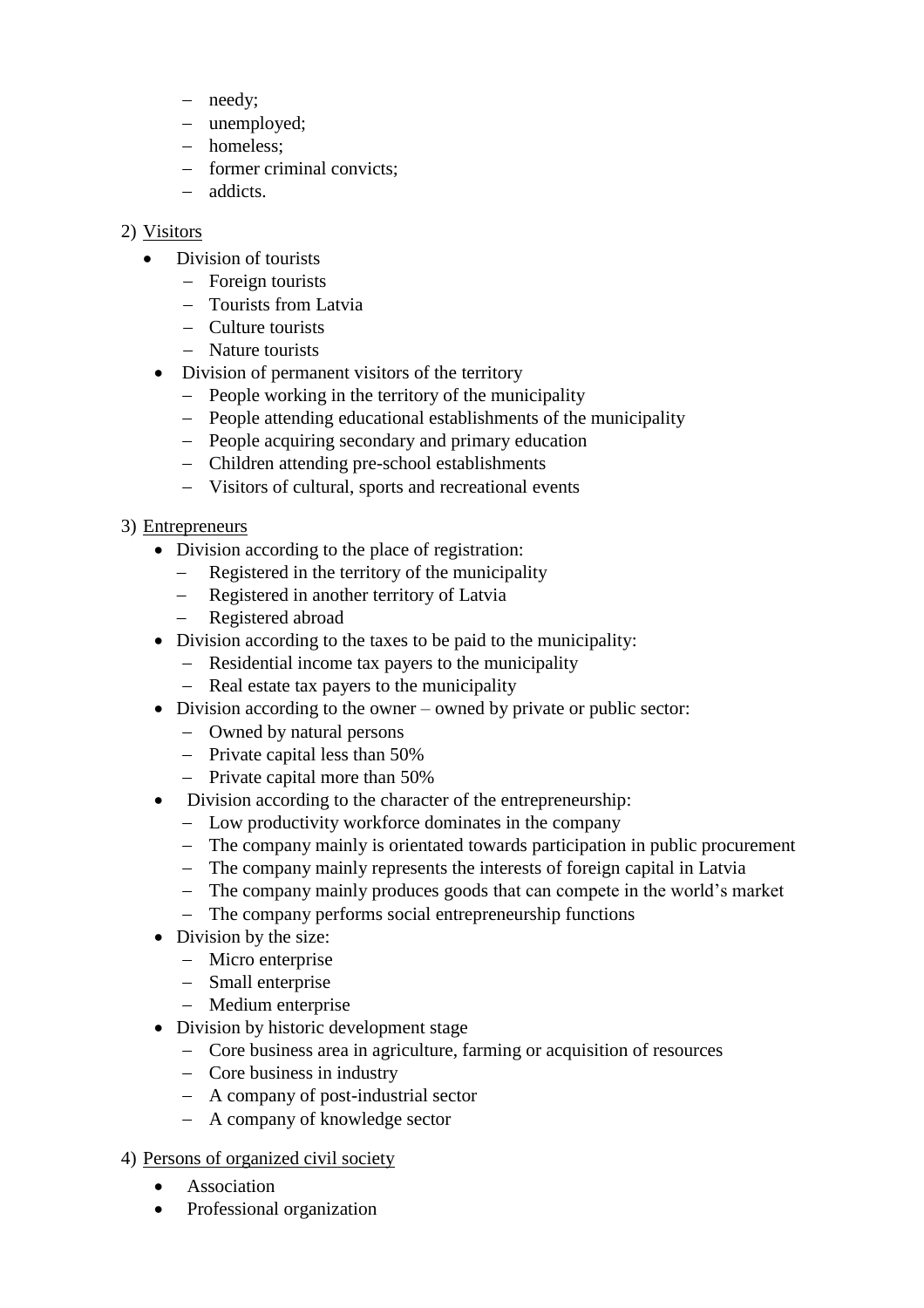- Trade union
- Parish
- A territorial organization of a political party
- A political party of a union of political parties
- Foundation
- Other person of civil society

#### <span id="page-28-0"></span>**4.9.2. Functional classification according to functional groups** (Annex 1, Classifier 3)

- 165.The activity of a municipality mostly is organized by separating sector functions (external activity) and support functions (internal activity). However, on the basis of the character of the activity, this division should be analysed in terms of the goals; they usually have impact on activities in several sectors.
- 166.For the activities to better serve achievement of the goals in a certain group, the activities of a municipality can be classified in seven large functional groups:
	- 1) Organization of political functions. It characterizes the political activity of the council of the municipality including involvement of civil society and individual inhabitants in decision making.
	- 2) Services that describe development and delivery to customers free of charge or for charge of such products that are not commodities. The customer wishes to receive the products, they are not mandatory.
	- 3) Administration that is implemented by regulations of a municipality and administrative acts that ensure public order and functioning of market economy, compliance with effective law and regulations of the municipality.
	- 4) Facilitation of development that is performed by a municipality using its resources, the EU funding and funding of the State programmes and implemented in compliance with the ideas of the elected politicians regarding good management and fair social order. This function includes also the support of enterprises and NGO performed by a municipality for the sake of economic and social development in the territory according to its ideas about the priorities to be developed and taking into account the needs of the local community.
	- 5) Maintenance that is implemented by a municipality in relation to the property and other infrastructure of the municipality that ensures functioning of the private and public sectors for the sake of economic and social development of the territory according to its ideas about priorities to be developed and taking into account the needs of the local community.
	- 6) Entrepreneurship carried out by a municipality that ensures development of the strategic resources of the municipality, profits or performance of the municipal functions.
	- 7) Provision of information that is performed by a municipality on behalf of itself, the Republic of Latvia or the EU, providing the inhabitants, visitors and entrepreneurs the information they are interested in, as well as promotion of municipal products in the market.
	- 8) Municipal support functions that a municipality performs within its organization to ensure the above eight functions.
- 167.Although regulatory enactments of Latvia hardly envisage shared responsibility, in fact almost all largest sectors in which municipalities take part are of shared responsibility. This took place as the Law "On Local Governments" in its initial wording was passed in 1994; the Law allowed the Cabinet of Ministers to regulate autonomous competency of the municipalities by Regulations (they were called permanent functions of a municipality at that time). Subsequently, the State "allocated to itself" part of autonomous competences of the municipalities in the laws of different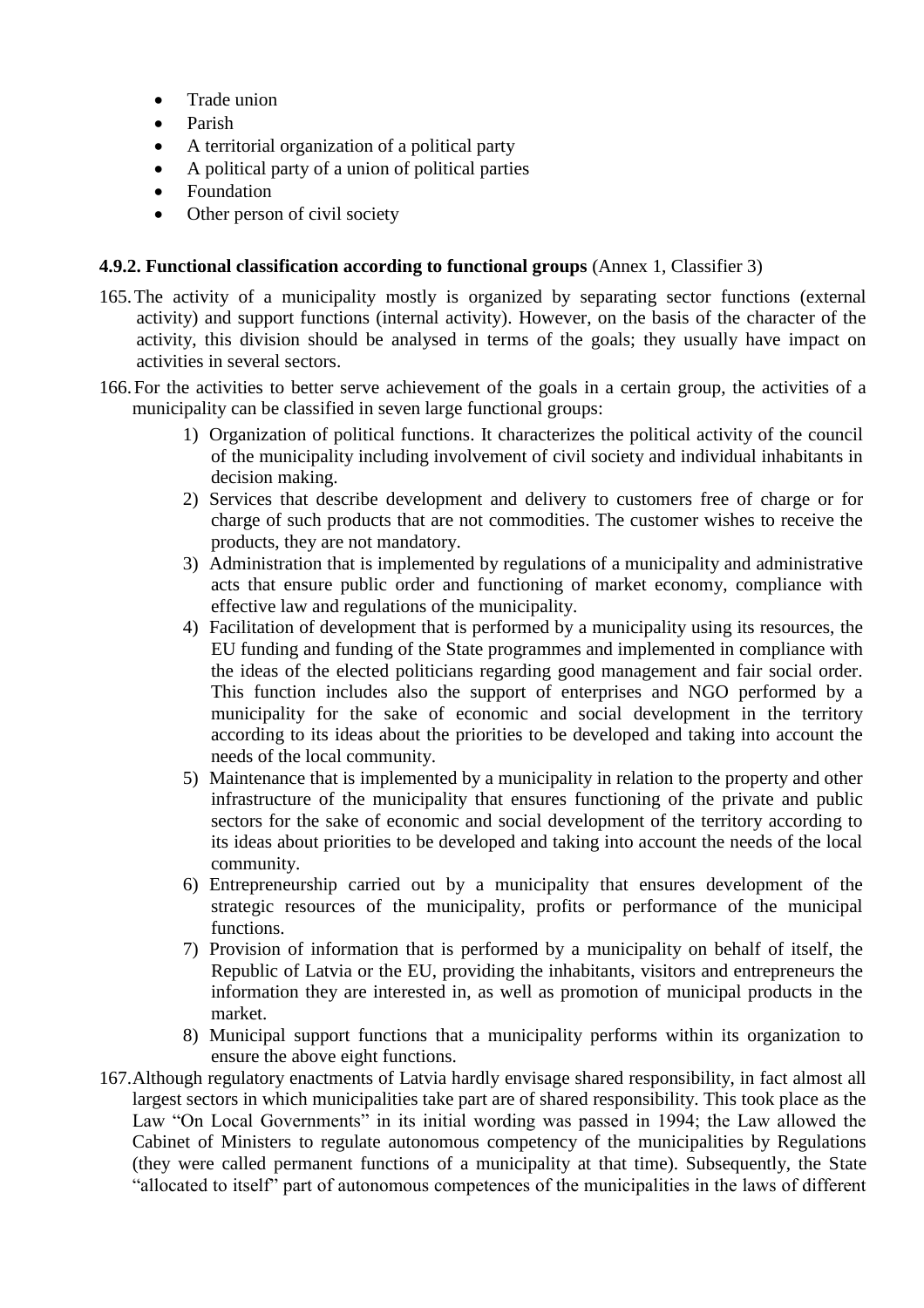sectors disregarding the principles of subsidiarity and proportionality (see Pūķis M., Pašu valdība).

- 168.Thus almost all functions (autonomous functions of the municipality and State functions) gradually gained the character of shared responsibility. Only more detailed analysis of functions allows concluding whether the State or a municipality is responsible with its budget for nonfulfilment of some function. Until now, it is characteristic that institutions that draft laws, the Cabinet of Ministers and legislator do not comply with the shared responsibility procedures that are envisaged in Section 4 – Section 15 of the Law "On Local Governments". As a result, almost all functions delegated by the State and all other autonomous functions laid down in laws are officially voluntary initiative of the municipalities.
- 169.The problems of shared responsibility have occurred due to legal nihilism, but the restriction as to the length of this text does not allow more detailed analysis of the problem. Therefore, the further division of competencies is carried out according to the feature that certain duties are imposed on the municipalities by law or undertaken by the municipalities, frequently with the purpose to help the State and eliminate shortcomings of the State performance in its territory.

#### <span id="page-29-0"></span>**4.10.Organization of data input**

- 170.The Data Base Administrator is responsible for organization of the benchmarking data base; he or she has also other duties within the system.
- 171.The following options are organized:
	- 1) compatibility with the State data bases;
	- 2) option to receive information from the ministries on the basis of definite forms or to receive the primary information for scientific and research needs according to the procedures envisaged in regulatory enactments;
	- 3) development of forms for the municipalities providing an option to input data in the system online;
	- 4) acquisition of data from the partner SDRDA.
- 172.Changes in classification are agreed with the senior expert of LALRG.
- 173. Rights to prepare calculations and input data are assigned to the Benchmarking Data Base Analyst and network coordinators subject to assessment of their skills prior to commencement of these duties.

#### <span id="page-29-1"></span>**4.11. Organization of reception of data**

174. The entries of the data base are assigned one of five categories:

- 1) public data that can be accessed by any user;
- 2) data available only for the Data Base Administrator;
- 3) data available only for the Data Base Administrator and authorized staff of a concrete municipality;
- 4) data available only for the staff of the system (including Data Base Administrator) and authorized officials of the Cooperation network municipalities;
- 5) data available only for the staff of the system (including Data Base Administrator), authorized officials of the ministries and municipalities;
- 175. During implementation of the project, the preconditions to be agreed with State Data Inspectorate and holders of State information systems are elaborated in details.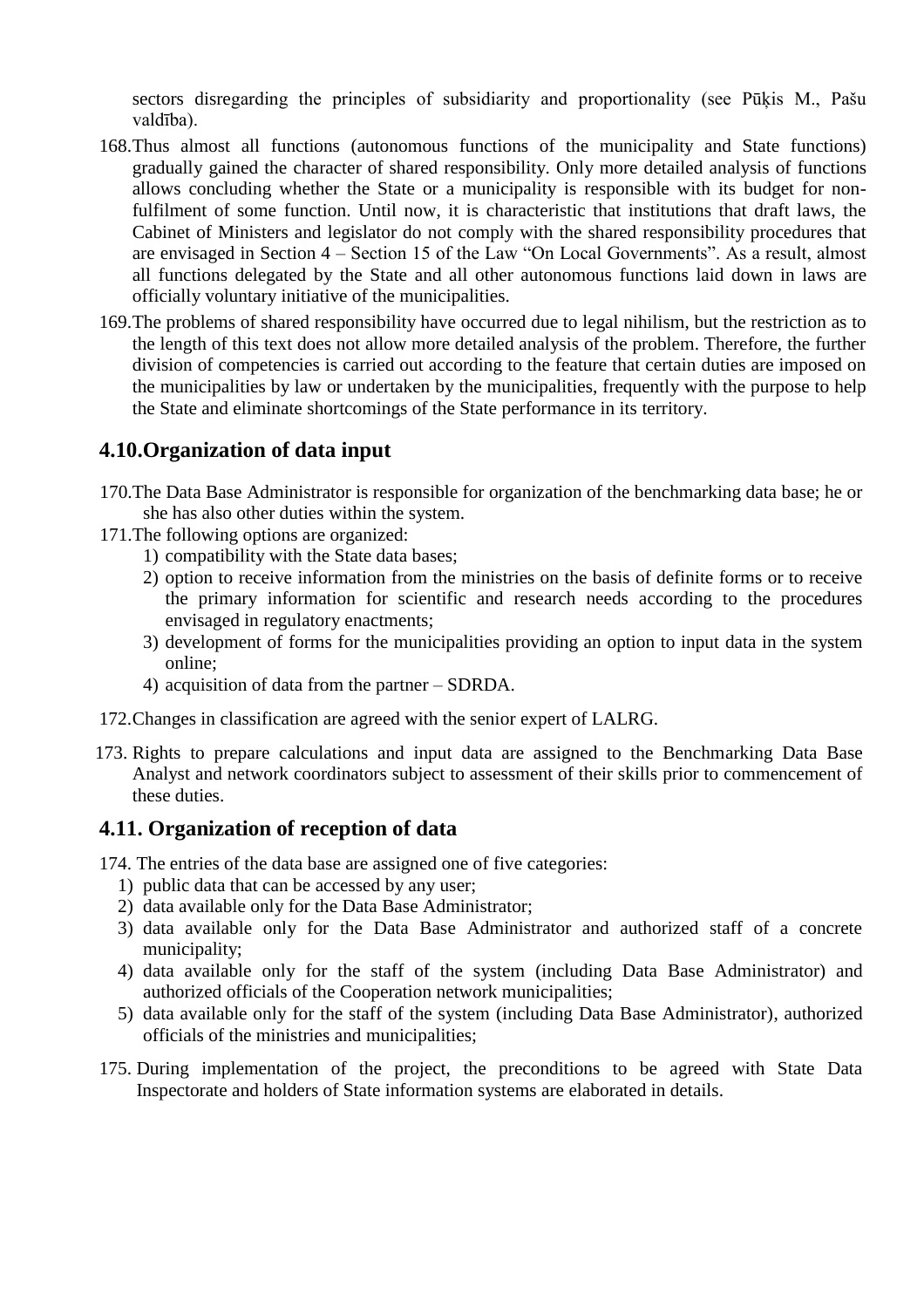176.Classifying data accessibility, the system administrator includes sensitive data in the category No. 4, procedures for receiving those data shall be subject to participation in the relevant cooperation network. The category No.5 includes information that shall be published only as anonymous information – grouping the data pursuant to the principles of statistic data prescribed by applicable regulatory enactments.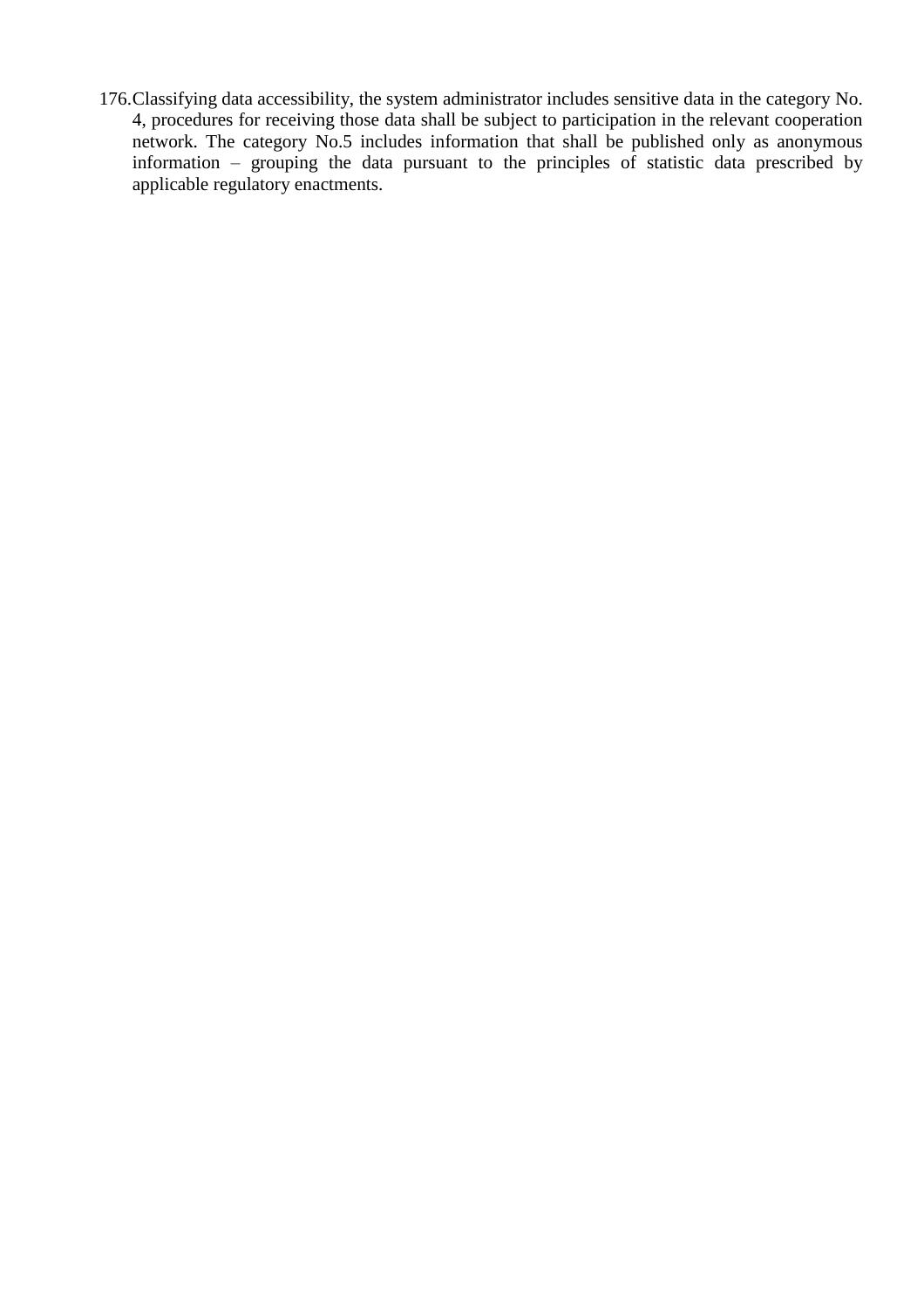### <span id="page-31-0"></span>**5.Analysis of problems of implementation of cooperation networks**

- 177. To maintain the interest of the politicians about the benchlearning method, the cooperation networks shall be efficient. The participants of the network meetings should be convinced that each of the meetings have added value for each municipality.
- 178. During project implementation, the cooperation networks are used not only for the benefit of the municipalities involved in the network, they are used also for approbation of the project solutions. Due to this the participants of the pilot projects are different – the selected municipalities may have different interests with regard to many issues.
- 179. The participants of Norwegian KS networks are as similar as possible so that they can make similar conclusions as a result of discussions and the results would be better to compare. But in Latvia, the reaction of the pilot municipalities could be as versified as possible; this will allow evaluating the critical moments of the system, however, it may decrease efficiency.
- 180. In Norway and Poland, information for network meetings is acquired from the network municipalities and statistics. In Latvian model, the number of data sources is considerably expanded. On the one hand, it provides important additional information. On the other hand, acquisition of additional information may require more time and resources.
- 181. In Latvian model, each network meeting contains open and closed part. The advantage of the open part is the opportunity to popularise the benchmarking data base of benchlearning, share innovative ideas and explain the problems of the municipalities to wider part of the society. The advantage of the closed part is the opportunity to freely discuss possible solutions of the problems, use and discuss sensitive data of the involved municipalities.
- 182. Striving to reach positive effects of both types of meetings, the meeting may take more time, thus discouraging participation of the leading persons of the municipalities. But it is the participation of the political leaders that has a decisive role in the Latvian model.
- 183. In the Norwegian model, the representatives of the executive power (municipal administration) participate in the network meetings. It complies with the idea on focusing on the quality of the network results. In the Latvian model, mainly presence of politicians is intended; the representatives of the administration have a secondary role. It complies with the idea of focusing on marketing aimed at satisfaction of future customers demand.
- 184. Idea of increase of quality is inefficient in the private and public sectors as it directs incorrectly (with an incorrect goal) the persons searching for the optimum solution. However, this idea is simpler to implement and frequently provides positive dividends to the politicians of the municipalities in short term.
- 185. It is intended to deploy cooperation with the ministry and Central Statistical Bureau as the acquisition of the data should be based on mutual benefits. However, presence of supervising institutions may cause suspicion of dishonest use of sensitive information.
- 186. In the Latvian model, it is intended to involve mass media in all stages of the project. A positive result of this idea shall ensure fair, balanced attitude that can be achieved by correct relations with the representatives of mass media.
- 187. All above issues will be evaluated at the end of the project; necessary corrections will be implemented in further stages of the life cycle of the product.
- 188. It shall be taken into account that almost half of the Latvian municipalities are intended to be pilot municipalities, thus the population for the purpose of research will be represented very well.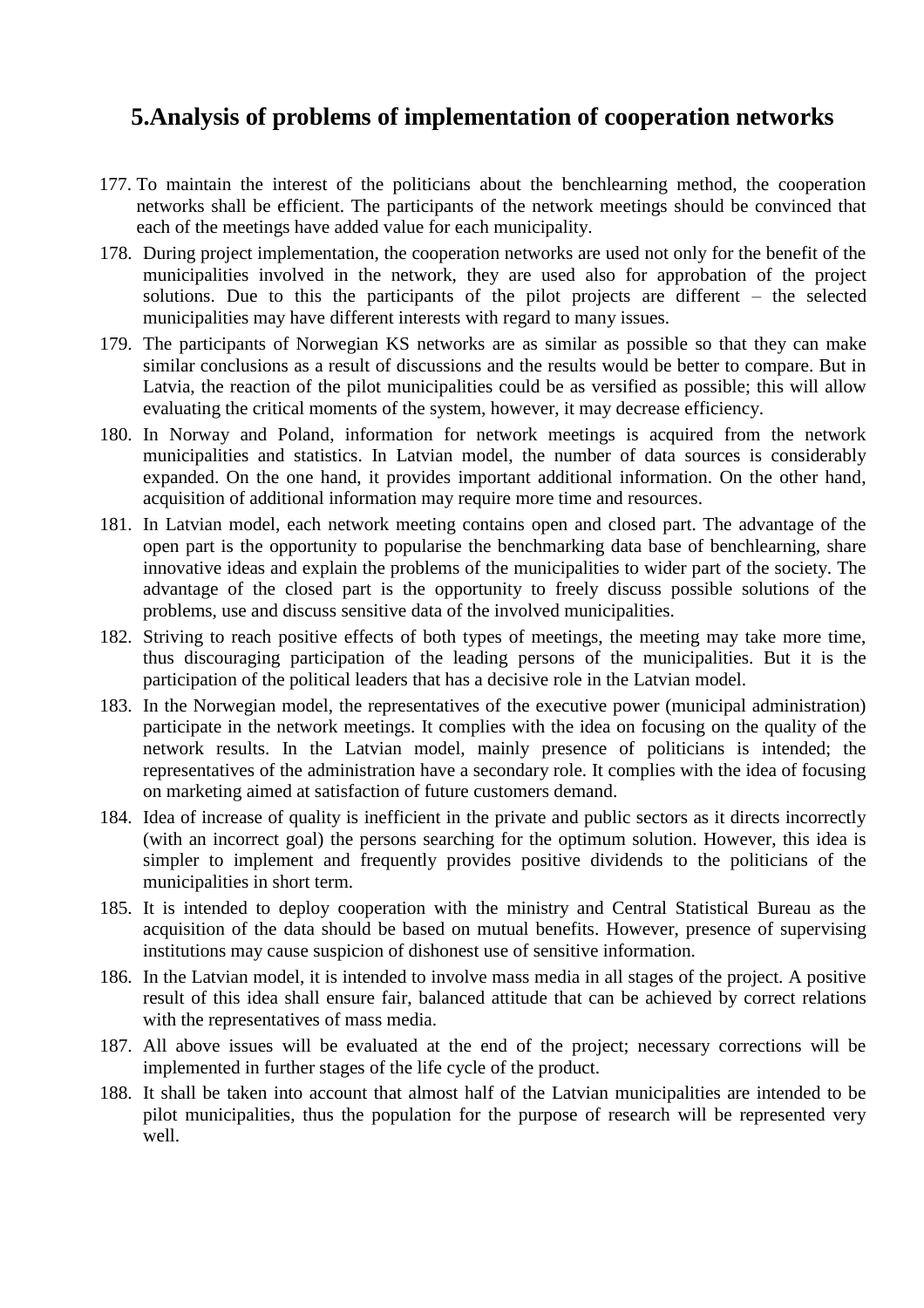### <span id="page-32-0"></span>**6.Analysis of problems of elaboration of benchmarking data base**

- 189.If an opinion that a municipality needs fair and true information regarding the events under its responsibility would prevail in the society, the elaboration of the data base would be only a technical issue, and the main obstacle for its elaboration would be lack of investments. However, the situation is different. There are many factors delaying elaboration of the data base:
	- 1) most often politicians are interested in misinformation of the society rather than providing fair information; the latter may disclose broken promises given in pre-election campaigns, withdrawal from the set goals and other unpleasant issues;
	- 2) representatives of the executive power (administration) are afraid that information on the results of their work may damage their career and decrease remuneration;
	- 3) the central government is afraid of increase of the role of the municipalities that will certainly take place if people would be more informed;
	- 4) human rights include regulation that protects privacy thus delaying accumulation of information about education, employment, movement of persons and other important aspects;
	- 5) commercial rights protect commercial secret; it means that significant information on economic and social development of the territory is unavailable;
	- 6) regulatory enactments in the area of statistics restricts transferring of primary information to third persons;
	- 7) erroneous beliefs that municipalities do not engage in politics and all information about "economic" activity of a municipality shall be public are widespread;
	- 8) information on public administration is available only in the official language of a state; it restricts implementation of the best practice among the states.
- 190.Each of the above problems is global or arises from the nature of a person as a social being. None of the factors can be eliminated by the Latvian model. But the negative impact of each factor may be decreased.

#### <span id="page-32-1"></span>**6.1. Attraction of interest of politicians**

191.Politicians elected in the council of a municipality are in the centre of democratic representation; they participate in the competition for the right to implement the representation. To implement good intents, they shall obtain power and maintain it.

192.The potential gains and losses of the politicians are summarized in Table 1:

**Table 1. Potential gains and losses of the politicians if fair information on methods and their application is used**

| #  | Gains                                                                                                                                                                                                                                                                        | Losses                                                                                                                                                                                                   |
|----|------------------------------------------------------------------------------------------------------------------------------------------------------------------------------------------------------------------------------------------------------------------------------|----------------------------------------------------------------------------------------------------------------------------------------------------------------------------------------------------------|
| 1. | opportunity<br>demonstrate<br>An<br>to                                                                                                                                                                                                                                       | The opposition may get information of weaknesses                                                                                                                                                         |
|    | accomplishment on the basis of evidence                                                                                                                                                                                                                                      | of a municipality                                                                                                                                                                                        |
| 2. | An opportunity to better govern the<br>municipality thanks to the opportunity to<br>compare the intents and actual results,<br>performance of different municipalities,<br>latest governance methods, opportunity to<br>compare work of institutions and structural<br>units | Mass media may use information that they do not<br>understand or select bias information<br>on the<br>performance of the municipality to misrepresent<br>the elected representatives of the municipality |
| 3. | Opportunity to show oneself as skilful and<br>modern leader                                                                                                                                                                                                                  | Unsuccessful presentation of intended changes<br>may be misunderstood and cause a negative effect                                                                                                        |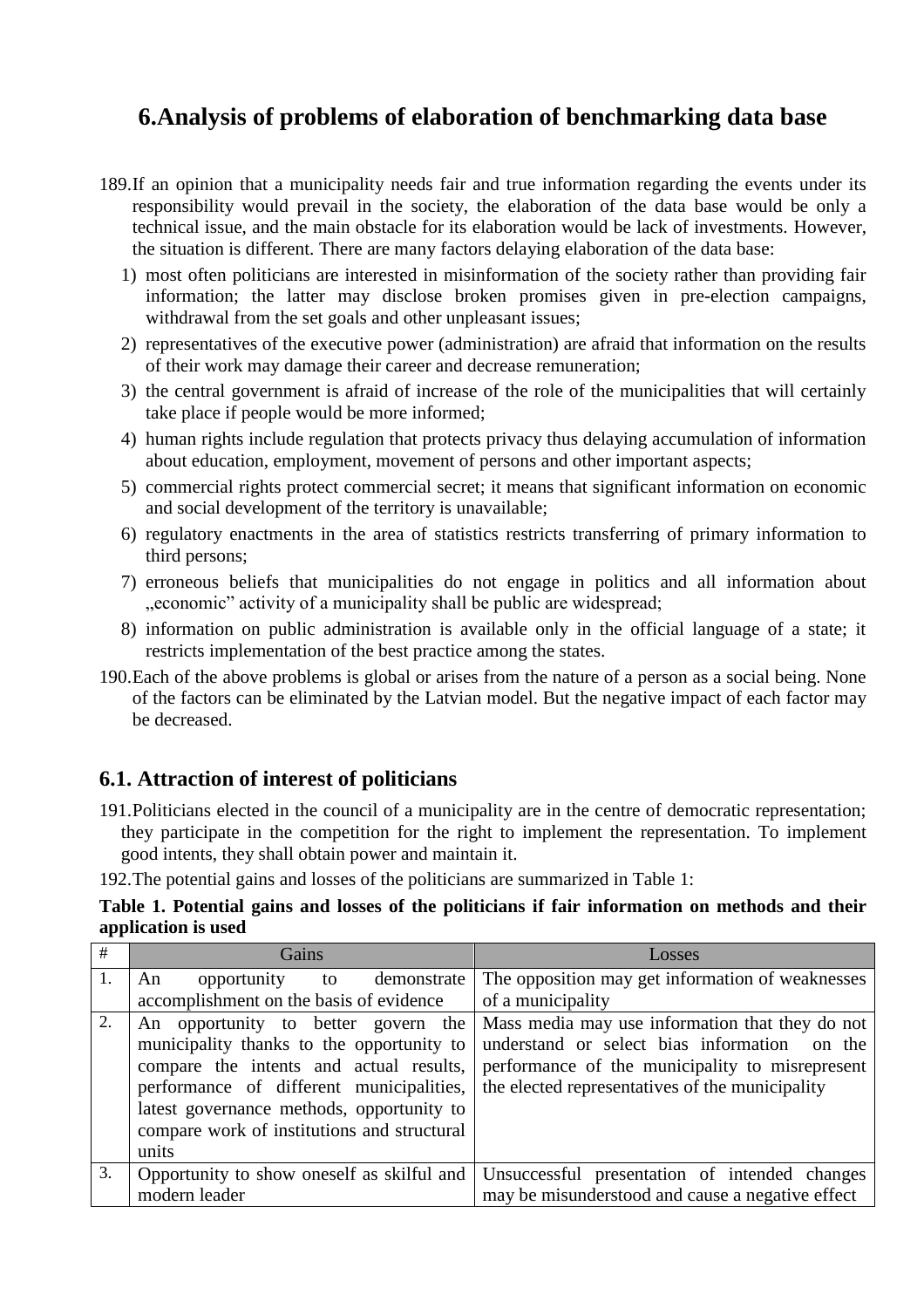|                                              | 4. Opportunity to substantiate the policy of The electorate may perceive success as self-      |  |
|----------------------------------------------|------------------------------------------------------------------------------------------------|--|
|                                              | municipality by economically and socially evident, and they will focus on unaccomplished       |  |
| beneficial solutions in other municipalities | goals if they better know the results                                                          |  |
|                                              | Opportunity to motivate the personnel on   Part of administration that do not wish to increase |  |
| the basis of achieved results                | efficiency will join the opposition                                                            |  |

- 193.Attraction of interest is based on comparison of potential benefits and losses. It is necessary to convince politicians that the benefits will be greater in practice – insofar the information enables to better do the work, but the basis of the political success is good work. The benchlearning system is the best way to exchange the experience how to decrease risks arising from better information and better knowledge.
- 194.If politicians will not accept the new system, it has no chances. This model is elaborated "from bottom"; the municipalities will make all important decisions independently. Therefore unlike the Norwegian and Polish models, the main focus during the implementation of the project will be placed on convincing and encouraging the politicians.

#### <span id="page-33-0"></span>**6.2. Motivation of administration**

- 195. The bureaucracy has a tendency of self-preservation, and it is not orientated towards optimization of work. In case of Latvia, it is facilitated by the widespread delusion that employment is an absolute benefit. In fact, better employment improves social situation but delays the development of economics (also economics of the public sector).
- 196.According to Public Choice theory, politicians, administrators and service providers function for the sake of their personal interests. This factor has to be taken into account.
- 197.On the basis of the experience, most part of the executive power is convinced that:
	- 1) initiative shall be punished (authorities do not expect good solutions and react in a negative way to proposals to improve something);
	- 2) performance indicators are mainly used for punishing;
	- 3) good work is rewarded by imposing additional duties without additional remuneration;
	- 4) reorganizations threaten the employees who have been independent, etc.
- 198.This is why the administration will be suspicious about the changes of organization and measurement of the results. However, if any changes will be implemented the employees of administration will request detailed regulation in the regulations of the municipalities or even in the regulations of the Cabinet of Ministers.
- 199.Unfortunately, normativism (passing and use of detailed regulations) is one of the main reasons of the inefficiency of the public administration. Excessive focus on regulations may ruin all good intentions that may appear using the benchlearning system. Due to this we cannot implement suggestions to introduce as many regulations as possible.
- 200.The motivation of the employees of the administration is based on two primary solutions:
	- 1) to introduce motivation rewarding approaching of performance indicators, goals and vision;
	- 2) implement socially responsible increase of efficiency in the public sector, providing work and training opportunities to the employees who have to quality to work in the private sector.
- 201.Special attention shall be dedicated to involvement of the administration in the process of explanation of the decisions and proposals, the professionals should be involved in this as much as possible.

#### <span id="page-33-1"></span>**6.3. Attracting interest of the central government**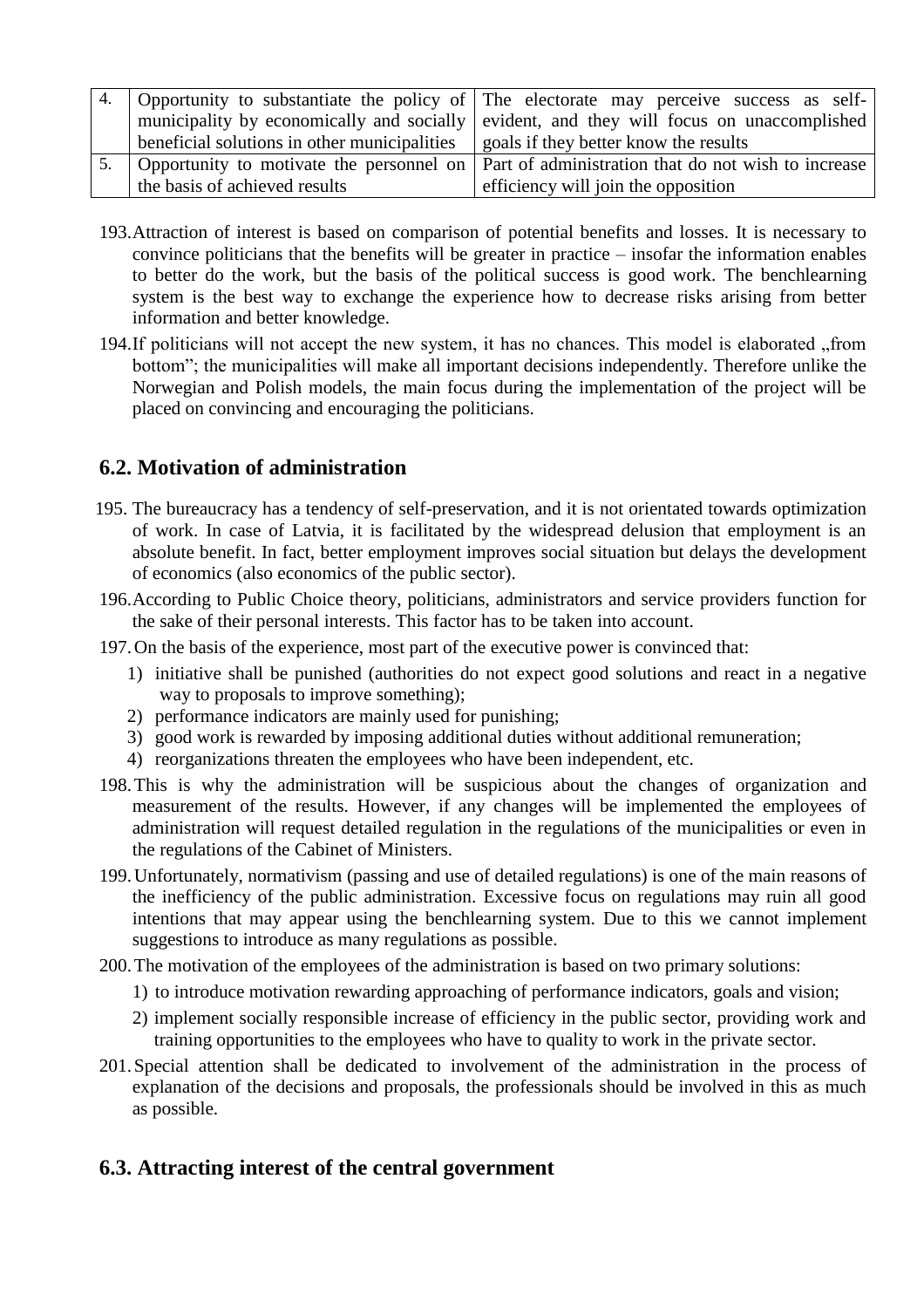- 202.Sector ministries acquire large amount of data from municipalities, entrepreneurs and inhabitants. Most part of such data remains unused, only an insignificant part of them serve for decisionmaking. At the same time, the municipalities are loaded with the duty to acquire data for the ministries.
- 203.If the principle of a coalition government is applied (as it has been in Latvia since 1993), the cooperation of ministries is hardly possible; most often they compete among themselves. It complies with the competition within the coalition – when thinking about next elections it is advantageous to show "own" ministers in good light and the ministers of the partners of the coalition – as unskilful and unsuccessful. The Cabinet of Ministers become an "attachment" to the Coalition Board in which the political parties fight for most advantageous positions to present their representatives to the electorate.
- 204.Governance of the ministries is also an administrative resource there is an opportunity to use the information about the work of ministries in the mass media and in meetings to propagate own people and ideas. Supervising institutions, like the Corruption Prevention and Combating Bureau (KNAB) or the State Audit Office of Latvia usually are involved in the competition on behalf of some party, they do not combat hiding of information from other ministries that inevitably cause doubling of functions, useless spending of time of clerks and employees of the municipalities, is a reason for useless decisions of the state administration due to false information.
- 205.Biased propagation opportunities to great extent are based on information that is collected and compiled under management of the ministry. It is this factor that opposes the exchange of the data. The information specialists that have been developing information policies since 1991 have struggled for the opportunity to exchange data and ensure their compatibility.
- 206.It is illogical for the municipalities to double the information if it is collected by the Central Statistical Bureau and sector ministries. It would be good to receive for the benchmarking data base the primary information at disposal of the central government insofar they describe the consequences of the municipal policies, administration, service provision, provision, development and facilitation of the infrastructure and to use the indexes calculated on the basis of such data for measuring of the success of municipal strategies.
- 207.A municipality has a duty to provide the information requested by a state administration institution free of charge to the person requesting such information. The same is true with state institutions – they have the duty to provide information to the municipalities (Section 14 of the Law "On Local Governments"; Section 54 of the State Administration Structure Law). However, provision of such information on mandatory basis takes place in the procedures prescribed by law. The law usually delegates the detailed procedures for provision of information to the secondary legislator – the Cabinet of Ministers. Voluntary provision of information is possible in cooperation (on the basis of a cooperation contract or without it).
- 208.In practice there is cooperation between the departments of the ministries and the municipalities. Parallel to their autonomous functions, the municipalities carry out several (mainly insignificant) state functions on behalf of the Republic of Latvia. The departments of the ministries are interested to collect and analyse information in these issues.
- 209. Thanks to the activities of the legislators in 1994 when the proposals of LALRG to the Law "On Local Governments" to explicitly separate the autonomous competency of the municipalities from the competency of the State were rejected (see Pūkis M., "Pašu valdība"). Now it is difficult to understand the principle of shared responsibility between the State and the municipalities in the laws and regulations of the Cabinet of Ministers. There is no single lawyer in Latvia who could answer the question – how the state and municipal functions are shared. Therefore, to be on the safe side, the ministries collect information about all functions  $-$  state and municipal  $-$  of  $\mu$ their sectors".
- 210.The ministries collect data purposefully according to the goals of Government Action Programmes – and analyse them for these purposes. The ministries are not interested in strategic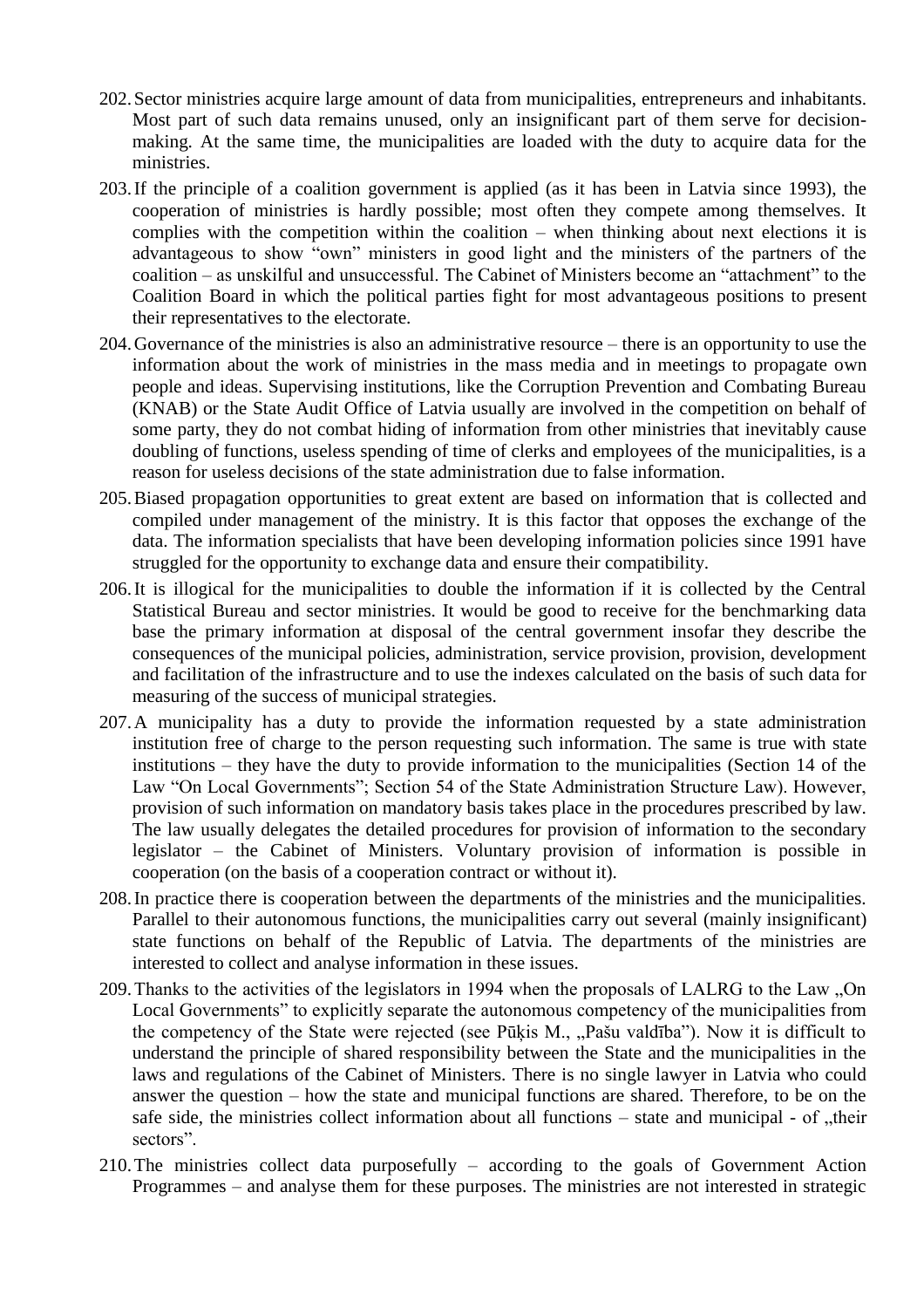and tactical objectives of the municipalities. Therefore, the indices calculated in the ministries do not comply with the goals and missions of the municipalities.

- 211.The following data would be necessary for the municipalities:
	- 1) primary data for calculation of indices describing the goals and mission of the municipalities;
	- 2) the primary data grouped according to agreed formulas.
- 212.The ministries can provide the data the provision of which is not forbidden by the law or the regulations of the Cabinet of Ministers. At the same time it is a duty to deliver to the data provider the data that it has provided itself.
- 213.Therefore the ministries can be motivated mainly on the basis of mutual benefits for the data compiled by the ministries, we shall offer the data processed within the benchmarking data base that are valid for development of the policies of the ministries. Buying of data from the ministries in essence contradicts the existing regulation as the data shall be given to the municipalities free of charge.
- 214.Some costs (for instance, costs for software licences) may be incurred.

#### <span id="page-35-0"></span>**6.4. Compliance with human rights**

216.

- 215.Some international human rights are included in Satversme. It does not cancel the duty of Latvia to comply with other binding fundamental rights (not included regulations, the rights of the municipalities). However, inclusion in Satversme additionally motivates clerks and employees of the municipalities to comply with these regulations.
	- "96. Everyone has the right to inviolability of his or her private life, home and correspondence.
	- 100. Everyone has the right to freedom of expression, which includes the right to freely receive, keep and distribute information and to express his or her views. Censorship is prohibited.
	- 116. The rights of persons set out in Articles ninety-six, ninety-seven, ninety-eight, one hundred, one hundred and two, one hundred and three, one hundred and six, and one hundred and eight of the Constitution may be subject to restrictions in circumstances provided for by law in order to protect the rights of other people, the democratic structure of the State, and public safety, welfare and morals. On the basis of the conditions set forth in this Article, restrictions may also be imposed on the expression of religious beliefs."
- 216.The regulation of Satversme in fact contradicts the norms defending freedom of receiving information. It is considered that public officials (including deputies of the municipalities and senior officials of executive power of the municipality) have no right to inviolability of private life – each journalist has the right to obtain and distribute practically any information of the private life of such persons ,,in the interests of the society". At the same time, the information that is necessary for fulfilment of the functions of the municipalities frequently cannot be obtained.
- 217.The inviolability of the private life is granted further by the Personal Data Protection Law according to which personal data can be distributed only on consent of a person or in the events explicitly specified in the law. The norms arising from the Directive of the European Parliament and Council 95/46/EC of 24 October 1995 on protection of persons with regard to processing of personal data and free movement of such data are included in the above Law.
- 218.Unreasonable norms for protection of private life are stipulated not only by the above laws, but also by the laws of respective sectors. Thus a social worker of a municipality does not have information about mental diseases of the persons they take care of or criminals. Such information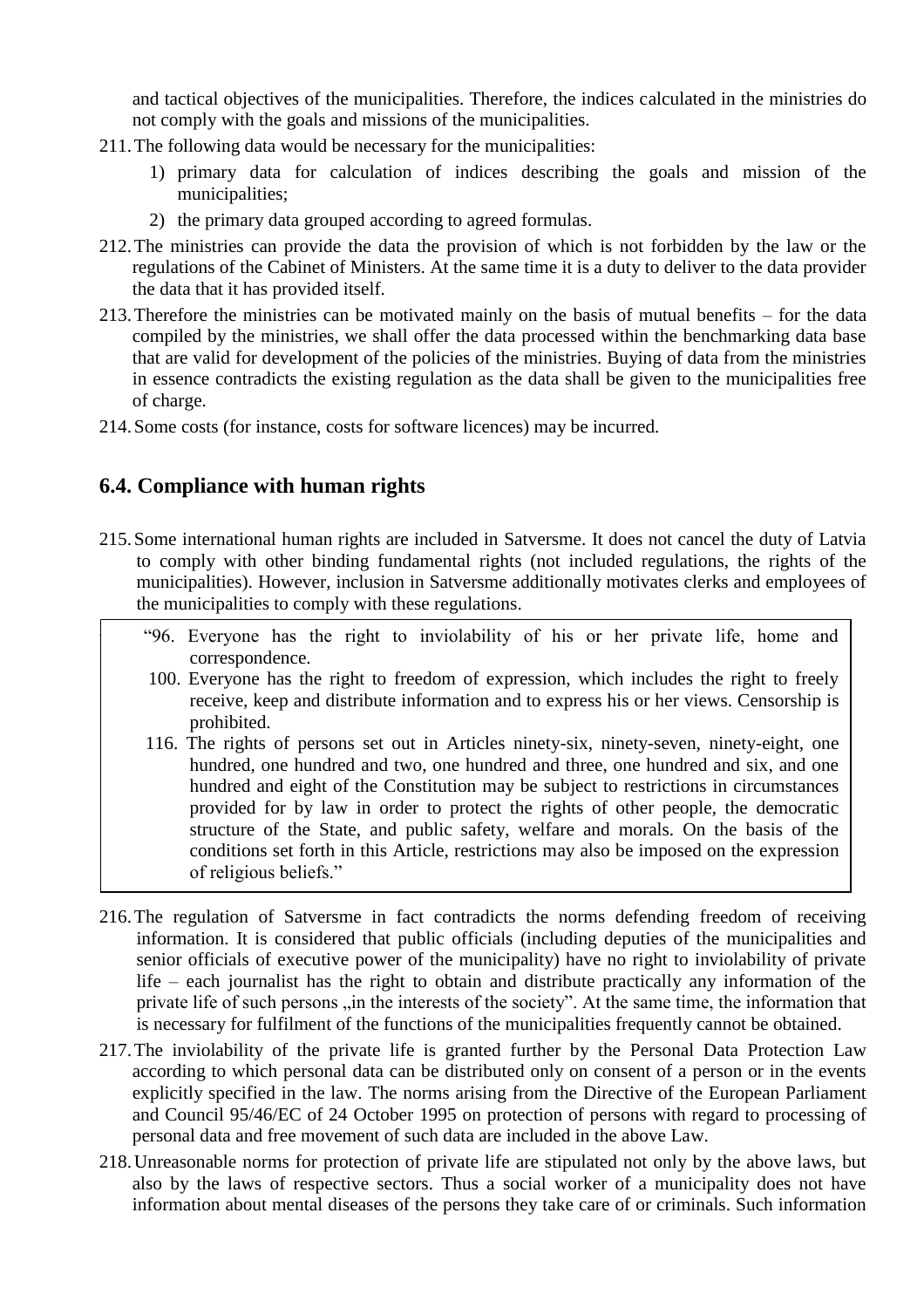would allow making of better decisions for the interests of the inhabitants of the respective municipality.

- 219.There are quite a lot of issues when it is necessary to process primary information about movement, employment and success of individual persons. For the municipality, such information would allow to implement purposeful development, social policies and policy for facilitation of the entrepreneurship. They do not need personal data, but they need to know the results that describe the inhabitants of the respective municipality in aggregate.
- 220.Unfortunately, following joining EU and after Administrative-Territorial Reform, the data on rural municipalities and towns are not available (with very few exceptions). It means that on developing the benchmarking data base and working within the cooperation networks it will be necessary to actively promote the rights of the municipalities to receive the necessary information.

#### <span id="page-36-0"></span>**6.5. Compliance with commercial rights**

- 221.The Commercial Law establishes the rights of a merchant (in this text usually the international term used also in EU - "entrepreneur" - is used; the specific term of the Latvian legislation – "merchant" is not used) to a commercial secret.
- 222.The laws provide for different explanations of a commercial secret. The most elaborated definition is given in the Law "On Accounting" that states that for accounting purposes, information and data, which in accordance with the existing regulatory enactments is required to be included in the reports of an undertaking, shall not be deemed to be commercial secrets, but all other accounting information of an undertaking shall be deemed to be commercial secrets and shall be accessible only for audits, the tax administration for verification of the correctness of tax calculations, as well as other State institutions in cases provided for by legislative enactments.
- 223.Not only accounting data can be a commercial secret. The Commercial Law establishes specific requirements – features for information or matters due to which a merchant can assign the status of a commercial secret to such information or matters.
- 224.The meaning of the commercial secret is explained in Section 19 Paragraph 1 of the Commercial Law:

"The status of a commercial secret may be assigned by a merchant for such matters of economic, technical or scientific nature and information, which is entered in writing or by other means or is not entered and complies with the following features:

- 1. it is contained in the undertaking of the merchant or is directly related thereto;
- 2. it is not generally accessible to third parties;
- 3. it is of an actual or potential financial or non-financial value;
- 4. its coming at the disposal of another person may cause losses to the merchant;
- 5. in relation to which the merchant has taken reasonable measures corresponding to a specific situation to preserve secrecy."
- 225.The status of a commercial secret may be assigned to matters of economic, technical, scientific nature and information, which is entered in writing or is not entered.
- 226.Part of data used for statistics exceeds the information provided in the reports, and they have the status of a commercial secret. The State Statistics Law prohibits publishing of such data that allow identification of a commercial secret with regard to an individual enterprise.
- 227.To improve management of the enterprises owned by the municipalities, it is necessary to compare such enterprises among themselves. As one of the data sources are public annual reports of the enterprises. The expected changes in public capital companies and management of capital shares envisage mandatory medium-term strategies for such companies. Thus, the municipalities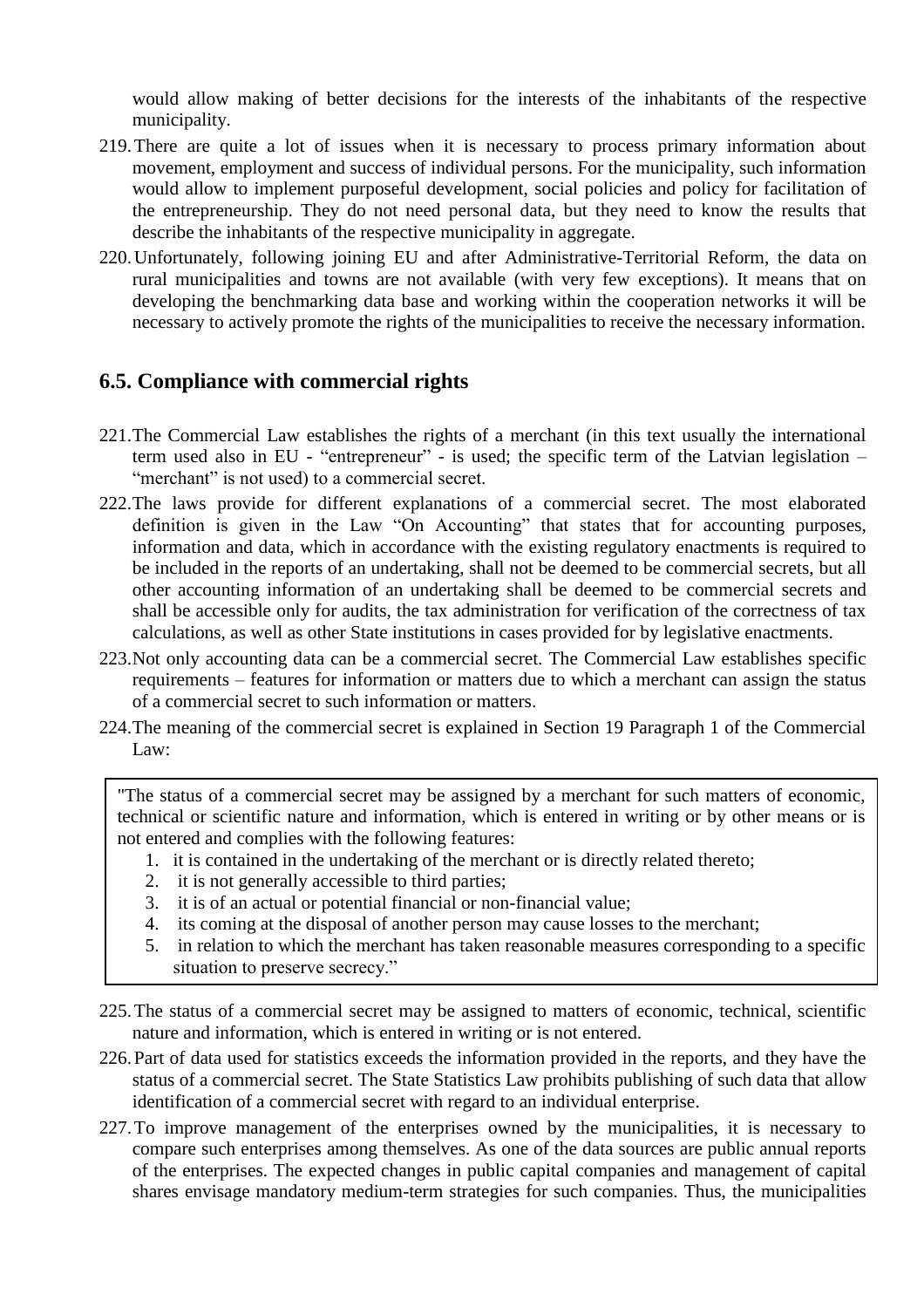participating in the cooperation networks will be able to compare the data of their companies in a much wider context.

228.Summary of data that are not a commercial secret but are necessary for measurements of municipal strategies will be a topic for discussions in the process of development of the benchmarking data base.

#### <span id="page-37-0"></span>**6.6. Compliance to regulatory enactments of statistics**

- 229.Pursuant to the Official Statistics Law, the Central Statistical Bureau (hereinafter CSB) performs the following functions:
	- 1)implementation of a unified State policy in the field of management, compilation, analysis and publication of the official statistical information;
	- 2)provision of users of statistics with information included in the National Programme of Statistical Information for which the responsibility is borne by the CSB;
	- 3)preparation, within the scope of the financial resources of the current year, of the National Programme of Statistical Information, the questionnaire forms for official statistics. The National Programme of Statistical Information, the questionnaire forms for official statistics shall be approved by the Cabinet;
	- 4)taking responsibility for the development of a unified classification system for economic information. The Cabinet shall approve the unified classification system for economic information and the procedures for the implementation and use thereof.;
	- 5)co-ordination of the whole flow of statistical information at the national level, as well as the mutual harmonisation of the statistical indicators to be included in State registers and other information systems;
	- 6)co-ordination of the activities of State authorities in the field of statistics, as well as international co-operation;
	- 7)carrying out, upon agreement with the interested private individuals or State authorities, of additional statistical work which is not included in the National Programme of Statistical Information; and
	- 8) performance of scientific research in the field of statistics, business tendency surveys in the branches of national economy, as well as development of prognosis of statistical indicators in accordance with the National Programme of Statistical Information.
- 230.Provision of information for the needs of official statistics is considered a mandatory obligation that shall be fulfilled free of charge. The institutions and organizations that are financed from the State budget or municipal budgets provide to CSB information regarding their properties, lands, buildings and use of them, provided services or amount of performed work, number of employees, their composition, remuneration for work and work conditions, investments, received budget funding, as well as other income and their use, assets and liabilities and their movement. Additionally, the municipalities provide to the CSB information about their budgets.
- 231.Pursuant to Section 18 of the Official Statistics Law: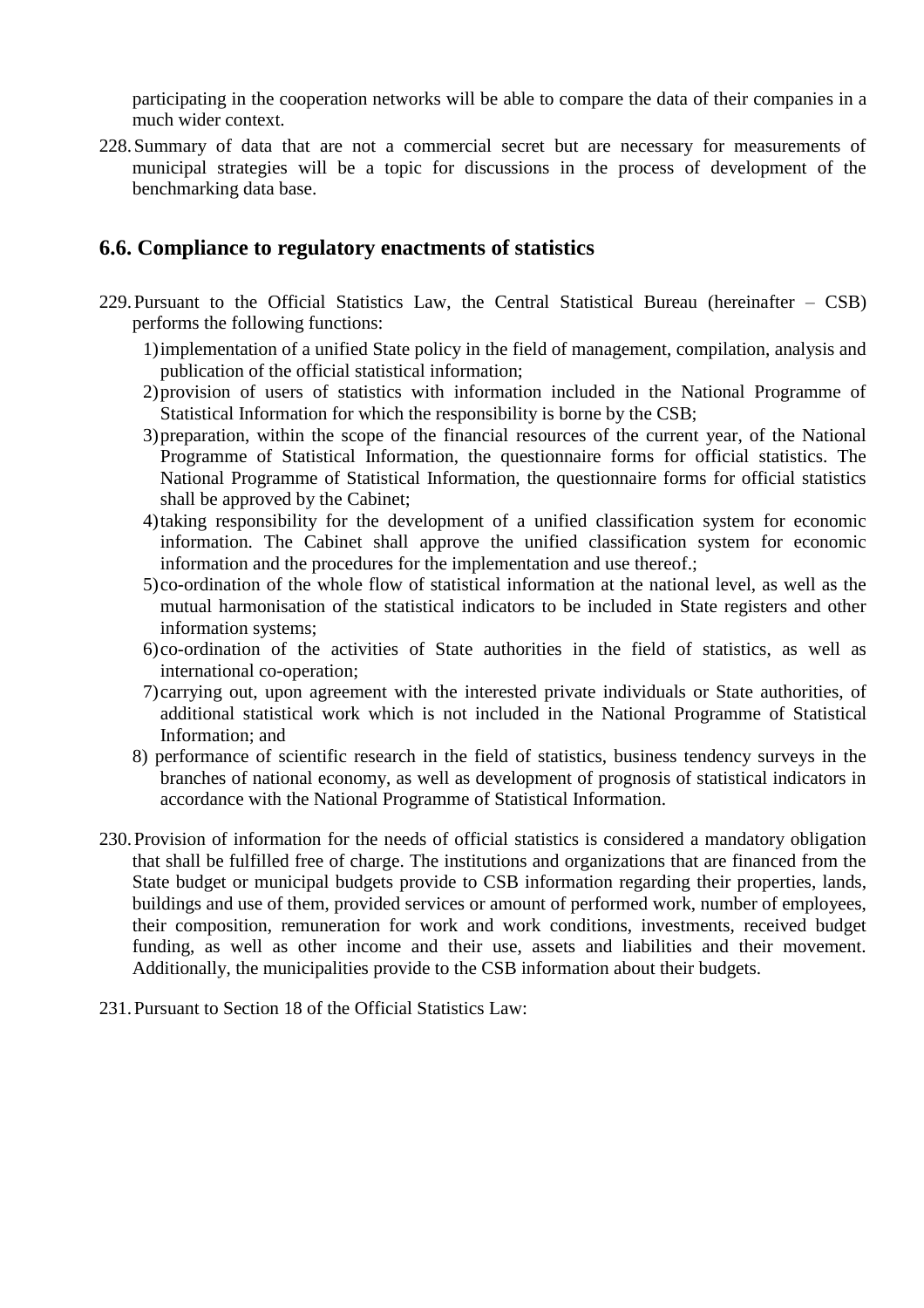232. "(1) Statistical data shall be considered confidential if they directly or indirectly allow for identification of the private individuals or State authorities regarding which personal statistical data have been provided.

(2) The confidential data collected for statistical purposes only, may only be used for making of summaries and grouping of data, analysis of economic and social phenomena and processes.

(3) The Central Statistical Bureau and other State authorities producing official statistics shall take the necessary administrative, technical and organisational measures to ensure the confidentiality of individual statistical data, to prevent unauthorised access to information, distortion or dissemination thereof, unintentional or unauthorised destruction.

(4) It is prohibited for the individuals of the Central Statistical Bureau and of other State authorities producing official statistics to reveal any information regarding respondents, which they have become aware of while performing official or work duties. This rule shall also apply to the persons who are temporarily involved in the collection and compilation of official statistical information."

- 232.The CSB data can be used as benchmarking data base insofar they describe the scale of EU, national or six NUTS 3 regions.
- 233.There is a lot of primary data at disposal of the CSB; they could be excellent to use for calculation of performance indicators for the municipalities. Unfortunately, public data are available mainly for NUTS 3 regions or the whole Latvia. Only in some cases the data are found regarding the territories of municipalities. Since joining EU, major harm is done – there is no information available about the regions that described the economic development of different territories of Latvia very well. After the Administrative-Territorial Reform, there are no statistical data available for urban and rural territories.
- 234.Summarized data can be used for scientific research. Thus, it would be possible to receive personal data from the CSB unless they have parameters identifying a person. During implementation of the project, there will be discussions with the CSB regarding such options.

#### <span id="page-38-0"></span>**6.7. Compliance with municipal secret**

- 235.Certain problems are caused by lack of understanding of the work of a municipality and the legal status of a municipality. Supporters of State rights school in Latvia use to be certain that the municipalities are in hierarchy subordinated to the Cabinet of Ministers. There are opinions that there are no municipal policies – the municipalities perform economic activities in the interest of inhabitants according to the Regulations of the Cabinet of Ministers. Both of these delusions make it difficult for the municipalities to function in real circumstances and in actual system of global, national, regional and local laws.
- 236.A municipality competes with other municipalities. The main objects of such competition are:
	- 1) resources of Municipal Cohesion Fund;
	- 2) state (sector) investments in the territory of a municipality;
	- 3) private entrepreneurs who maintain their activity or invest new private funding in the territory of a municipality;
	- 4) work force that facilitates the development of a municipality;
	- 5) inhabitants that choose other place for living due to free movement of persons;
	- 6) pupils and children of preschool educational establishments that can choose another educational establishment in the territory of other municipality.
- 237.Even more significant competition issues are related to local protectionism (insofar it does not impact common market of EU, in EU legislation protectionism in the form of municipal support is allowed) and facilitation of local entrepreneurship. Normally, municipalities promote the interests of its entrepreneurs in national and global markets and compete with other municipalities in this area.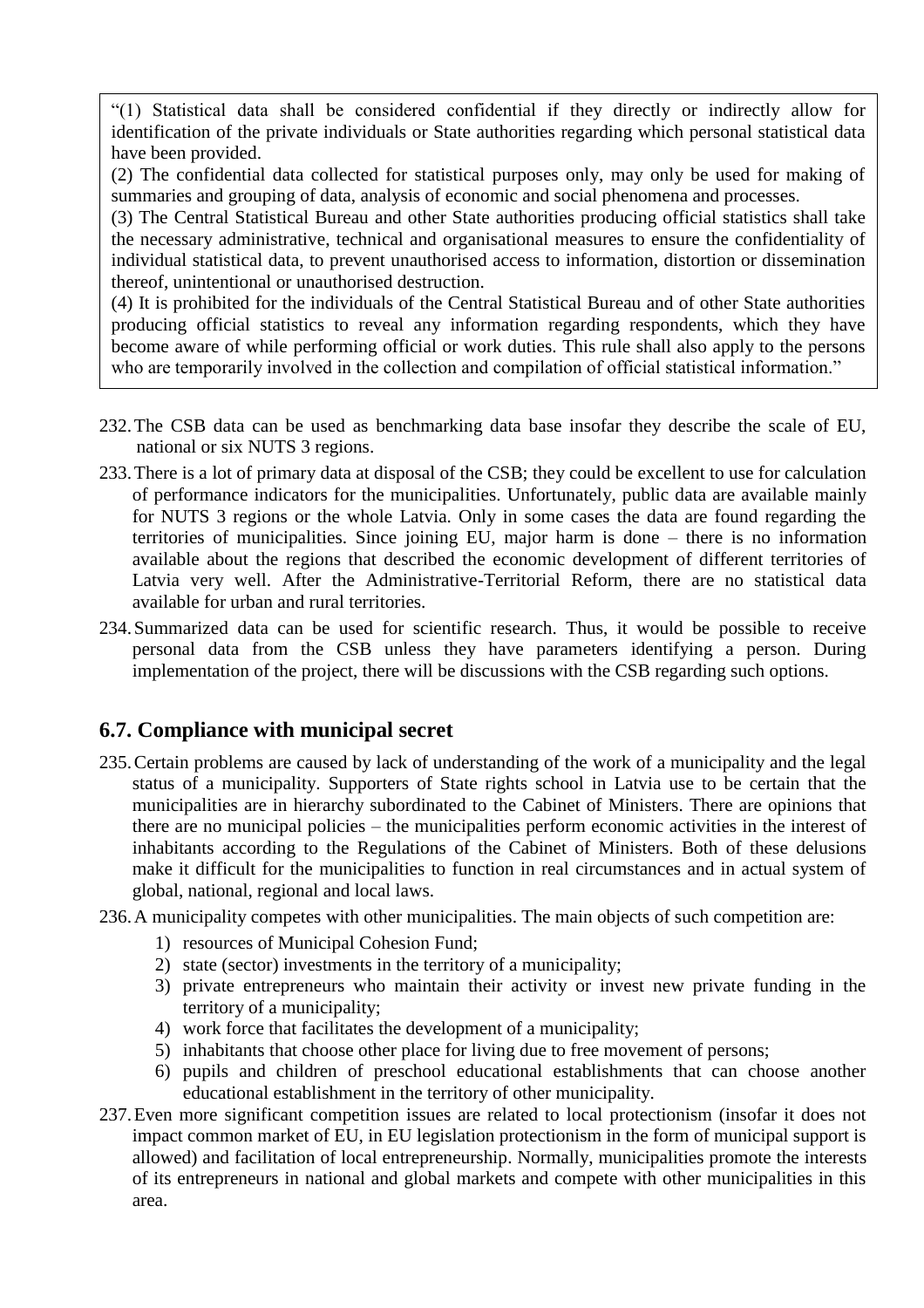- 238.If there is competition, there are also lawful rights to commercial secret or restricted access information. Therefore, the council of the municipality is entitled to decide issues that are not to be discussed in public and enable achievement of better results in the interests of inhabitants.
- 239.Commercial secret of a municipality can be justified like the secret of the State. The system shall ensure that the restrictions for distribution of information specified by the municipalities are complied with.

#### <span id="page-39-0"></span>**6.8. Overcoming of language barriers**

- 240.The law, policy documents, experience descriptions regulating the municipal system usually are drafted in official languages. Only in EU alone there are 24 official languages. Most of the policy documents and new regulatory enactments are discussed in 2 languages – English and French, but the final products in terms of statistics and experience of the municipalities are found only in official languages of each state.
- 241.This situation considerably bothers compilation of the best practice. Therefore, initially the information in English and Russian will be used as the network coordinators know these languages. After some time the possibilities to receive and compile information about good and bad examples of performance of the municipalities should be expanded so that the websites of the municipal associations in French, Spanish and German could be used.
- 242.In Latvia, there is a problem with two information spaces Latvian and Russian. Although the official language is one – Latvian – the other language for communication in majority of municipalities is Russian. To increase the understanding of municipalities in Russian speaking communities (there are no municipalities in Russia in the meaning of the European Charter of Local Self-Government, and it was not an obstacle for Russia to ratify all paragraphs of the Charter) it is necessary to prepare some information also in Russian.

### <span id="page-39-1"></span>**7.Application possibilities of the benchlearning system in strategic management of a municipality**

- 243. So far municipalities mainly planned its development. A good development plan (programme, strategy) was focused on the maximal benefit for the municipality, however, in order to achieve the maximum benefit, the action of the municipality upon accepting the action plan had to significantly differ from the officially declared policy.
- 244.Officially, it was written in all documents that a municipality was guided by its priorities and complied with the priorities of the state development. For example, it is stated in Part Two of Section 3 of the Development Planning System Law:

"(2) The development planning system shall cover policy planning and territorial development planning and ensure the coherence and mutual co-ordination of the decisions taken by State and local government institutions."

245.Actually, municipalities plan in accordance with a "menu principle". There are events as much as possible included in the development documents which could be implemented in the territory of a municipality and which could give any benefit to the inhabitants or entrepreneurs. It is due to the centralized funding system established in Latvia which results from the interests of the governing coalition and which hardly takes into account the duty of state regional development.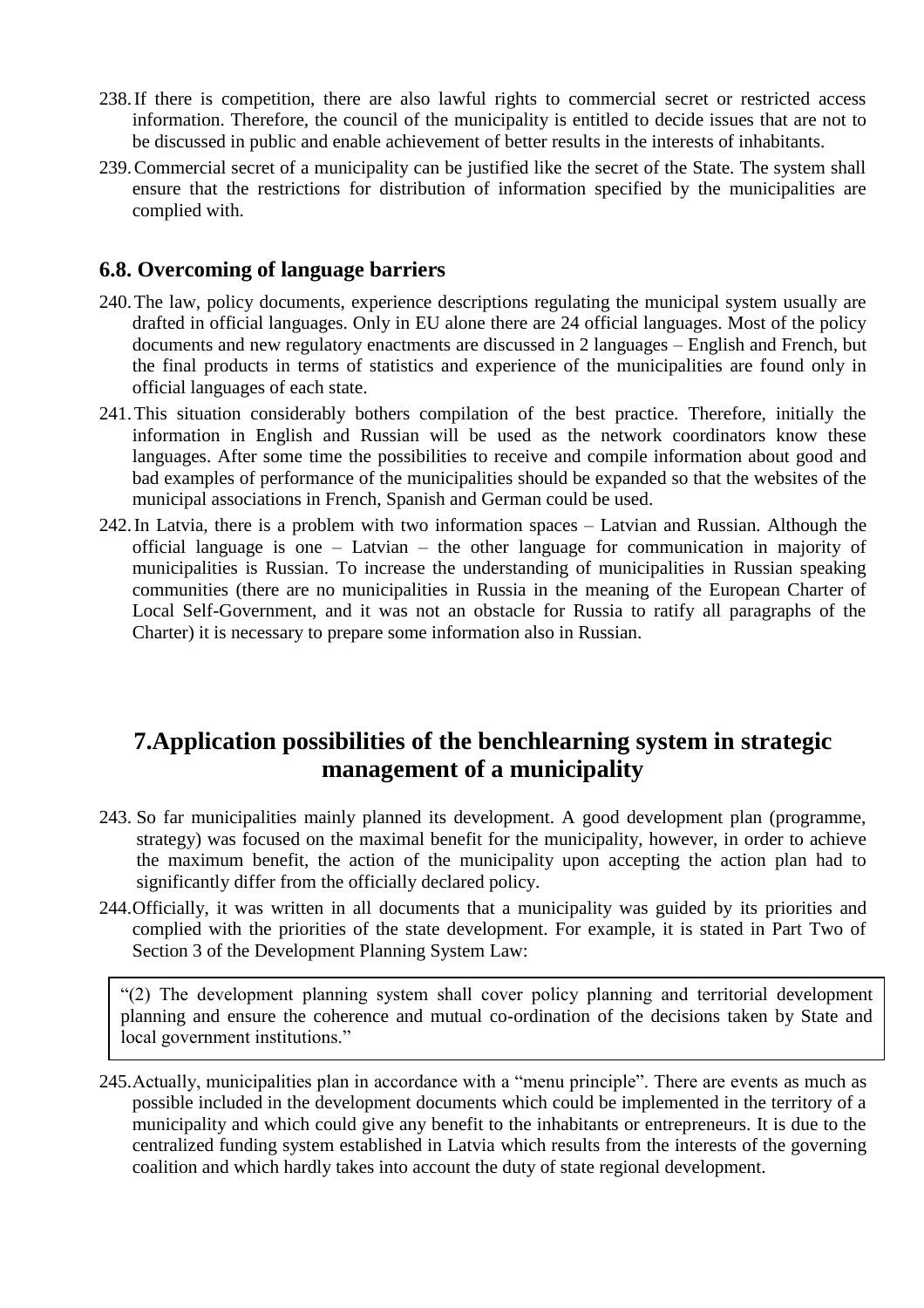- 246.Mainly, state investments depend on the sectoral policy. State regional development is one of the sectors which for already tens of years is left in the second plan of the central government. Most of the municipalities practically do not have any chances to receive centralized funding for regional development, therefore other possibilities should be found.
- 247.Municipalities should act in accordance with the laws existing in the state and unwritten practices. Funding for development is sought for in different ministries which act in accordance with the interests and criteria of the sector. In order to receive the funding in the territory of a municipality, there should be a respective entry in the medium-term and long-term documents of a municipality.
- 248.Municipalities cannot affect decisions of the central government on funding priorities, it can participate in implementation of such decisions. The main condition – there should be an issue written in the development programme and development strategy of a municipality which due to conjuncture has fallen in the scope of interest of a certain ministry. The municipality which has better complied with the "menu principle" has better chances to get funding for development in its territory.
- 249.Therefore, official planning documents under no circumstances may be closely related to available resources, in fact, there should be provided as much flexibility as possible.
- 250.The system established at the beginning of 90-ties causes purposeless activity, contributes to squandering of the budgetary funds, natural and human resources. In order to have quasi purposefulness, European and national politicians apply a principle of concentration, trying to concentrate their chaotic activities at least in several territories where a greater effect could be observed. The concentration always causes a certain backwardness in peripheries.
- 251.Therefore municipalities should look for the funding to ensure purposeful development which could more comply with positive structural changes in each administrative territory, ensure higher labour productivity and increase welfare of inhabitants living in the territory, further the economy based on skills and knowledge. It will not be possible to implement good social ideas in one of the poorest Member States of the EU. The municipalities with versified decentralized activities shall help the central government to find the ways towards development.
- 252.That is why along with the formal documents requested by the government (which are not cancelled) municipal politicians are encouraged voluntarily to develop and implement genuine strategies in compliance with the interests of the inhabitants of their territory, and to relate the activity to the municipal resources intended for the genuine priorities. Marketing ideology of a municipality adopted from the business management is suitable for such a purpose which elements are discussed during the project in all thematic cooperation networks, especially in the first network.
- 253.In accordance with the proposed ideology, all officially requested documents are considered within the context of the marketing strategy of a municipality as the event implementation elements of the marketing strategy of a municipality (which is developed freely, in accordance with one's own initiative without central government's regulations).
- 254.Development of the Latvian benchlearning model is intended as a tool of the municipalities for implementing their own interests. It fills in the niches creation of which by each municipality individually would be inconvenient and which may be used by each municipality taking into account its specificity.
- 255.The bencmarking data bases will be elaborated gradually, its content largely will be determined by the decisions of the politicians of the municipalities involved and by those which will be involved in the pilot projects. Scientific research implemented during the project will contribute to content improvement. Therefore, general possibilities provided by the data base and cooperation network for municipalities in future are described there.
- 256.In the cooperation network, it is helpful:
	- 1) to discuss methodology for analysing strengths and weaknesses of a municipality, including existing and missing resources, to compare mutually results of the analysis;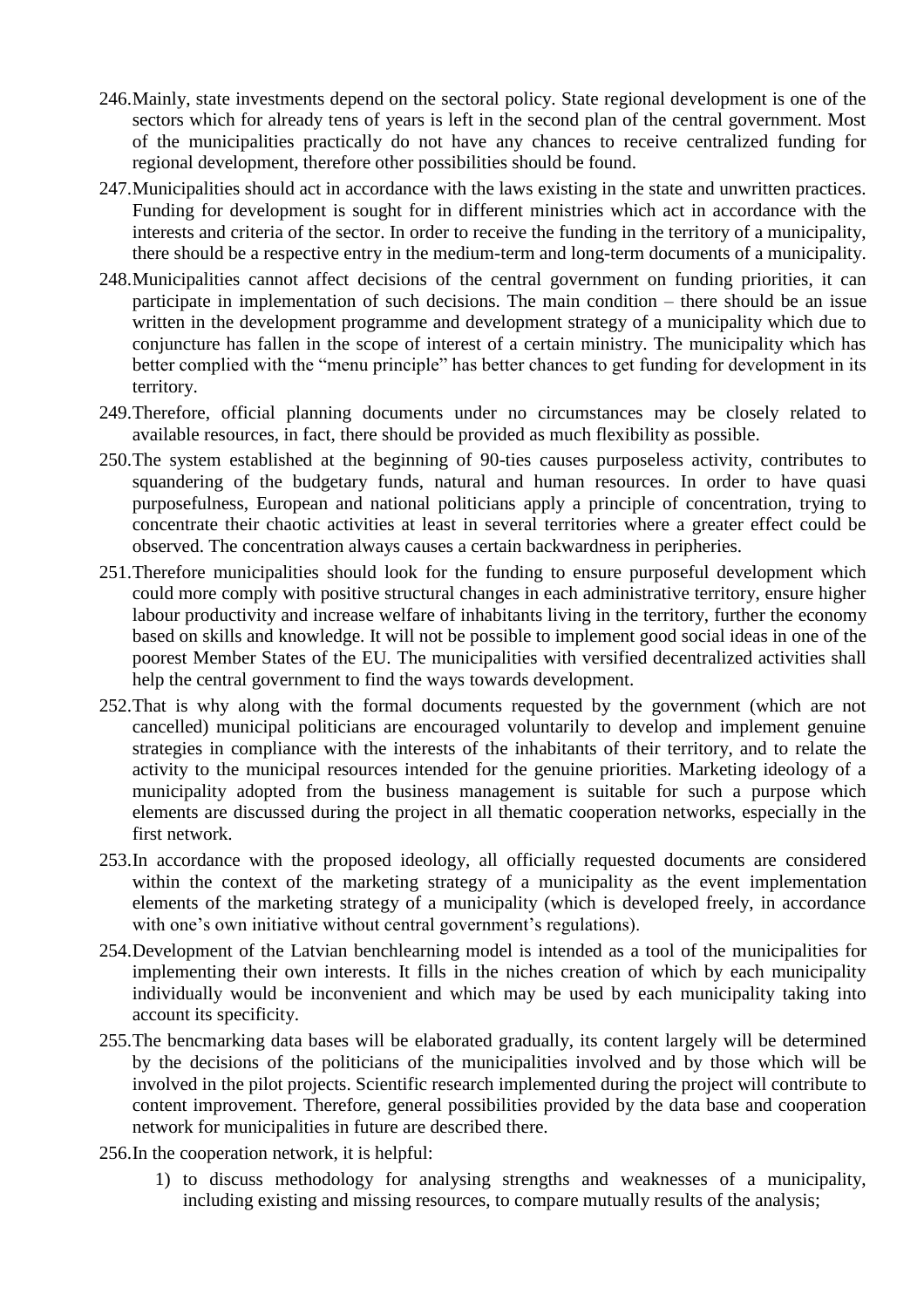- 2) to discuss methodology how possibilities and threats to the interests of a municipality are analysed, what conclusions can be drawn;
- 3) to discuss vision making methodology which describes the intended achievable state within a specific period of time. It is recommended to focus on relevance of the vision, to compare visions mutually, and to discuss possible vision measurements during the discussion;
- 4) to discuss vision defining methodology describing transition from the existing state to the preferable one. The analysis of those factors contributing to or preventing vision implementation will have an important role for setting the right goals; a key to success is an ability to select some of the most important factors which could affect the result the most; in relation to this, a mutual comparison of the municipalities will have an important positive role;
- 5) once the most influential factors are selected, the goals should be defined which approximation affects the vision implementation the most, similarly, during the mutual discussions, it is easier to determine objectives which will help and not prevent goal achievement.
- 257.Based on the analysis, there is an action program for goal achievement made consisting of specific activities to be carried out to change the selected key factors. It is helpful to discuss the ways to make the organizational structure which is adjusted for work execution and result measuring during the mutual discussions.
- 258.In order to manage the action programme on the basis of the facts, a municipality should have measurements for approximation of the mission and goals. Contribution of the benchmarking data base is important exactly in this area.
- 259.Network coordinators will inform on the possibilities of the benchmarking data base in the area of measurements during the cooperation network meetings.
- 260.To implement medium-term development measures it is suitable to have a medium-term budget instead of a traditional annual budget. So far municipalities have not risked introducing independently a long-term budget, and the central government is more preoccupied with financial discipline instead of development. Therefore, discussion of the variants of the medium-term budgets and various organizational and legal issues related to them in the cooperation networks will be of great importance.
- <span id="page-41-0"></span>261.A strategic approach should be implemented not only in relation to a municipality in general, but also to development of the individual sectors and authorities. It means that not only an individual improvement should be considered, but also the fact how this improvement affects the goal of a municipality. In such a situation both a discussion in the cooperation network and measuring using the benchmarking data base will be of great help.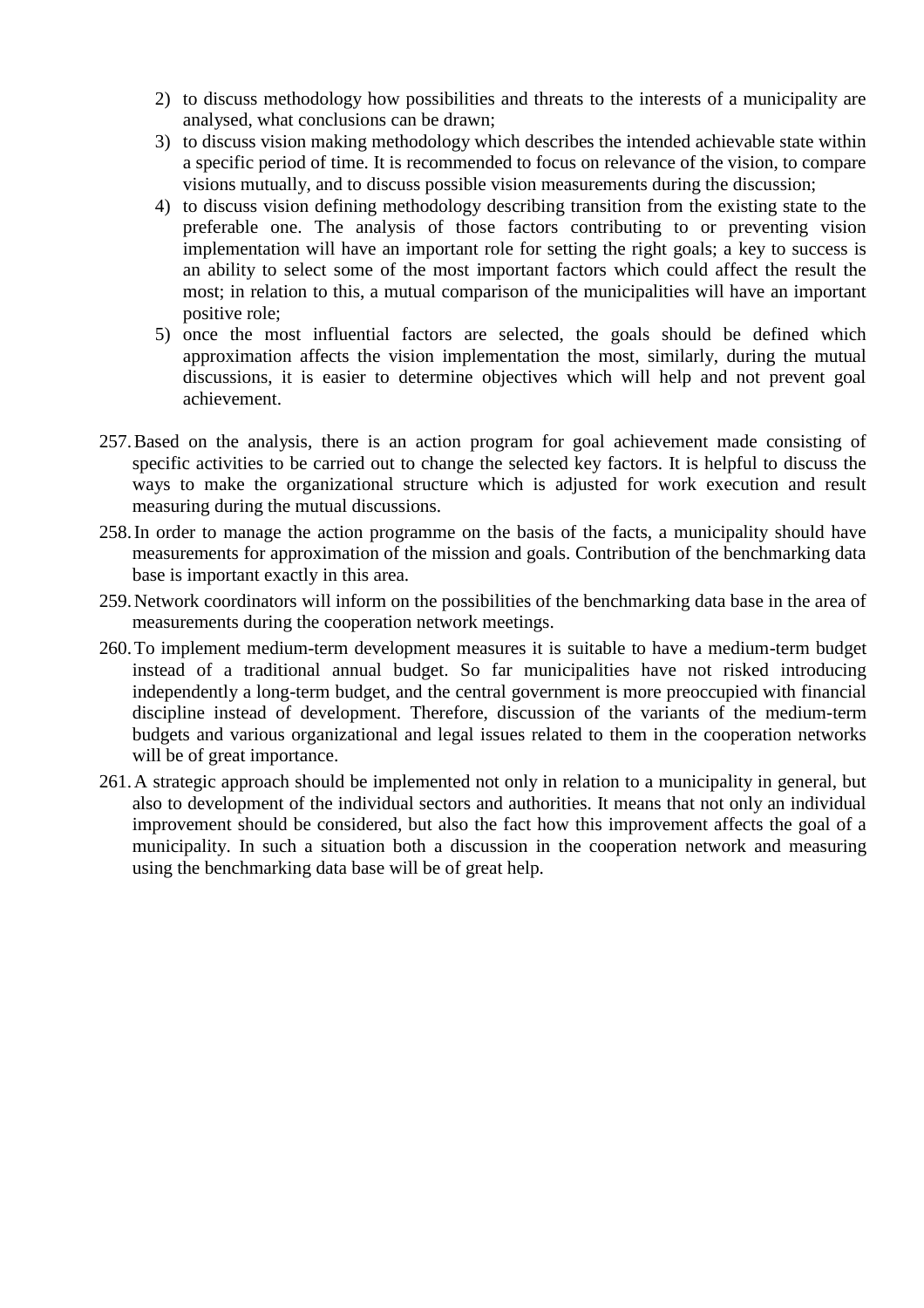### **8.Thematic suggestions and data base development directions**

- 262.The themes which comply with the existing political agenda and which should be considered and included in the opening meetings of the cooperation networks with a purpose to select the most appropriate themes for the system development process were reviewed under Items 58., 6. and 72.
- 263.Elaboration of the data base should be related to the measurement of the performance indicators. To ensure development of the marketing strategies, proper indicators should be found. Scientifically based theory on motivation of politicians and civil servants (or employees of the municipality) is the public choice theory. In accordance with this theory, each politician and civil servant act in compliance with their personal interests.
- 264.These personal interests should not be perceived primitively. People working in politics and civil service basically may meet the basic needs, and their interests normally are not related only to meeting the basic needs – such issues as security, social needs and social recognition, selfimprovement are in the circle of their focus. Working conditions (legal and economic environment) determine that the municipal staff should succeed in fulfilling their mission – to act in the interests of the inhabitants of the territory - to meet their personal needs.
- 265.Impact indicators should describe approximation of the municipal vision by comparing intended situation to the initial one. Therefore, one of the ways to classify the visions is to arrange the possible visions in accordance with their beneficiaries:
	- Within the sector "Residents" a municipality should try to achieve:
		- Increase of welfare,
		- Increase of population,
		- Improvement of ecological (environmental) circumstances,
		- Improvement of cultural and environmental circumstances,
		- Improvement of housing provision and its quality,
		- Satisfaction of ideological demands,
		- Satisfaction of inhabitants.
	- Within the sector "Visitors" a municipality should try to achieve:
		- improvement of communication possibilities,
		- existence of attractive, well-paid jobs,
		- municipal image motivating tourists to visit a municipality,
		- level of services attracting the visitors,
		- satisfaction of visitors.
	- Within the sector "Entrepreneurs" a municipality should try to achieve:
		- zoning areas suitable for business,
		- structural changes, particularly supporting certain business sub-sectors,
		- availability of suitable labour force for preferable business structure,
		- administrative environment attracting entrepreneurs,
		- satisfaction of entrepreneurs.
	- Within the sector "Organized civil society" a municipality should try to achieve:
		- political support of selected interest groups
		- participation of certain interest groups in solution of the issues of a municipality
		- social inclusion of certain interest groups.
- 266. Listed benefits do not provide a full spectrum, however, the above list may be used as a basis for bechmarking data base elaboration during the initial stage of bechlearning model development. It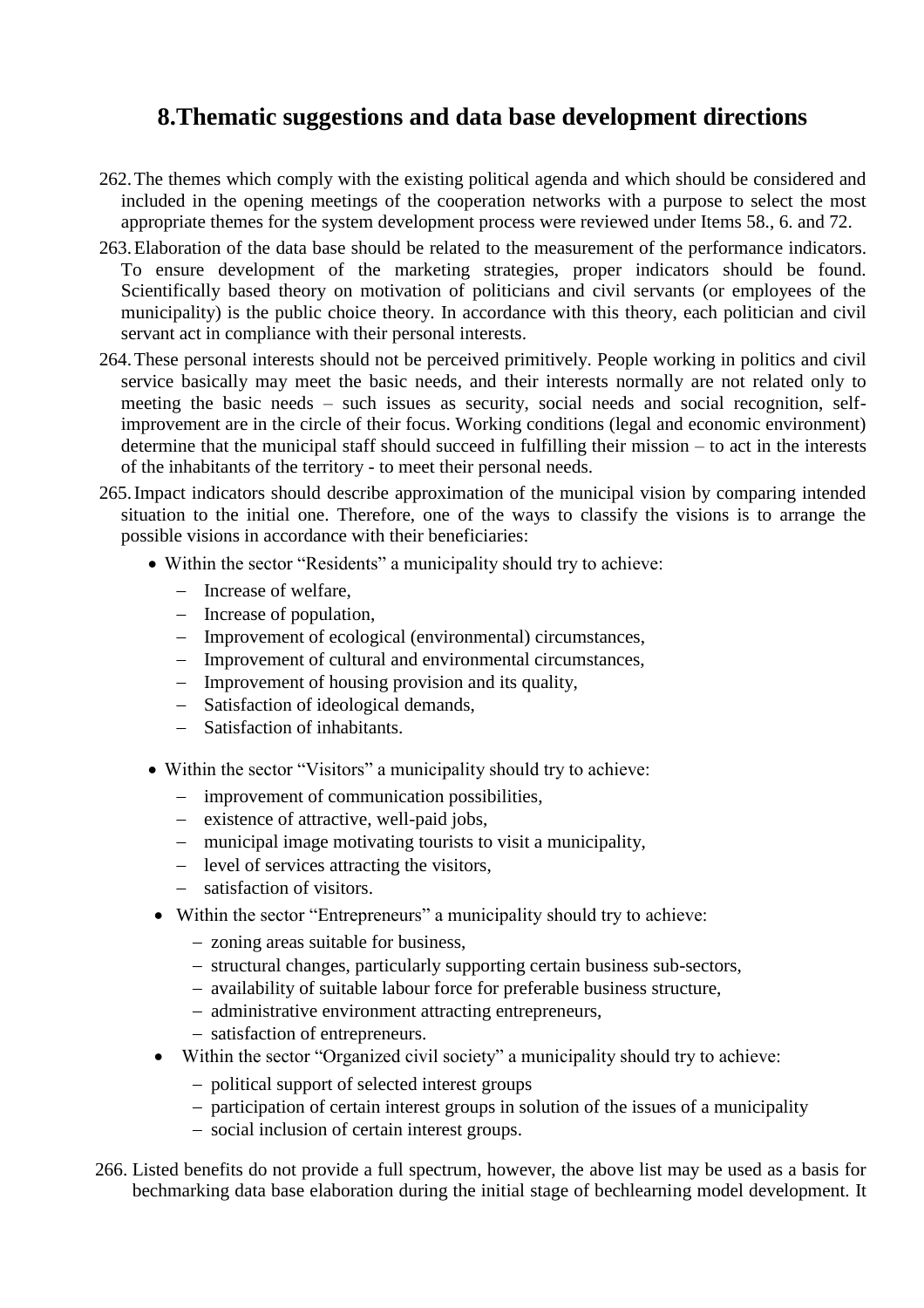means that the indicators for impact measuring should be found and summarized describing success or failures in achieving the above vision elements. It is anticipated that certain municipalities will focus on gaining success only in some of the above areas for a medium term.

- 267. Result indicators should describe the goals of a municipality which are directed to approximation or prevention of the preferable impact.
- 268. Sometimes goals are selected without carrying out an independent analysis, the direction of activity is selected only because Brussels or Riga came up with it, mechanically adopting the direction of the activity suggested from the above. Sometimes one or another economic or social theory is perceived uncritically. Sometimes such an approach also gives good results if a "partly acceptable" solution is valid also in the territory of a municipality.
- 269. However, a municipality can adjust available external information to the assessment of its own internal situation, and in such a case it is possible to choose far optimal development model. Such an approach corresponds to division of labour – within the scale of European authority, the management is implemented in accordance with the medium European needs, within the scale of local authority, a municipality focuses on meeting certain, local needs.
- 270. The quota principle proposed by LALRG (to divide a part of the national investments through the entire territory of a municipality in accordance with quotas) was also focused on dealing more efficiently the with European and national objectives. It could be achievable if it were up to a municipality itself to choose goal achieving means for a larger area within its territory.
- 271. Goal definition starting point is the factor analysis. Factors affecting vision implementation should be clarified. The most essential ones should be selected from the ones affecting approximation of the vision the most.
- 272. In accordance with the Pareto 20/80 principle, most often 20% of the factors affect 80% of the result. If a municipality selects a vision which essential factors depend on the external environment and are not significantly affected within the framework of municipal competence, the municipal mission is not defined correctly. Vision elements which do not depend on a municipality, should not be included in the priority list. The priority list should include the visions which municipality can affect.
- 273. The answer to the question how to affect the essential factor which largely influences vision approximation - is the essence of goal definition. To achieve the goal, an action programme should be made which success describes goal approximation – result. It is important not to confuse goal approximation indicators with implementation indicators describing the activity.
- 274. The municipality is likely to make mistakes at all levels defining an independent or harmful vision, setting goals which prevent from the intended vision, setting objectives which in fact prevent goal achievement. However, decision-makers should receive information on mistakes as quickly as possible. Therefore, goal measurement should be clearly separated from activity measurement.
- 275. With a purpose to elaborate the benchmarking data base, possible factors affecting achievement of the above vision elements are listed in Annex 2. A municipal goal can be set for each factor. It is recommended to set a goal only if a municipality can significantly approximate such a goal.
- 276. Upon designing the benchmarking data base, the goals of the third column may be taken as a basis and matched with the result indicators describing approximation of those goals. During development of the pilot projects, the content will be extended and updated.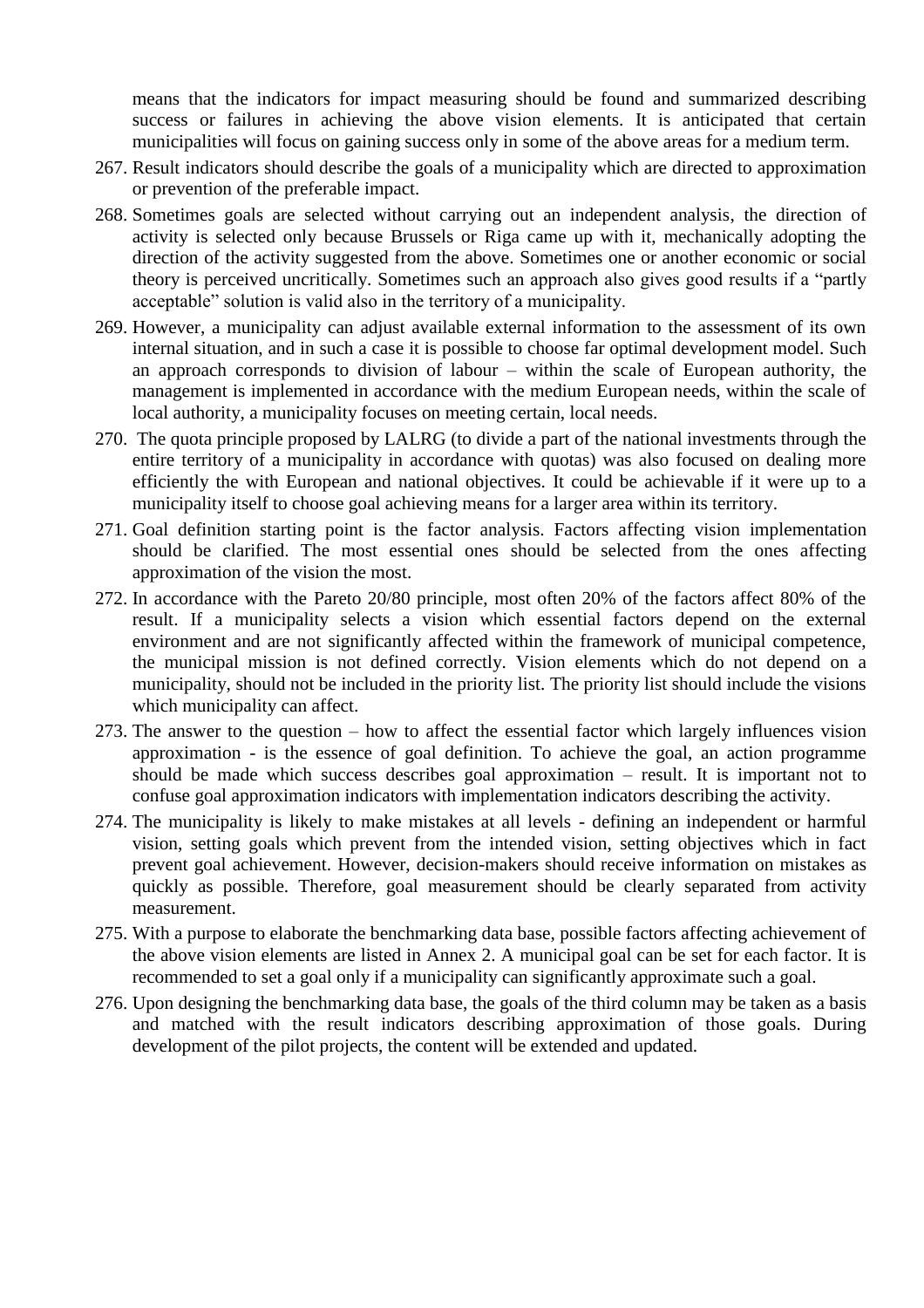# <span id="page-44-0"></span>**9.Description of hypotheses and solutions to be verified during the project**

- 277.There is a product elaborated during the project the benchlearning system. Several hypotheses should be proved during elaboration:
	- 1) By dividing the network cooperation meeting in the open part (to be transmitted online) and closed part, a wide circle of participants may be involved in the network themes at the same time ensuring an open and efficient discussion among the network participants resulting in the work improvement plan of the involved municipality.
	- 2) Proper models can be developed for information obtaining from the budget data of a municipality for preparing result indicators and impact indicators.
	- 3) It is possible to agree with the ministries on data exchange on mutually beneficial terms excluding duplication in data collecting (LALRG would request from municipalities the same data which are requested by ministries).
	- 4) It is possible to agree with CSB on receiving primary data for the municipal and research needs.
	- 5) The benchlearning system will obtain a support from municipal politicians in the major part of the municipalities.

278.During the project, the following solutions will be verified:

- 1) Network meeting division in the opened and closed part.
- 2) Development of the marketing strategy of the municipality on a voluntary basis and its adoption by the marketing council lead by the chairman of the council of a municipality.
- 3) Structuring of good practice descriptions of the municipalities and their usage for solution patterns.
- 4) Acquisition of good practice descriptions from the Internet.
- 5) Data obtaining from the ministries on the basis of mutual benefit.
- 6) Primary data acquisition from CSB.
- 7) Elaboration of economic models in order to use budget data for making performance indicators;
- 8) Introduction of a medium-term budget;
- 9) Motivation system based on performance indicators;
- 10)Social solutions in relation to municipal marketing strategy;
- 11)Setting up of the municipal businesses with a purpose to re-structure the local economy.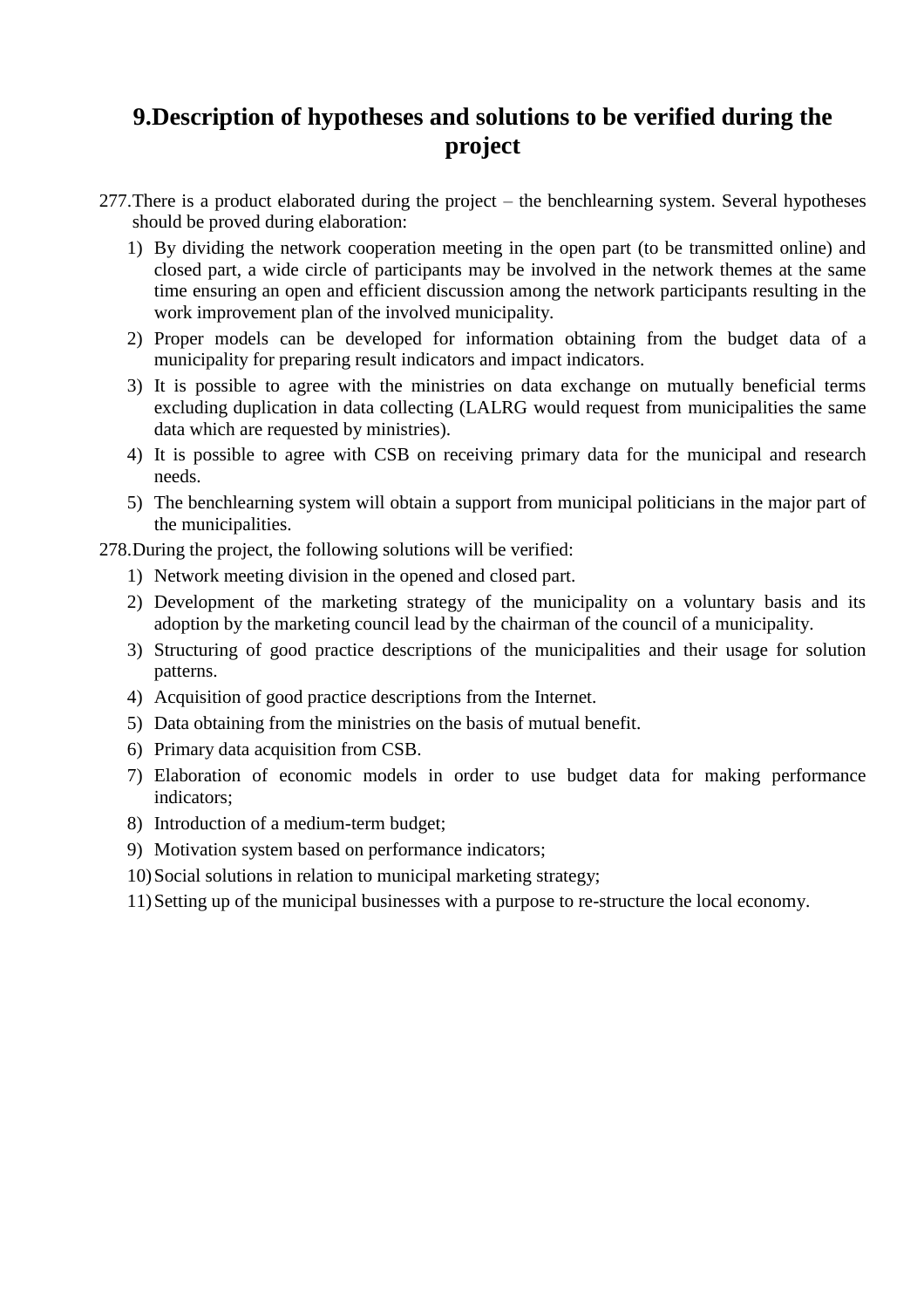# <span id="page-45-0"></span>**Annex 1. Multiple-dimension classifier for input and search of data in benchlearning data base**

The multiple-dimension classifier consists of 9 single-dimension classifiers. The contents of a single-dimension classifier is characterised by the title of the single-dimension classifier.

The classifier is intended as a key for finding a record. Each record is made indicating indexes of the relevant classes, sub-classes and groups.

The first classifier characterizes the data source, it has two classes and sub-classes, and thus the record has three characteristic values – the number of the classifier, the number of the class and sub-class.

The second classifier characterises the type of the data, it has six classes without any sub-classes.

The third classifies describes the type of a function with 9 classes and relevant sub-classes.

The fourth classifier describes the type of the area to be governed, it has classes and sub-classes. This classifier coincides with no other international classifiers of public functions and is maximally approximated to the activities to be performed by the Latvian municipalities.

The fifth classifier describes the focus groups of the municipal activities, it has classes and subclasses (three-dimensional index). This classifier is useful for implementation of the municipal marketing strategy. Unlike the traditional local marketing approach that analyses three classes, four classes are selected in this approach.

The sixth classifier describes the type of the territory to which the relevant record refers, and it has only classes without sub-classes.

The seventh classifier describes the data accumulation period of the selected type of data, it also has only classes (two-dimensional index) without sub-classes.

The eighth index describes the availability of the data, it also has only classes (two-dimensional index).

The content of the ninth classifier is not determined; the contents will be selected during the life cycle of the product (benchlearning system).

Unlike the budget classifiers, in this event a single record may be allocated several values of the same level (like the theme of a research may be characterised by several key words).

#### **1. Classifier 1 – Data provider**

- 1.1. Public person or natural person
	- 1.1.1. The Republic of Latvia
	- 1.1.2. One of 119 local governments
	- 1.1.3. One of the associations of local governments
	- 1.1.4. Planning region
	- 1.1.5. Other person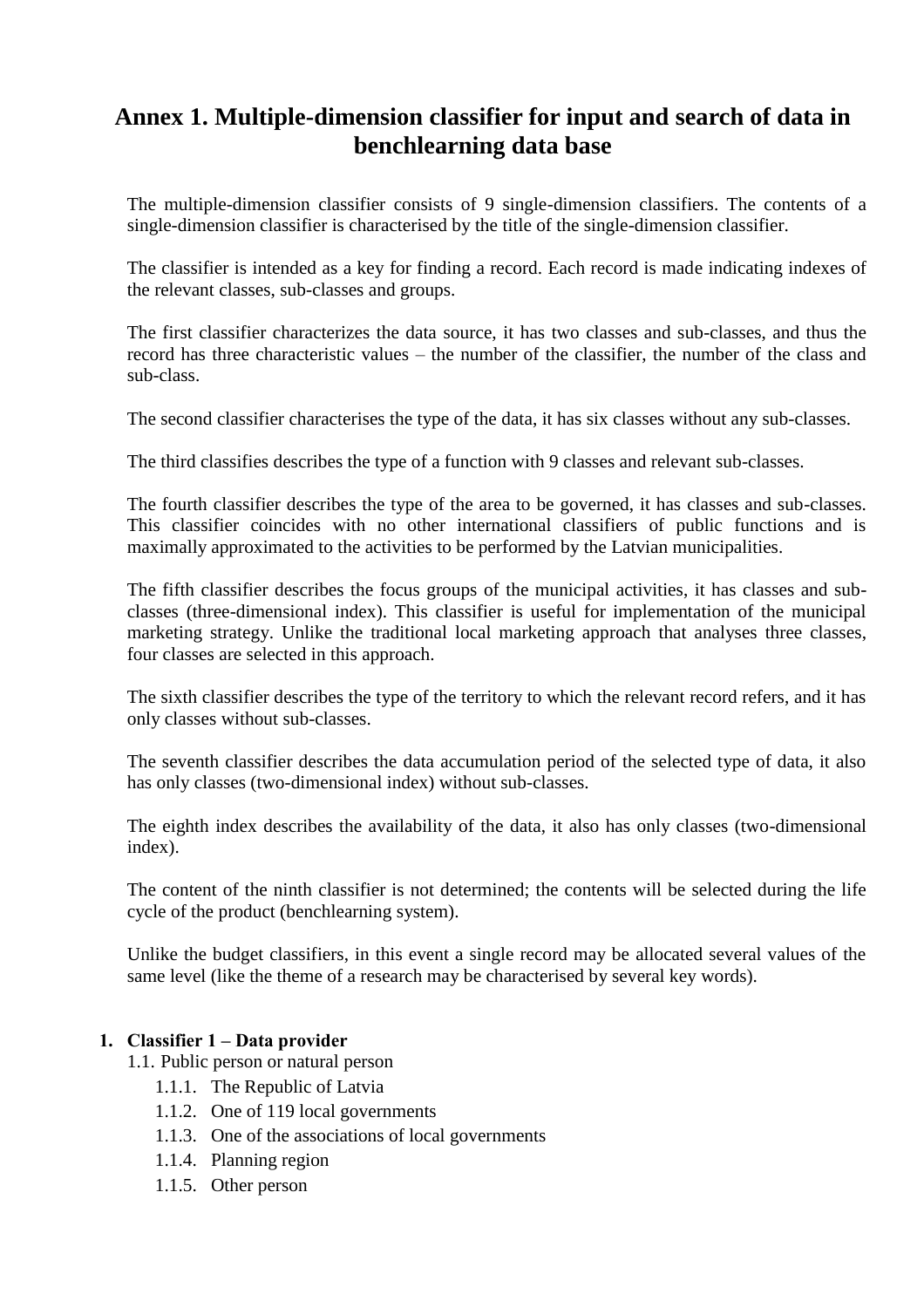#### 1.2. Institution or official

- 1.2.1. State Chancellery
- 1.2.2. Ministry
- 1.2.3. Central Statistical Bureau of Latvia
- 1.2.4. State Revenue Service
- 1.2.5. State Regional Development Agency
- 1.2.6. Register of Enterprises
- 1.2.7. Other state institution or official

#### **2. Classifier 2 – The type of data**

- 2.1. Primary data table
- 2.2. Table of indicators
- 2.3. Structured description
- 2.4. Presentation
- 2.5. Unstructured text file
- 2.6. Other record

#### **3. Classifier 3 – Type of a function**

- 3.1. Organization and contents of policy
	- 3.1.1. Formulation of goals and vision, relevant success indicators.
		- 3.1.2. Process organization;
		- 3.1.3. Organization of work of deputies
		- 3.1.4. Inclusion
		- 3.1.5. Consulting
		- 3.1.6. Lobbying
		- 3.1.7. Other type of function
- 3.2. Service
	- 3.2.1. Individual service financed from the budget without the obligation to participate
	- 3.2.2. Individual service financed from the budget with the obligation to participate
	- 3.2.3. Individual service financed by a customer
	- 3.2.4. Service of general interest available to a certain target audience
	- 3.2.5. Service of general interest available to anybody
	- 3.2.6. Other type of service
- 3.3. Administration
	- 3.3.1. Regulation by norms
	- 3.3.2. Observation
	- 3.3.3. Agreement or issue of permission
	- 3.3.4. Confirmation of compliance
	- 3.3.5. Interruption of an action or request of certain action
	- 3.3.6. Punishing
	- 3.3.7. Other type of administration
- 3.4. Enhancement
	- 3.4.1. Availability of human resources
	- 3.4.2. Availability of natural resources
	- 3.4.3. Availability of public infrastructure
	- 3.4.4. Dotation, subsidizing and tax and fee discounts
	- 3.4.5. Participation in businesses or associations
	- 3.4.6. Lobbying of private interests
	- 3.4.7. Other type of enhancement
- 3.5. Maintenance
	- 3.5.1. Maintenance of public infrastructure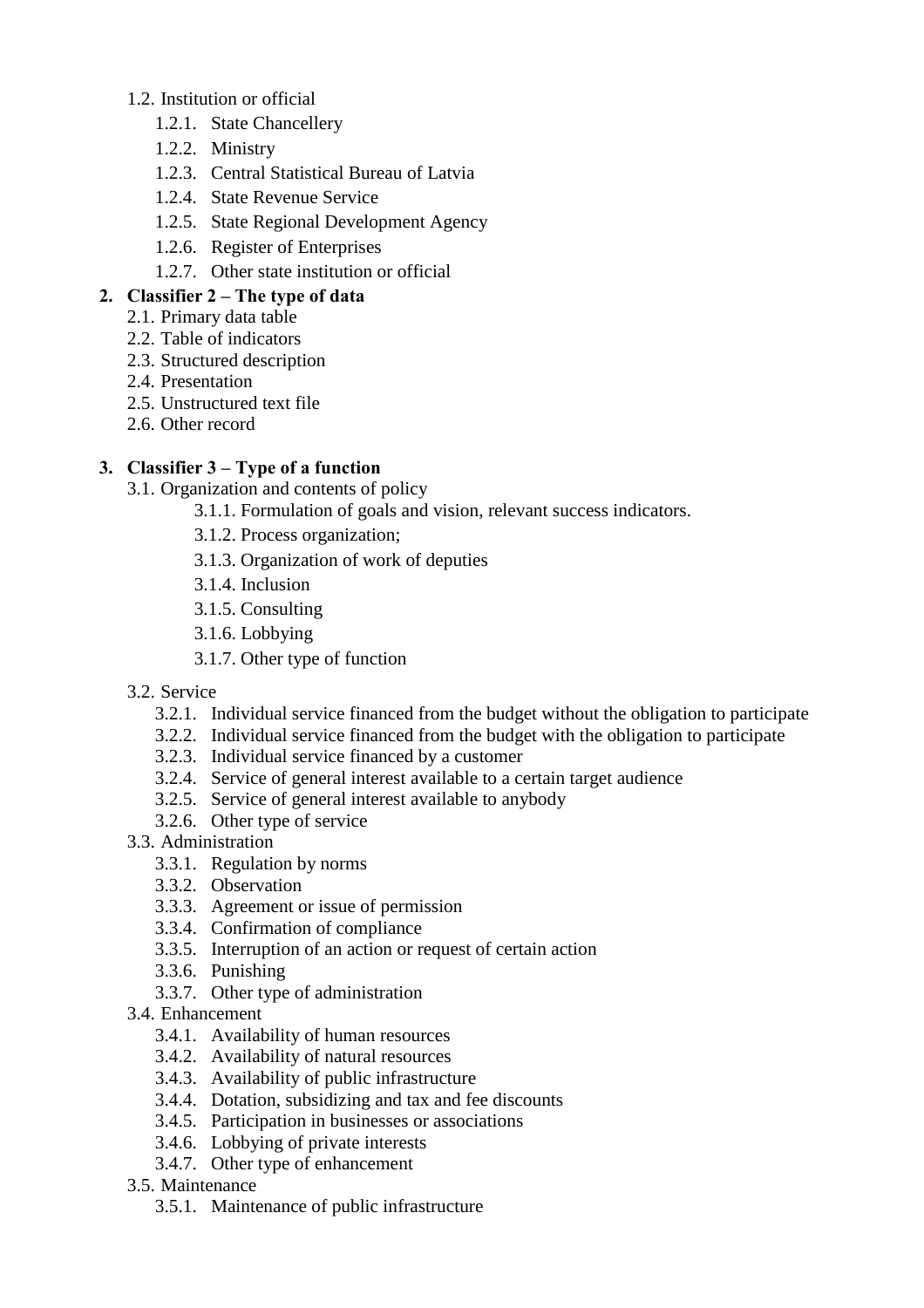- 3.5.2. Maintenance of private property
- 3.5.3. Other type of maintenance
- 3.6. Entrepreneurship
	- 3.6.1. Entrepreneurship to provide municipal services
	- 3.6.2. Entrepreneurship to implement administrative functions
	- 3.6.3. Entrepreneurship to increase municipal resources
	- 3.6.4. Entrepreneurship to provide social support
	- 3.6.5. Other type of municipal entrepreneurship
- 3.7.Information
	- 3.7.1. On behalf of the municipality
	- 3.7.2. On behalf of the Republic of Latvia
	- 3.7.3. On behalf of the EU
- 3.8. Organization of support functions
	- 3.8.1. Budget and finance management
	- 3.8.2. Accounting
	- 3.8.3. Record-keeping
	- 3.8.4. Legal support
	- 3.8.5. Information technology support
	- 3.8.6. Technical support
	- 3.8.7. Maintenance of municipal buildings
	- 3.8.8. Other support functions

#### **4. Classifier 4 – Type of area of governance**

- 4.1. Education and science
	- 4.1.1. Pre-school
	- 4.1.2. Primary
	- 4.1.3. Secondary general
	- 4.1.4. Secondary vocational
	- 4.1.5. Interests
	- 4.1.6. Exact
	- 4.1.7. Humanitarian
	- 4.1.8. Higher academic
	- 4.1.9. Higher professional
	- 4.1.10. Science in research institutes
	- 4.1.11. Science in higher education establishments
	- 4.1.12. Science in private businesses
	- 4.1.13. Conferences and seminars
	- 4.1.14. Research ordered by a municipality
	- 4.1.15. Other type of education and science
- 4.2. Culture and recreation
	- 4.2.1. Exhibition
	- 4.2.2. Gambling
	- 4.2.3. Concerts
	- 4.2.4. Interest education
	- 4.2.5. Sports events
	- 4.2.6. Anniversaries and festivals
	- 4.2.7. Theatre and opera performances
	- 4.2.8. Mourning and remembrance events
	- 4.2.9. Other type of culture and recreation events
- 4.3. Social security
	- 4.3.1. Support for needy persons
	- 4.3.2. Support for socially disadvantaged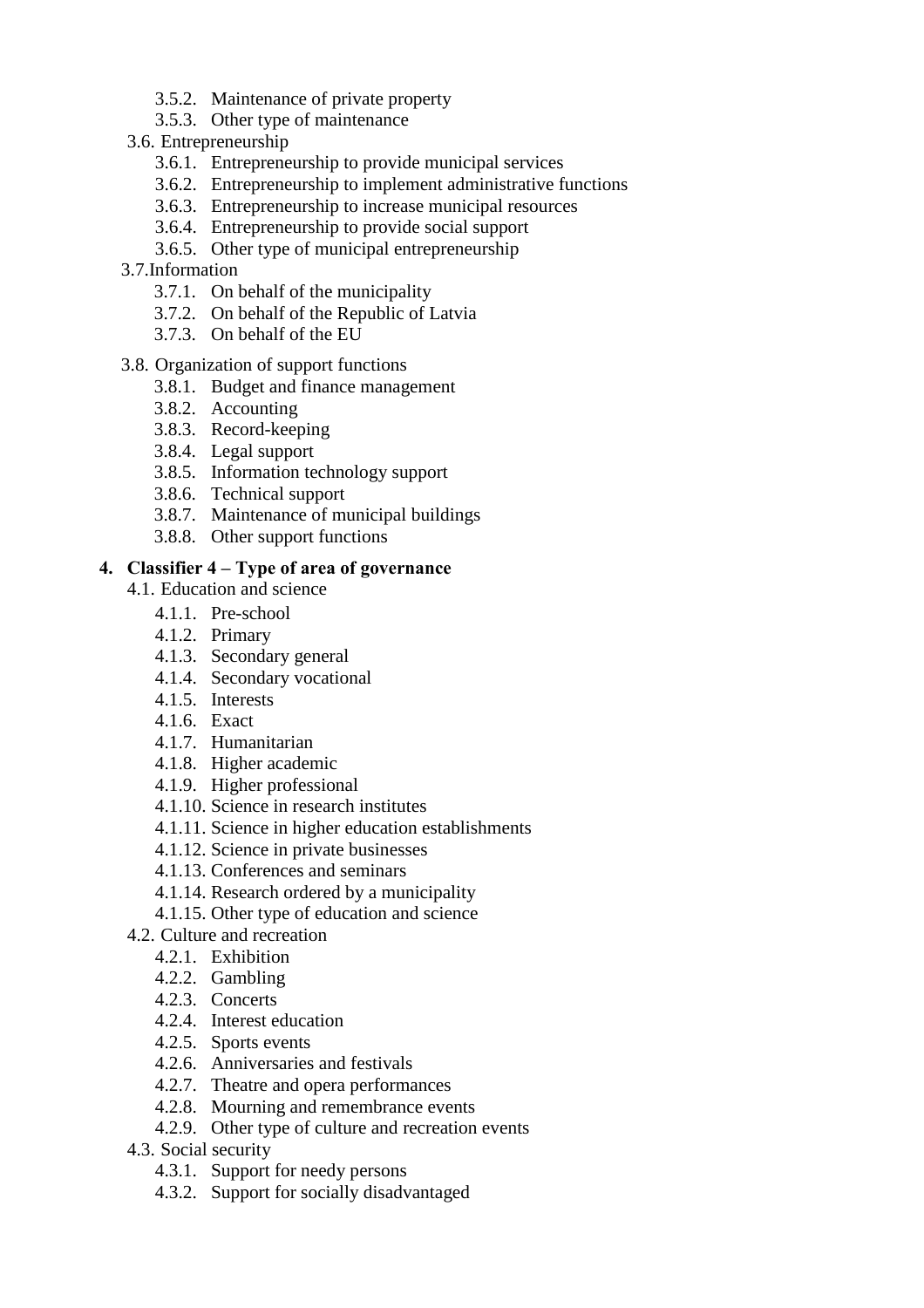- 4.3.3. Organization of participation
- 4.3.4. Housing policy
- 4.3.5. Employment
- 4.3.6. Support for families with children
- 4.3.7. Support for social entrepreneurship
- 4.3.8. Support for elderly people
- 4.3.9. Other types of social security arrangements
- 4.4. Health protection
	- 4.4.1. Hospital services
	- 4.4.2. Support for secondary ambulatory health care (availability of specialists)
	- 4.4.3. Support for family doctors (availability of general practitioners)
	- 4.4.4. Support for public health arrangements
	- 4.4.5. Support for rehabilitation arrangements
	- 4.4.6. Support for tertiary care
	- 4.4.7. Health care in social care establishments
	- 4.4.8. Health care in educational establishments
	- 4.4.9. Other health care availability arrangements
- 4.5. Public order and justice
	- 4.5.1. Municipal police
	- 4.5.2. Sobering station
	- 4.5.3. Vice squad
	- 4.5.4. Rental boards
	- 4.5.5. Orphan courts
	- 4.5.6. Children right protection
	- 4.5.7. Inner yards
	- 4.5.8. Crisis centres for unprotected groups (of natural persons)
	- 4.5.9. Probation
	- 4.5.10. Representation of civil rights of criminal convicts under arrest
	- 4.5.11. Ensuring of order in mass events
	- 4.5.12. Combating of drug addiction
	- 4.5.13. Other types of public order and justice arrangements
- 4.6. Emergency and crisis situations
	- 4.6.1. Water security services
	- 4.6.2. Support of firefighting service
	- 4.6.3. Participation in elimination of natural and technical catastrophes
	- 4.6.4. Emergency services for public infrastructure
	- 4.6.5. Participation in combating of terrorism
	- 4.6.6. Support to Home Militia
	- 4.6.7. Cooperation with National Armed Forces
	- 4.6.8. Other emergency and crisis elimination arrangements
- 4.7. Spatial planning and supervision of construction
	- 4.7.1. Organization of public discussions
	- 4.7.2. Organization of referendums
	- 4.7.3. Agreement with planning documents of other public persons
	- 4.7.4. Development of territorial lay-out plans
	- 4.7.5. Development of detailed lay-out plans
	- 4.7.6. Ensuring of requirements for sustainable environment
	- 4.7.7. Ensuring of legality of construction
	- 4.7.8. Supervision of the technical condition of buildings and constructions
	- 4.7.9. Other spatial planning and construction supervision arrangements
- 4.8. Public utilities
	- 4.8.1. Water supply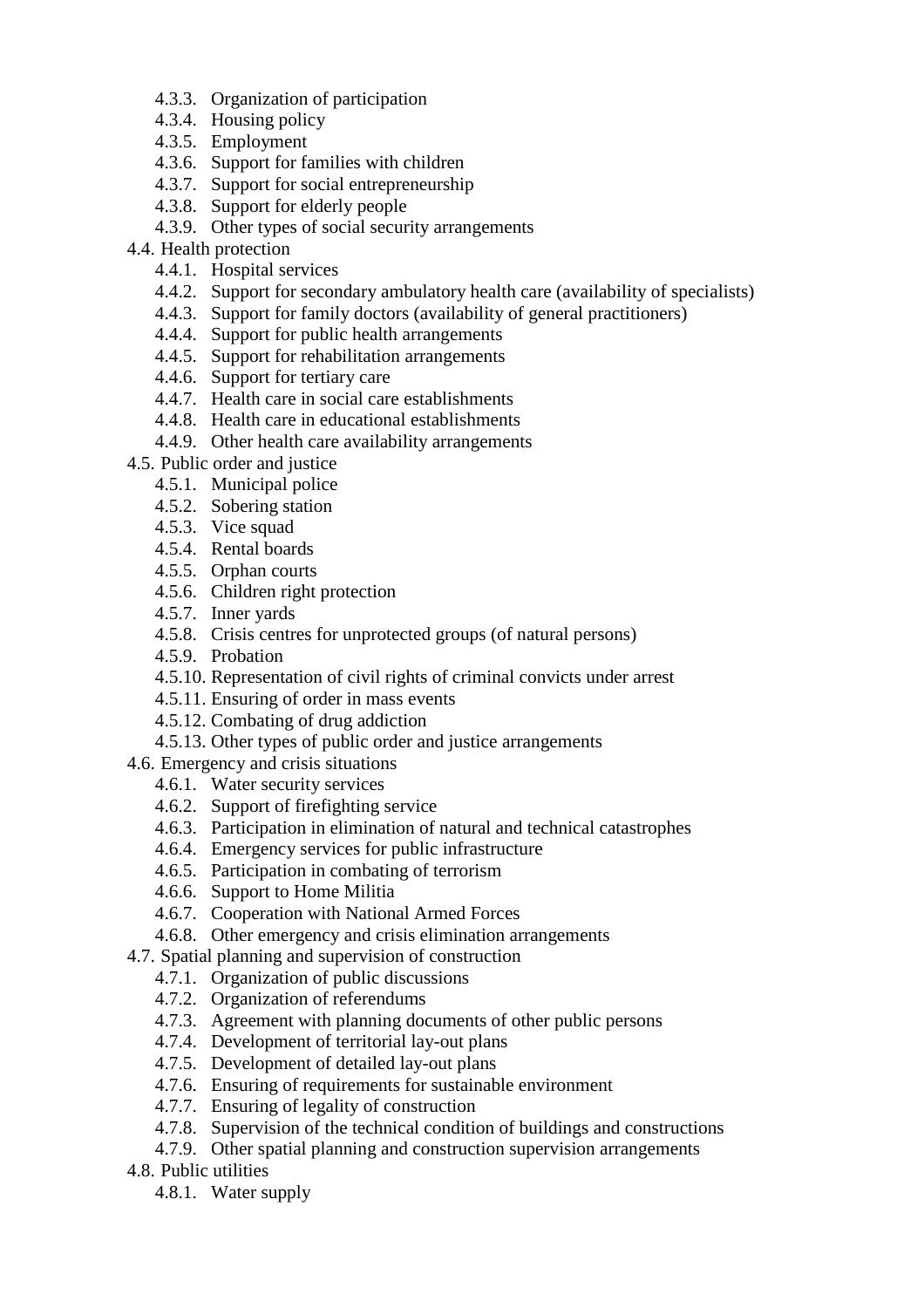- 4.8.2. Sewerage and water purification
- 4.8.3. Collection of municipal waste
- 4.8.4. Heat supply
- 4.8.5. Cogeneration
- 4.8.6. Power consumption ("power efficiency")
- 4.8.7. Use and enhancement of renewable resources
- 4.8.8. Other public utilities
- 4.9. Roads and streets
	- 4.9.1. Maintenance of municipal roads and streets
	- 4.9.2. Reconstruction of municipal roads and streets
	- 4.9.3. Construction of municipal roads and streets
	- 4.9.4. Voluntary performance of owner functions not provided by the State
	- 4.9.5. Cooperation with the owners of wood roads and private roads
	- 4.9.6. Transferring of municipal roads and streets in concession
	- 4.9.7. Road safety arrangements
	- 4.9.8. Maintenance and development of bike ways
	- 4.9.9. Renewal of roads after repairs or development arrangements of public utilities and communications infrastructure
	- 4.9.10. Closing of municipal roads and streets determining other type of use of the territory
	- 4.9.11. Other road and street maintenance, reconstruction or development arrangements

4.10.Ports and airports

- 4.10.1. Port administration
- 4.10.2. Support for port administration
- 4.10.3. Participation in construction of new ports and development of ports
- 4.10.4. Administration of municipal ports
- 4.10.5. Support for establishment and development of ports
- 4.10.6. Other support arrangements for ports and airports
- 4.11. Monuments and public infrastructure
	- 4.11.1. Museums
	- 4.11.2. Libraries
	- 4.11.3. Monuments
	- 4.11.4. Concert halls
	- 4.11.5. Theatres
	- 4.11.6. Stadiums and sport halls
	- 4.11.7. Olympic centres
	- 4.11.8. Cultural centres and assembly places
	- 4.11.9. Gardens
	- 4.11.10. Parks
	- 4.11.11. Cemeteries
	- 4.11.12. Churches
	- 4.11.13. Natural parks
	- 4.11.14. Other municipal infrastructure objects
- 4.12.Environmental protection
	- 4.12.1. Natural territories of special protection
	- 4.12.2. Nature parks
	- 4.12.3. Maintenance of costal zones and bathing grounds
	- 4.12.4. Participation in environment supervision events
	- 4.12.5. Environment education arrangements
	- 4.12.6. Other environment protection arrangements
- 4.13.Public transport
	- 4.13.1. Regulation of bus service
	- 4.13.2. Provision of bus service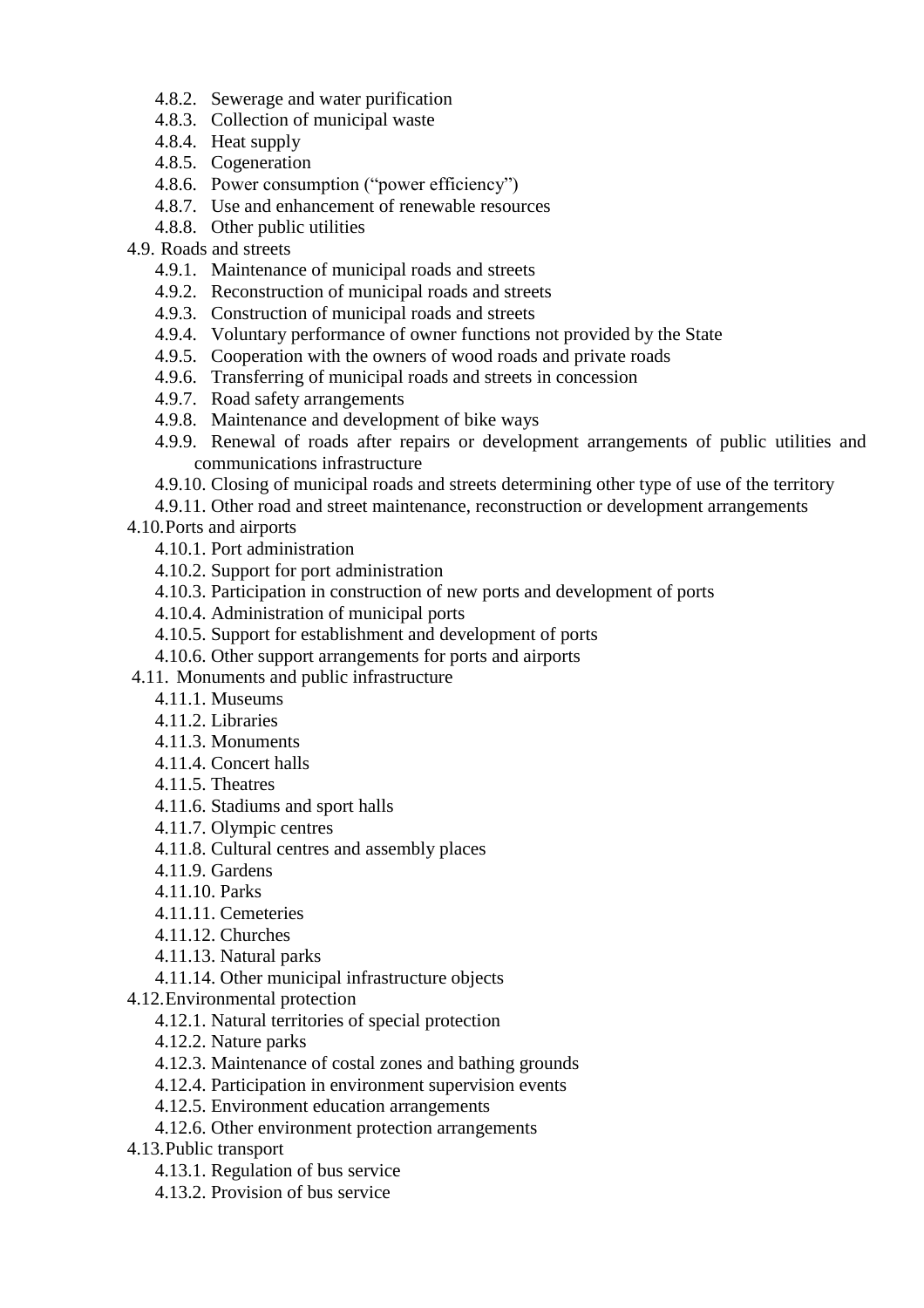- 4.13.3. School busses and transport for taking school children to school other than public transport
- 4.13.4. Regulation of taxi service
- 4.13.5. Other public transport arrangements
- 4.14.Manufacture and sales of commodities
	- 4.14.1. Manufacture and sales of commodities as auxiliary branch to increase efficiency of core activities of a municipality
	- 4.14.2. Manufacture and sales of commodities using strategic resource specified by a municipality
	- 4.14.3. Manufacture and sales of commodities for development of strategic human resources of a municipality
	- 4.14.4. Manufacture and sales of commodities for elimination of market failures not specified before
- 4.15.Provision of full charges services (without subsidies)

4.15.1. Provision of services as auxiliary branch to increase efficiency of core activities of a municipality

4.15.2.Provision of services using strategic resource specified by a municipality

4.15.3.Provision of services for development of strategic human resources of a municipality

4.15.4.Provision of services for elimination of market failures not specified before

- 4.16.Credits and guarantees
	- 4.16.1. Credits
	- 4.16.2. Guarantees
	- 4.16.3. Covering of the debts of inhabitants in part or in full
	- 4.16.4. Covering of the debts of enterprises in part or in full
	- 4.16.5. Participation in development banks
	- 4.16.6. Participation in savings-and-loans banks
	- 4.16.7. Provision of other guarantees

#### **5. Classifier 5 – Focus group (beneficiary)**

- 5.1. Inhabitants (persons registered in a municipality)
	- 5.1.1. Children up to age of 7 years
	- 5.1.2. Young people at the age form 7 to18
	- 5.1.3. People of pension age
	- 5.1.4. All inhabitants
	- 5.1.5. students, lecturers in higher education establishments and scientists Zemnieki
	- 5.1.6. Engineers and managers
	- 5.1.7. Educators
	- 5.1.8. Social workers
	- 5.1.9. Policemen
	- 5.1.10. Doctors and medium medical personnel
	- 5.1.11. Women
	- 5.1.12. Men
	- 5.1.13. Disabled persons
	- 5.1.14. Needy
	- 5.1.15. Unemployed
	- 5.1.16. Homeless
	- 5.1.17. Former criminal convicts
	- 5.1.18. Smokers and other addicts
	- 5.1.19. Other categories of inhabitants
- 5.2. Visitors
	- 5.2.1. Foreign tourists
	- 5.2.2. Tourists from Latvia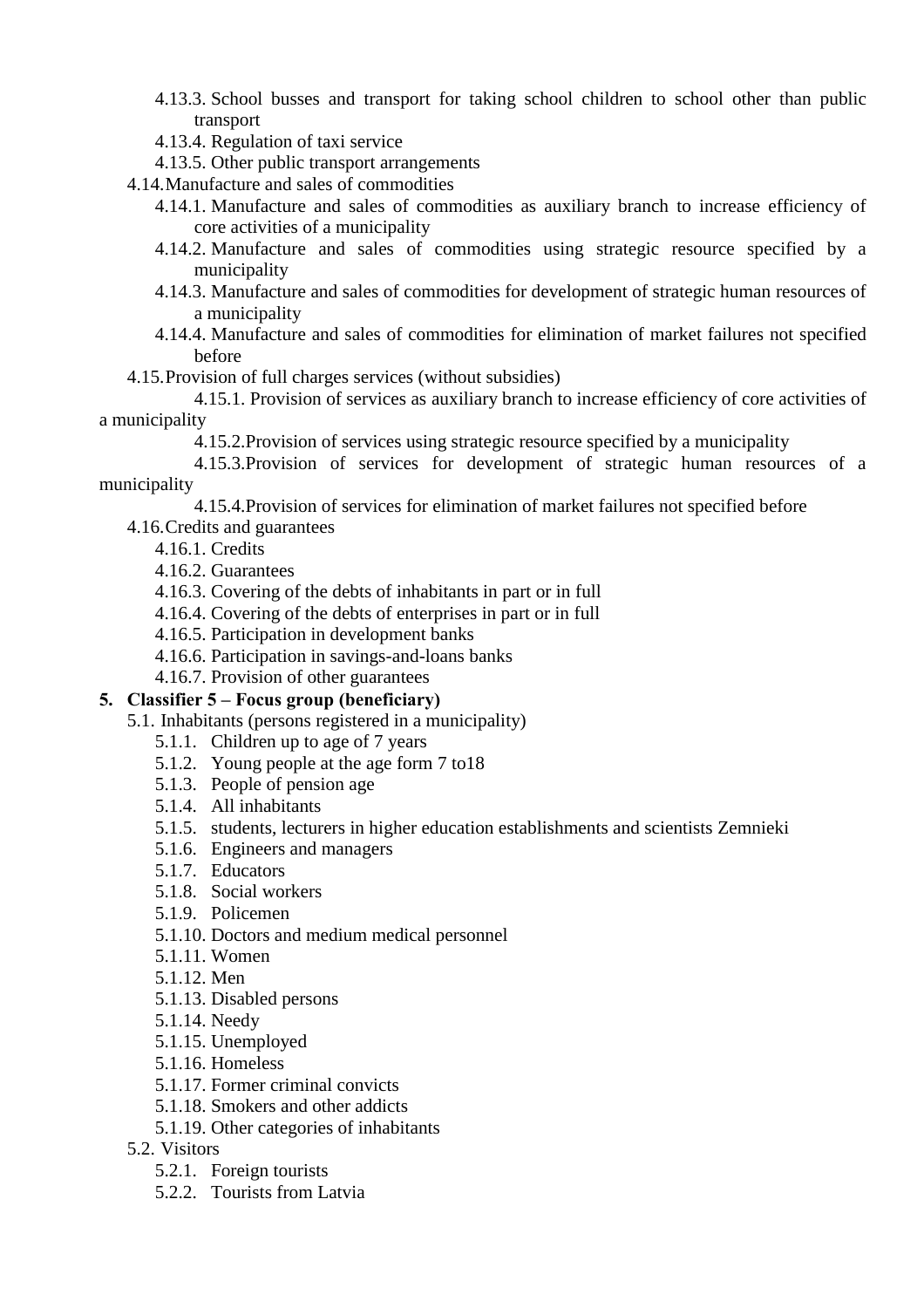- 5.2.3. Culture tourists
- 5.2.4. Nature tourists
- 5.2.5. Recreation tourists
- 5.2.6. People working in the territory of a municipality
- 5.2.7. People studying in the territory of a municipality
- 5.2.8. Persons acquiring secondary and primary education
- 5.2.9. Children attending pre-school establishment
- 5.2.10. Visitors of culture, sports and leisure events
- 5.2.11. Other visitors of a municipality
- 5.3. Entrepreneurs
	- 5.3.1. Registered in the territory of the municipality
	- 5.3.2. Registered in another territory of Latvia
	- 5.3.3. Registered abroad
	- 5.3.4. Residential income tax payers to the municipality
	- 5.3.5. Immovable property tax payers to the municipality
	- 5.3.6. Owned by natural persons
	- 5.3.7. Private capital less than 50%
	- 5.3.8. Private capital more than 50%
	- 5.3.9. Low productivity workforce dominates in the company
	- 5.3.10. The company mainly applies to public procurement procedures
	- 5.3.11. The company mainly represents the interests of foreign capital in Latvia
	- 5.3.12. The company mainly produces goods that can compete in the world's market
	- 5.3.13. The company performs social entrepreneurship functions
	- 5.3.14. Micro enterprise
	- 5.3.15. Small enterprise
	- 5.3.16. Medium enterprise
	- 5.3.17. Core business area in agriculture, farming or acquisition of resources
	- 5.3.18. Core business in industry
	- 5.3.19. A company of post-industrial sector
	- 5.3.20. A company of knowledge sector
	- 5.3.21. Other specific category of entrepreneurs
- 5.4. Persons of organized civil society
	- 5.4.1. Association
	- 5.4.2. Professional association
	- 5.4.3. Trade union
	- 5.4.4. Parish
	- 5.4.5. A territorial organization of a political party
	- 5.4.6. A political party of a union of political parties
	- 5.4.7. Foundation
	- 5.4.8. Other person of civil society

#### **6. Classifier 6 - Territory**

- 6.1. EU States in general
- 6.2. OECD States in general
- 6.3. State
- 6.4. Region
- 6.5. Local government
- 6.6. Municipal rural territory or municipal town
- 6.7. Populated place

#### **7. Classifier 7 - Time**

- 7.1. NDP planning period
- 7.2. Election cycle
- 7.3. Year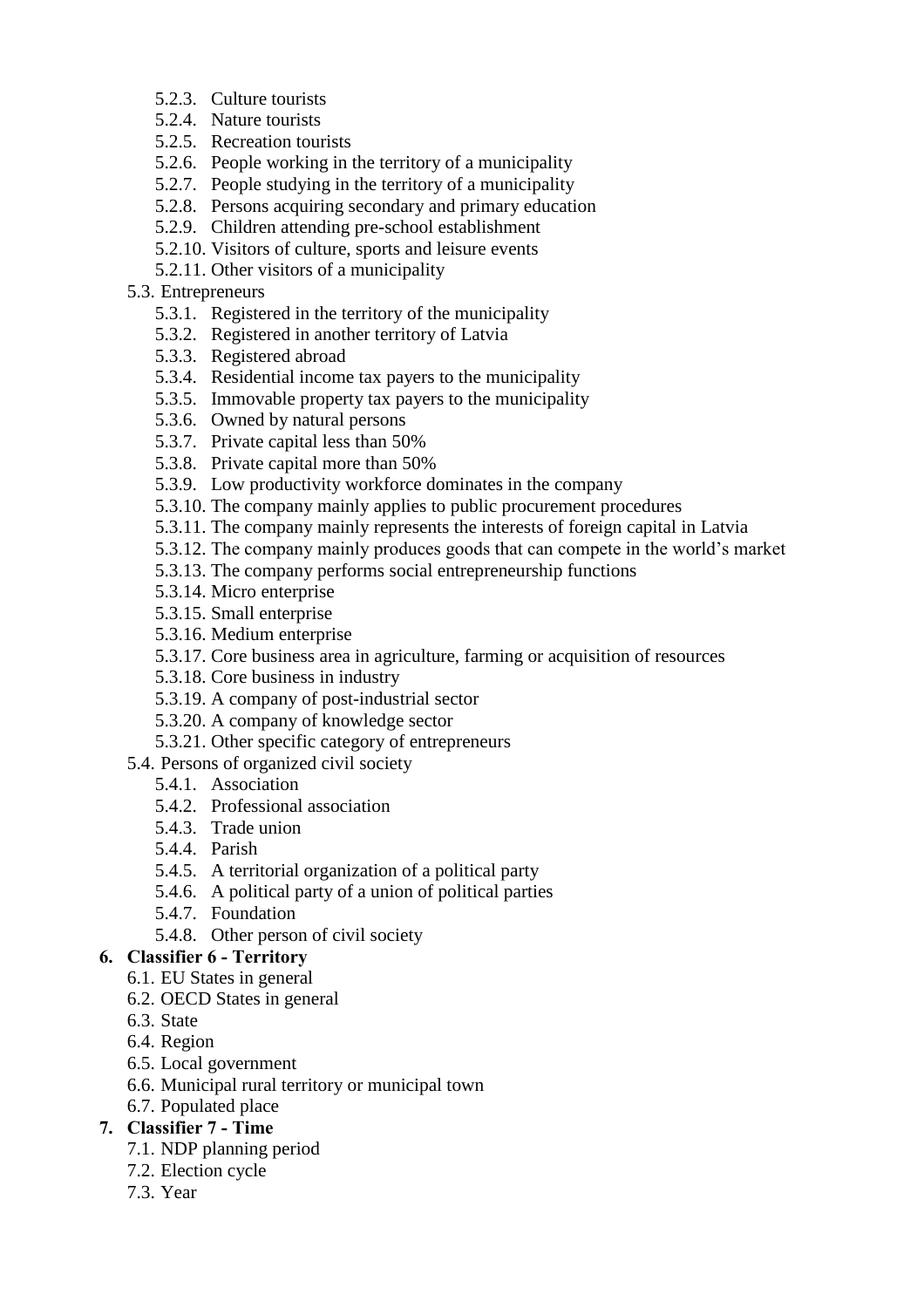7.4. Month

#### **8. Classifier 8 – data availability**

- 8.1. Data available for anyone
- 8.2. Data available only to benchlearning data base administrator
- 8.3. Data available only to benchlearning data base administrator and authorised employees of a certain municipality
- 8.4. Data available only to the system employees (including benchlearning data base administrator) and authorised municipality officials of cooperation network
- 8.5. Data available only to the system employees (including benchlearning data base administrator), authorised officials of ministries and municipalities

#### **9. Other classifier to be added during the lifecycle of the product developed within the project.**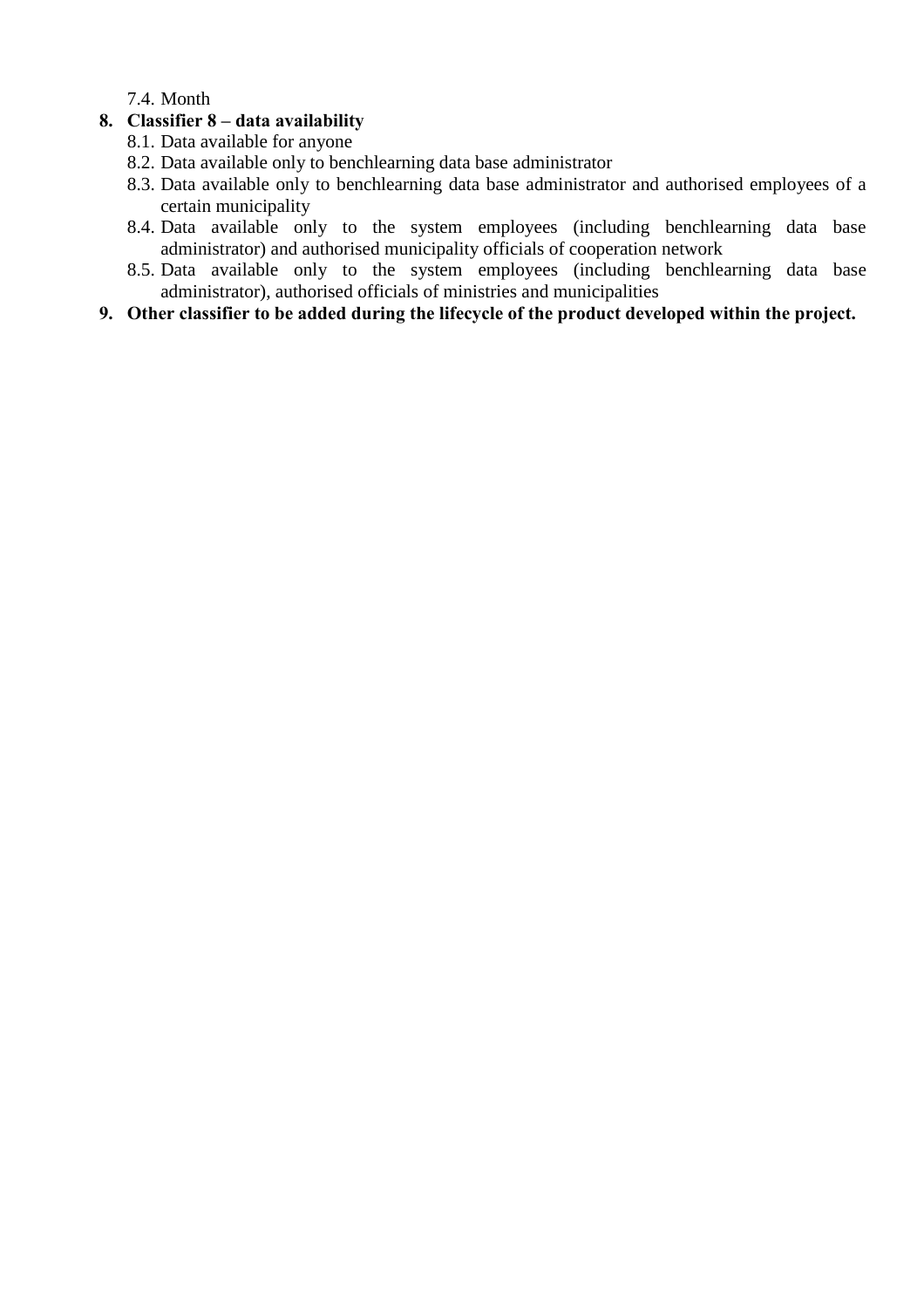# <span id="page-53-0"></span>**Annex 2, Table 2. Summary of the potential visions, their achievement factors and goals resulting from them suitable for content design of the benchmarking data base**

|    | <b>Vision element</b>                                            | <b>Influencing factors</b>                                        | <b>Goals</b>                                                                                                     |
|----|------------------------------------------------------------------|-------------------------------------------------------------------|------------------------------------------------------------------------------------------------------------------|
| 1. | Increase of population<br>welfare                                | Competitive jobs                                                  | To facilitate businesses offering well-paid jobs                                                                 |
|    |                                                                  | Level of education                                                | To facilitate attraction of Doctors and Masters of<br>Sciences to the municipal territory                        |
|    |                                                                  | Increase of skills                                                | To facilitate attraction of innovative businesses<br>and skilful employees to the municipal territory            |
|    |                                                                  | Housing development<br>possibilities                              | To provide building possibilities and qualitative<br>housing                                                     |
|    |                                                                  | Income possibilities                                              | To facilitate the number and diversity of visitors                                                               |
| 2. | Increase of population                                           | Birth-rate                                                        | To facilitate birth-rate                                                                                         |
|    |                                                                  | Immigration                                                       | To facilitate immigration of the labour force of<br>preferable quality from Latvia                               |
|    |                                                                  |                                                                   | To facilitate immigration of the labour force of<br>preferable quality from preferable countries of the<br>world |
|    |                                                                  | Re-emigration                                                     | To facilitate competitive remuneration in                                                                        |
|    |                                                                  | Re-emigration to a<br>municipality from other<br>places of Latvia | workplaces                                                                                                       |
|    |                                                                  |                                                                   | To facilitate availability of qualitative housing                                                                |
| 3. | Improvement of<br>ecological<br>(environmental)<br>circumstances | The quality of the nature<br>base                                 | To improve the quality of the nature base                                                                        |
|    |                                                                  | Sustainability of natural<br>resources                            | To provide a procedure for sustainable usage of<br>natural resources                                             |
|    | Improvement of<br>cultural and<br>environmental<br>circumstances | Cultural and historic<br>monuments                                | To restore and put in order the monuments                                                                        |
|    |                                                                  | <b>Neatness</b>                                                   | To provide neatness                                                                                              |
|    |                                                                  | Cultural and recreation<br>object offer                           | To facilitate offer development                                                                                  |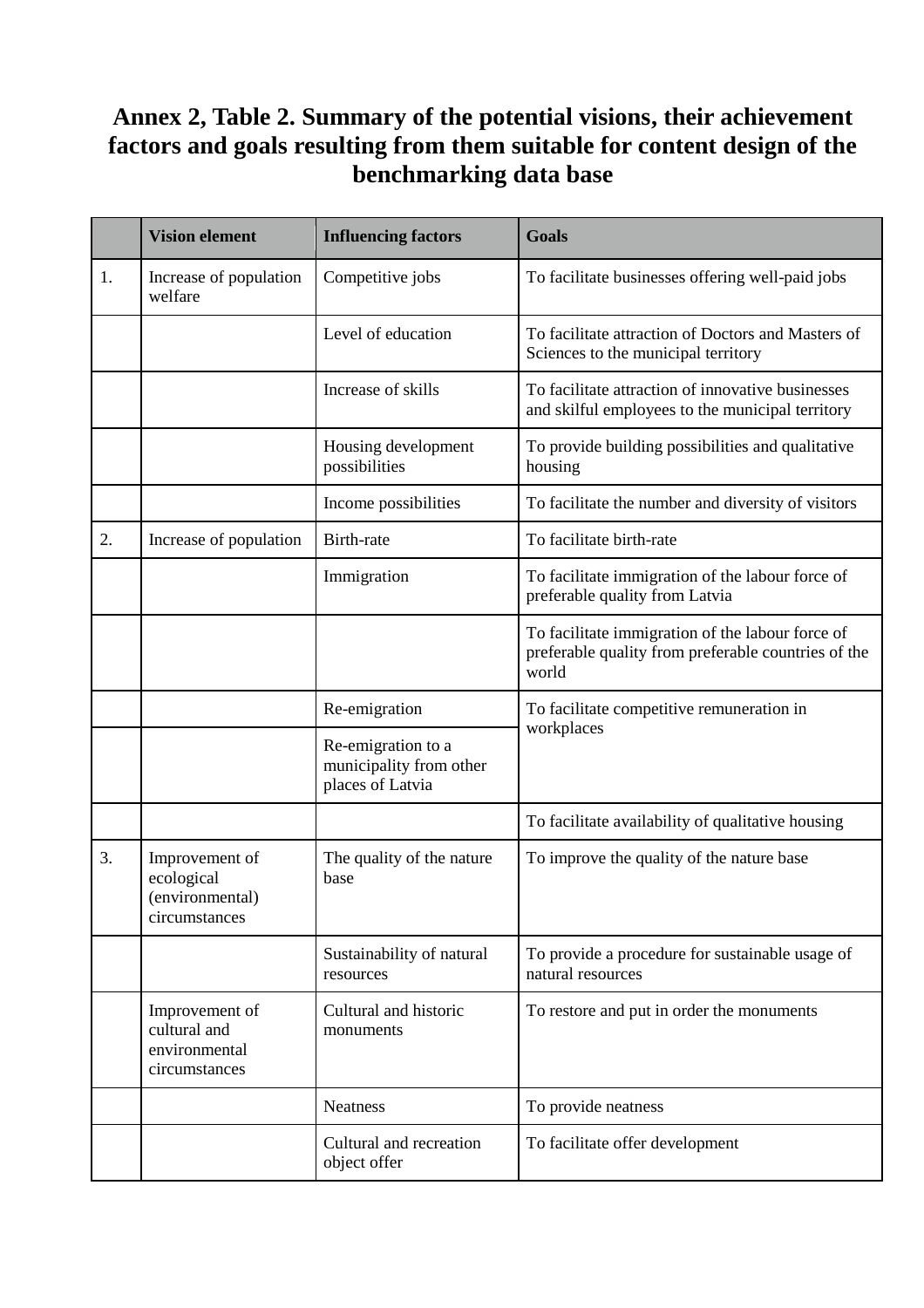|    | <b>Vision element</b>                                  | <b>Influencing factors</b>                                                       | <b>Goals</b>                                                                                                      |
|----|--------------------------------------------------------|----------------------------------------------------------------------------------|-------------------------------------------------------------------------------------------------------------------|
| 4. | Improvement of<br>housing provision and<br>its quality | Zoning                                                                           | To provide new housing building possibilities and<br>qualitative environmental circumstances in<br>selected areas |
|    |                                                        | Availability of social<br>housing                                                | To provide satisfactory offer of social housing                                                                   |
| 5. | Satisfaction of<br>ideological demands                 | Compliance of the<br>municipal activity with<br>ideology of respective<br>groups | To meet criteria of liberal values                                                                                |
|    |                                                        |                                                                                  | To meet criteria of socialistic values                                                                            |
|    |                                                        |                                                                                  | To meet criteria of conservative values                                                                           |
|    |                                                        |                                                                                  | To meet criteria of nationalistic values                                                                          |
|    |                                                        |                                                                                  | To meet criteria of anarchist values                                                                              |
|    |                                                        |                                                                                  | To meet criteria of feminist values                                                                               |
|    |                                                        |                                                                                  | To meet criteria of green values                                                                                  |
| 6. | Satisfaction of<br>inhabitants                         | Sense of security                                                                | To provide public order                                                                                           |
|    |                                                        | Involvement                                                                      | To increase participation in politics                                                                             |
|    |                                                        | Participation                                                                    | To increase participation in decision preparation<br>and decision-making                                          |
|    | Improvement of<br>communication<br>options             | Roads                                                                            | To improve and maintain the roads                                                                                 |
|    |                                                        | Public transport                                                                 | To provide acceptable and available public<br>transport                                                           |
|    |                                                        | Internet                                                                         | To facilitate qualitative availability of the Internet                                                            |
|    |                                                        | Opportunity to participate                                                       | To provide opportunitie to participate in<br>management of a municipality and current events                      |
| 7. | Existence of attractive,<br>well-paid jobs             | Competitive businesses                                                           | To facilitate demand for the products<br>manufactured by municipal companies                                      |
|    |                                                        |                                                                                  | To support entrepreneurs which pay high salaries<br>to their employees                                            |
|    |                                                        |                                                                                  | To attract skilful labour force                                                                                   |
|    |                                                        |                                                                                  | To attract highly educated labour force                                                                           |
|    |                                                        |                                                                                  | To attract scientists and scientists-engineers                                                                    |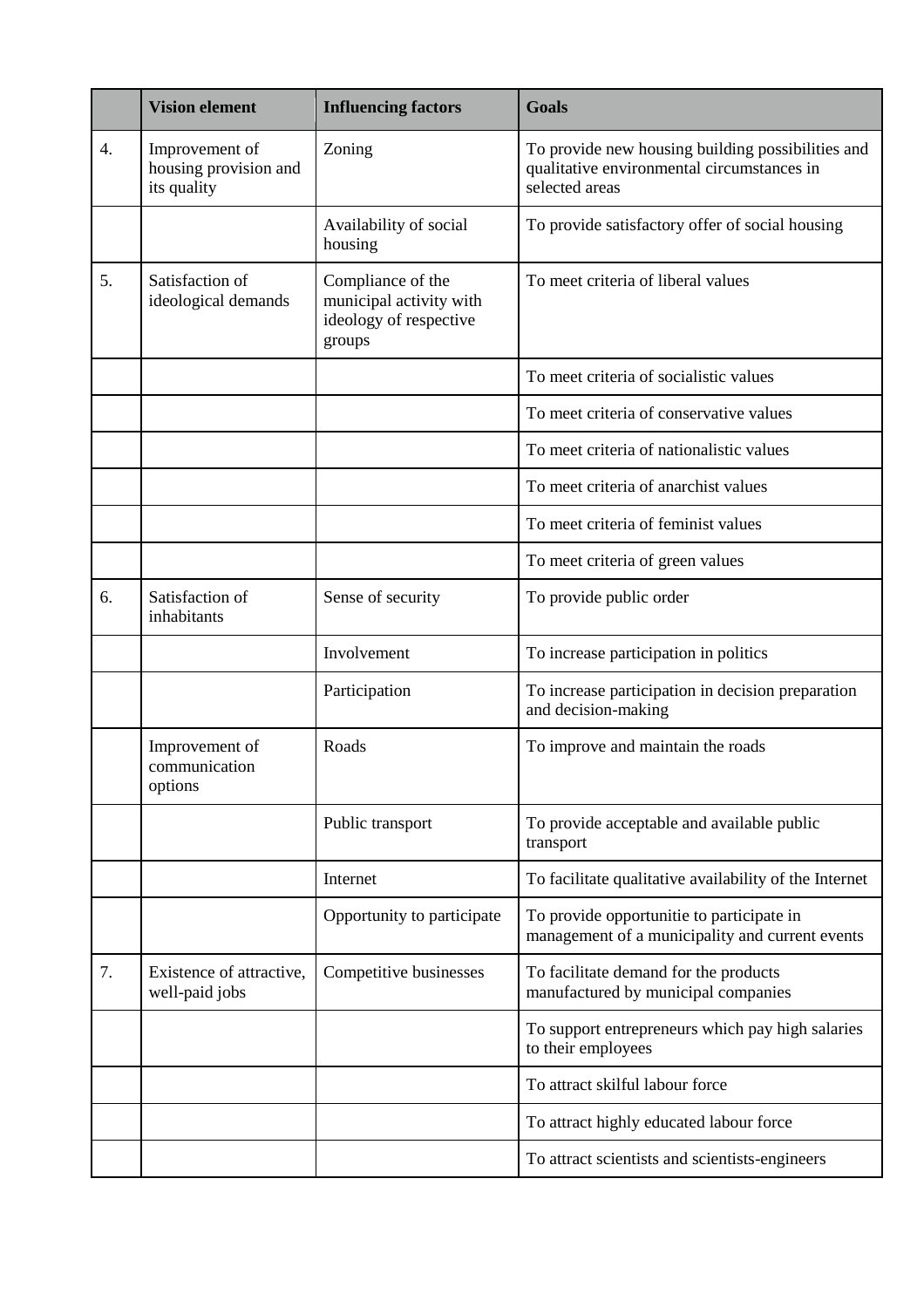|     | <b>Vision element</b>                                                              | <b>Influencing factors</b>                                                                                           | <b>Goals</b>                                                                             |
|-----|------------------------------------------------------------------------------------|----------------------------------------------------------------------------------------------------------------------|------------------------------------------------------------------------------------------|
|     |                                                                                    | Production of high added<br>value                                                                                    | To support innovative entrepreneurs                                                      |
|     |                                                                                    | <b>Efficient</b> municipal<br>administration                                                                         | To create a small and efficient administration                                           |
| 8.  | Municipal image<br>motivating tourists to<br>visit the municipality                | Information                                                                                                          | To provide purposeful information which is<br>focused on selected tourist market sectors |
|     |                                                                                    |                                                                                                                      | To facilitate creation of the environment which is<br>attractive to tourists             |
| 9.  | Level of services<br>attracting the visitors                                       | Hotel and guest house<br>offer                                                                                       | To facilitate offer development                                                          |
|     |                                                                                    | Catering offer                                                                                                       | To facilitate offer development                                                          |
|     |                                                                                    | Entertainment offer                                                                                                  | To facilitate offer development                                                          |
| 10. | Satisfaction of visitors                                                           | Convenient traffic for<br>employees and students<br>(school-children) from<br>territories of other<br>municipalities | To improve public transport                                                              |
|     |                                                                                    | Convenient service<br>availability to employees<br>and students from other<br>areas                                  | To improve availability of services                                                      |
| 11. | Zoning areas suitable<br>for business                                              | Awareness of inhabitants<br>on positive business effect                                                              | To educate inhabitants                                                                   |
|     |                                                                                    | Possibility of building new<br>objects                                                                               | Possibility facilitation                                                                 |
| 12. | Structural changes,<br>particularly supporting<br>certain business sub-<br>sectors | Agreement among<br>politicians                                                                                       | To develop a focused development strategy                                                |
|     |                                                                                    | Resource availability                                                                                                | To support resource availability                                                         |
| 13. |                                                                                    | Cooperation with<br>entrepreneurs                                                                                    | To reach reciprocal involvement and harmonized<br>activity                               |
| 14. | Availability of suitable<br>labour force for<br>preferable business<br>structure   | Purposeful education<br>policy                                                                                       | To focus on mastering the necessary specialities                                         |
|     |                                                                                    |                                                                                                                      | To support students and learners mastering the<br>necessary professions                  |